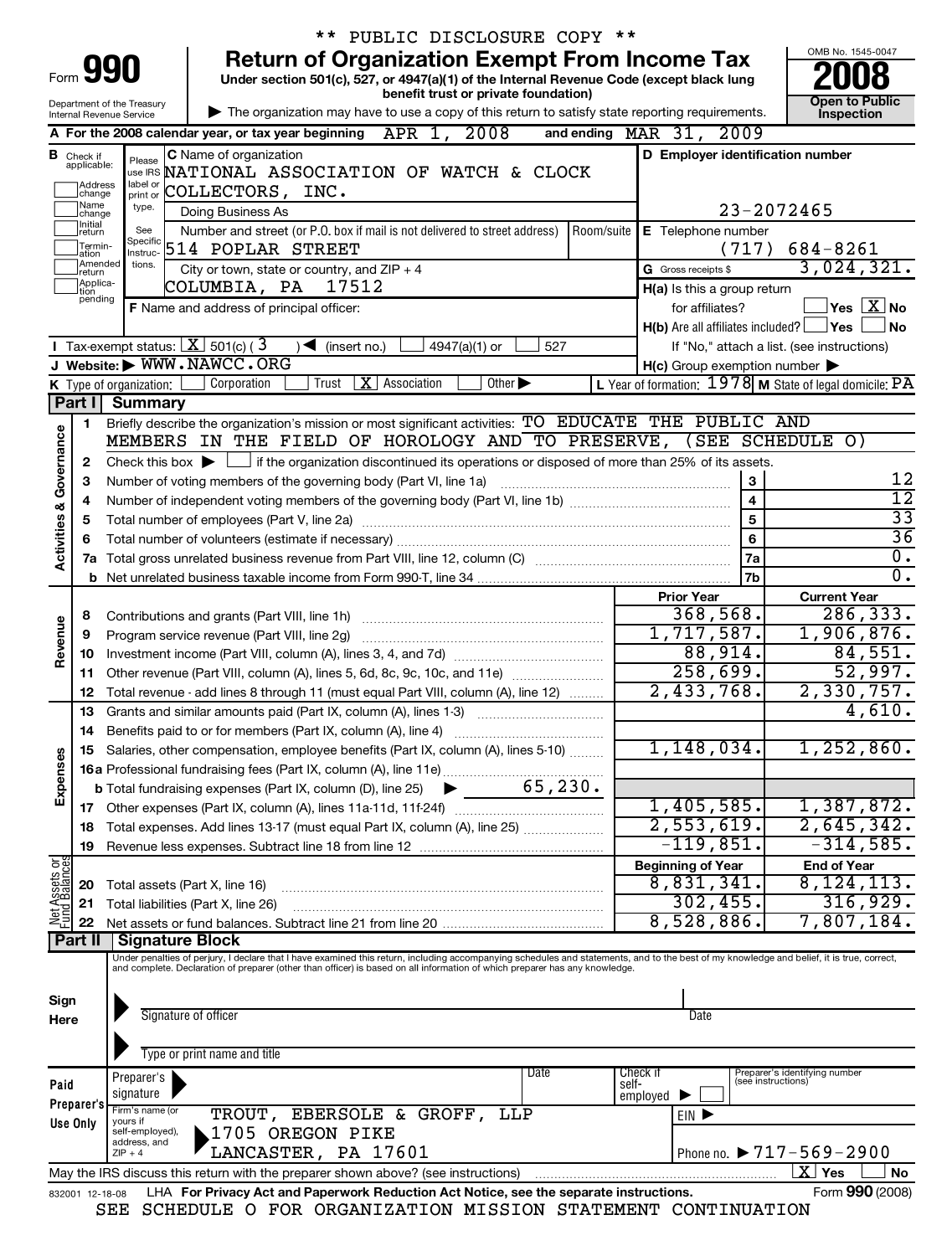|              |                                                                            | NATIONAL ASSOCIATION OF WATCH & CLOCK                                                                                       |                        |                                            |                                                                        |                                        |                                         |
|--------------|----------------------------------------------------------------------------|-----------------------------------------------------------------------------------------------------------------------------|------------------------|--------------------------------------------|------------------------------------------------------------------------|----------------------------------------|-----------------------------------------|
|              | Form 990 (2008)                                                            | COLLECTORS, INC.                                                                                                            |                        |                                            | $23 - 2072465$                                                         |                                        | Page 2                                  |
|              | Part III   Statement of Program Service Accomplishments (see instructions) |                                                                                                                             |                        |                                            |                                                                        |                                        |                                         |
| 1.           | Briefly describe the organization's mission:                               |                                                                                                                             |                        | SEE SCHEDULE O FOR CONTINUATION            |                                                                        |                                        |                                         |
|              |                                                                            |                                                                                                                             |                        |                                            | TO ENCOURAGE AND STIMULATE INTEREST IN THE ART AND SCIENCE OF HOROLOGY |                                        |                                         |
|              |                                                                            |                                                                                                                             |                        |                                            | (STUDY OF TIME AND TIMEKEEPING) FOR THE BENEFIT OF THE PUBLIC AND ITS  |                                        |                                         |
|              |                                                                            |                                                                                                                             |                        |                                            | MEMBERS, IN THE FOLLOWING WAYS: PROMOTING AND PROVIDING PUBLIC AND     |                                        |                                         |
|              |                                                                            |                                                                                                                             |                        |                                            | VOCATIONAL EDUCATION IN THE ART AND SCIENCE OF HOROLOGY; SPONSORING    |                                        |                                         |
|              |                                                                            |                                                                                                                             |                        |                                            |                                                                        |                                        |                                         |
| $\mathbf{2}$ |                                                                            | Did the organization undertake any significant program services during the year which were not listed on                    |                        |                                            |                                                                        |                                        |                                         |
|              | the prior Form 990 or 990-EZ?                                              |                                                                                                                             |                        |                                            |                                                                        |                                        | $\overline{\mathsf{Yes} \mathbb{X}}$ No |
|              |                                                                            | If "Yes", describe these new services on Schedule O.                                                                        |                        |                                            |                                                                        |                                        |                                         |
| 3            |                                                                            | Did the organization cease conducting, or make significant changes in how it conducts, any program services?                |                        |                                            |                                                                        | $\sqrt{}$ Yes $\sqrt{}$ X $\sqrt{}$ No |                                         |
|              | If "Yes", describe these changes on Schedule O.                            |                                                                                                                             |                        |                                            |                                                                        |                                        |                                         |
| 4            |                                                                            | Describe the exempt purpose achievements for each of the organization's three largest program services by expenses.         |                        |                                            |                                                                        |                                        |                                         |
|              |                                                                            | Section 501(c)(3) and 501(c)(4) organizations and section 4947(a)(1) trusts are required to report the amount of grants and |                        |                                            |                                                                        |                                        |                                         |
|              |                                                                            | allocations to others, the total expenses, and revenue, if any, for each program service reported.                          |                        |                                            |                                                                        |                                        |                                         |
|              |                                                                            |                                                                                                                             |                        |                                            |                                                                        |                                        |                                         |
|              | 4a (Code:                                                                  | ) (Expenses $$1,757,999$ including grants of \$                                                                             |                        |                                            | $0.$ (Revenue \$ 1,906,876.)                                           |                                        |                                         |
|              |                                                                            |                                                                                                                             |                        |                                            | THE ORGANIZATION SEEKS TO ENHANCE THE EDUCATION OF THE HISTORICAL AND  |                                        |                                         |
|              |                                                                            |                                                                                                                             |                        |                                            | SCIENTIFIC IMPORTANCE OF CLOCKS AND WATCHES TO ITS 20,700 MEMBERS AND  |                                        |                                         |
|              |                                                                            |                                                                                                                             |                        |                                            |                                                                        |                                        |                                         |
|              |                                                                            |                                                                                                                             |                        |                                            | THE GENERAL PUBLIC THROUGH PUBLICATIONS AND PROGRAMS, INCLUDING A      |                                        |                                         |
|              |                                                                            | MUSEUM AND LIBRARY, AS WELL AS THE AVAILABILITY TO STUDY THE                                                                |                        |                                            |                                                                        |                                        |                                         |
|              |                                                                            |                                                                                                                             |                        |                                            | CONSTRUCTION AND REPAIR OF CLOCKS AND WATCHES AT THE SCHOOL OF         |                                        |                                         |
|              | HOROLOGY.                                                                  |                                                                                                                             |                        |                                            |                                                                        |                                        |                                         |
|              |                                                                            |                                                                                                                             |                        |                                            |                                                                        |                                        |                                         |
|              |                                                                            |                                                                                                                             |                        |                                            |                                                                        |                                        |                                         |
|              |                                                                            |                                                                                                                             |                        |                                            |                                                                        |                                        |                                         |
|              |                                                                            |                                                                                                                             |                        |                                            |                                                                        |                                        |                                         |
|              |                                                                            |                                                                                                                             |                        |                                            |                                                                        |                                        |                                         |
|              |                                                                            |                                                                                                                             |                        |                                            |                                                                        |                                        |                                         |
| 4b           | (Code:                                                                     | ) (Expenses \$                                                                                                              | including grants of \$ |                                            | ) (Revenue \$                                                          |                                        |                                         |
|              |                                                                            |                                                                                                                             |                        |                                            |                                                                        |                                        |                                         |
|              |                                                                            |                                                                                                                             |                        |                                            |                                                                        |                                        |                                         |
|              |                                                                            |                                                                                                                             |                        |                                            |                                                                        |                                        |                                         |
|              |                                                                            |                                                                                                                             |                        |                                            |                                                                        |                                        |                                         |
|              |                                                                            |                                                                                                                             |                        |                                            |                                                                        |                                        |                                         |
|              |                                                                            |                                                                                                                             |                        |                                            |                                                                        |                                        |                                         |
|              |                                                                            |                                                                                                                             |                        |                                            |                                                                        |                                        |                                         |
|              |                                                                            |                                                                                                                             |                        |                                            |                                                                        |                                        |                                         |
|              |                                                                            |                                                                                                                             |                        |                                            |                                                                        |                                        |                                         |
|              |                                                                            |                                                                                                                             |                        |                                            |                                                                        |                                        |                                         |
|              |                                                                            |                                                                                                                             |                        |                                            |                                                                        |                                        |                                         |
|              |                                                                            |                                                                                                                             |                        |                                            |                                                                        |                                        |                                         |
|              |                                                                            |                                                                                                                             |                        |                                            |                                                                        |                                        |                                         |
| 4с           | (Code:                                                                     | ) (Expenses \$                                                                                                              | including grants of \$ |                                            | ) (Revenue \$                                                          |                                        |                                         |
|              |                                                                            |                                                                                                                             |                        |                                            |                                                                        |                                        |                                         |
|              |                                                                            |                                                                                                                             |                        |                                            |                                                                        |                                        |                                         |
|              |                                                                            |                                                                                                                             |                        |                                            |                                                                        |                                        |                                         |
|              |                                                                            |                                                                                                                             |                        |                                            |                                                                        |                                        |                                         |
|              |                                                                            |                                                                                                                             |                        |                                            |                                                                        |                                        |                                         |
|              |                                                                            |                                                                                                                             |                        |                                            |                                                                        |                                        |                                         |
|              |                                                                            |                                                                                                                             |                        |                                            |                                                                        |                                        |                                         |
|              |                                                                            |                                                                                                                             |                        |                                            |                                                                        |                                        |                                         |
|              |                                                                            |                                                                                                                             |                        |                                            |                                                                        |                                        |                                         |
|              |                                                                            |                                                                                                                             |                        |                                            |                                                                        |                                        |                                         |
|              |                                                                            |                                                                                                                             |                        |                                            |                                                                        |                                        |                                         |
|              |                                                                            |                                                                                                                             |                        |                                            |                                                                        |                                        |                                         |
|              |                                                                            |                                                                                                                             |                        |                                            |                                                                        |                                        |                                         |
| 4d           | Other program services. (Describe in Schedule O.)                          |                                                                                                                             |                        |                                            |                                                                        |                                        |                                         |
|              | (Expenses \$                                                               | including grants of \$                                                                                                      |                        | ) (Revenue \$                              |                                                                        |                                        |                                         |
| 4е           | Total program service expenses > \$                                        |                                                                                                                             | 1,757,999.             | (Must equal Part IX, Line 25, column (B).) |                                                                        |                                        |                                         |
|              |                                                                            |                                                                                                                             |                        |                                            |                                                                        | $Form$ QQ $\Omega$ (2008)              |                                         |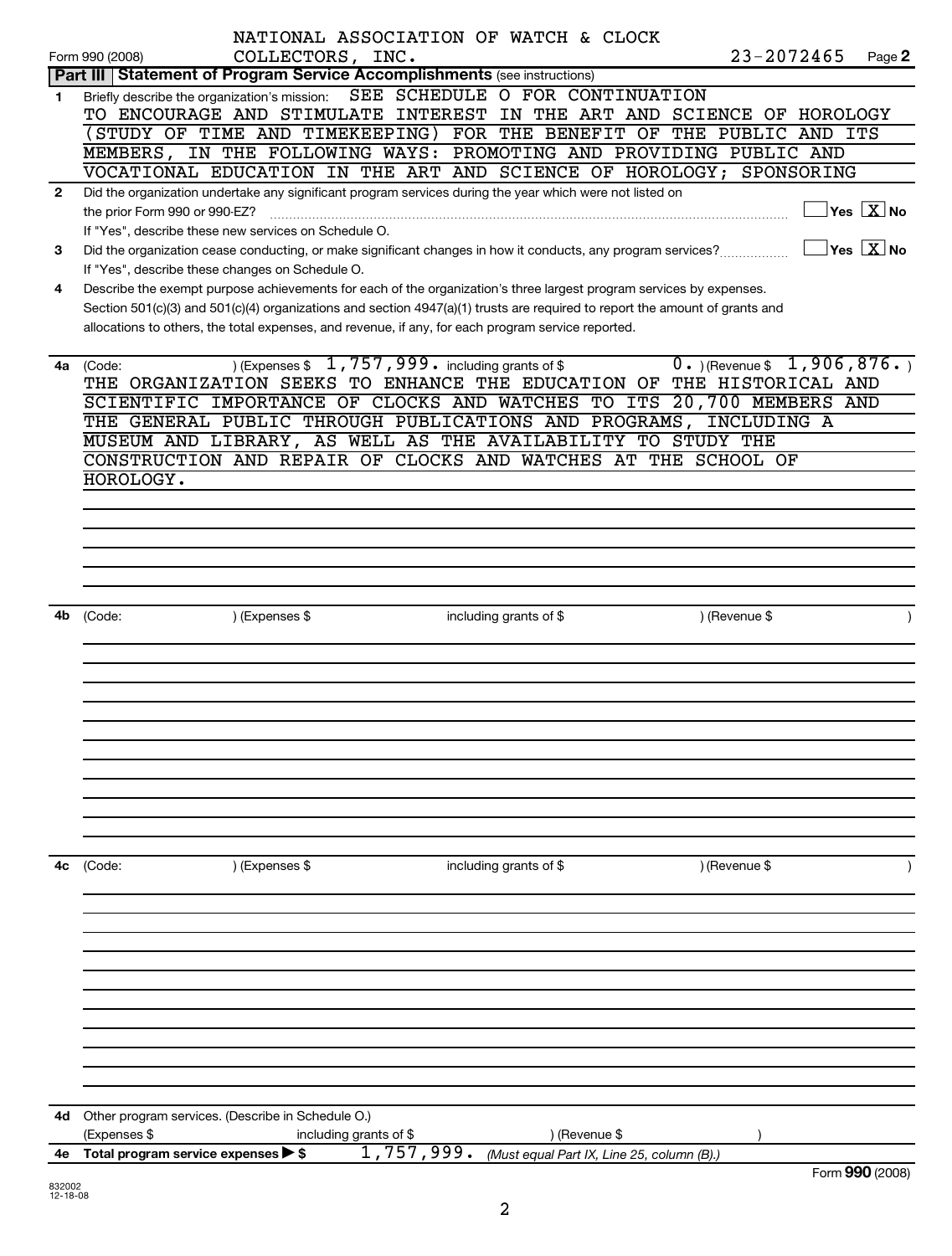|  | Form 990 (2008) |
|--|-----------------|
|  |                 |

**Part IV Checklist of Required Schedules**

NATIONAL ASSOCIATION OF WATCH & CLOCK

|     |                                                                                                                                                                                                                                                                                                                |                         | Yes                     | No                      |
|-----|----------------------------------------------------------------------------------------------------------------------------------------------------------------------------------------------------------------------------------------------------------------------------------------------------------------|-------------------------|-------------------------|-------------------------|
| 1.  | Is the organization described in section 501(c)(3) or $4947(a)(1)$ (other than a private foundation)?                                                                                                                                                                                                          |                         |                         |                         |
|     |                                                                                                                                                                                                                                                                                                                | 1                       | X                       |                         |
| 2   |                                                                                                                                                                                                                                                                                                                | $\overline{2}$          | X                       |                         |
| З   | Did the organization engage in direct or indirect political campaign activities on behalf of or in opposition to candidates for                                                                                                                                                                                |                         |                         |                         |
|     | public office? If "Yes," complete Schedule C, Part I                                                                                                                                                                                                                                                           | 3                       |                         | х                       |
| 4   | Section 501(c)(3) organizations. Did the organization engage in lobbying activities? If "Yes," complete Schedule C, Part II                                                                                                                                                                                    | $\overline{\mathbf{4}}$ |                         | $\overline{\mathbf{x}}$ |
| 5   | Section 501(c)(4), 501(c)(5), and 501(c)(6) organizations. Is the organization subject to the section 6033(e) notice and                                                                                                                                                                                       |                         |                         |                         |
|     |                                                                                                                                                                                                                                                                                                                | 5                       |                         |                         |
| 6   | Did the organization maintain any donor advised funds or any accounts where donors have the right to provide advice                                                                                                                                                                                            |                         |                         |                         |
|     | on the distribution or investment of amounts in such funds or accounts? If "Yes," complete Schedule D, Part I                                                                                                                                                                                                  | 6                       |                         | х                       |
| 7   | Did the organization receive or hold a conservation easement, including easements to preserve open space,                                                                                                                                                                                                      |                         |                         |                         |
|     | the environment, historic land areas, or historic structures? If "Yes," complete Schedule D, Part II                                                                                                                                                                                                           | $\overline{7}$          |                         | х                       |
| 8   | Did the organization maintain collections of works of art, historical treasures, or other similar assets? If "Yes," complete                                                                                                                                                                                   |                         |                         |                         |
|     |                                                                                                                                                                                                                                                                                                                | 8                       | х                       |                         |
| 9   | Did the organization report an amount in Part X, line 21; serve as a custodian for amounts not listed in Part X; or provide                                                                                                                                                                                    |                         |                         |                         |
|     | credit counseling, debt management, credit repair, or debt negotiation services? If "Yes," complete Schedule D, Part IV                                                                                                                                                                                        | 9<br>10                 | $\overline{\mathbf{x}}$ | х                       |
| 10  | Did the organization hold assets in term, permanent, or quasi-endowments? If "Yes," complete Schedule D, Part V                                                                                                                                                                                                |                         |                         |                         |
| 11  | Did the organization report an amount in Part X, lines 10, 12, 13, 15, or 25?                                                                                                                                                                                                                                  |                         | X                       |                         |
|     |                                                                                                                                                                                                                                                                                                                | 11                      |                         |                         |
| 12  | Did the organization receive an audited financial statement for the year for which it is completing this return that was                                                                                                                                                                                       | 12                      | X                       |                         |
| 13  | prepared in accordance with GAAP? If "Yes," complete Schedule D, Parts XI, XII, and XIII [11] [12] prepared in accordance with GAAP? If "Yes," complete Schedule D, Parts XI, XII, and XIII<br>Is the organization a school as described in section $170(b)(1)(A)(ii)?$ If "Yes," complete Schedule E $\ldots$ | 13                      |                         | X                       |
| 14a | Did the organization maintain an office, employees, or agents outside of the U.S.?                                                                                                                                                                                                                             | 14a                     |                         | X                       |
| b   | Did the organization have aggregate revenues or expenses of more than \$10,000 from grantmaking, fundraising, business,                                                                                                                                                                                        |                         |                         |                         |
|     |                                                                                                                                                                                                                                                                                                                | 14b                     |                         | х                       |
| 15  | Did the organization report on Part IX, column (A), line 3, more than \$5,000 of grants or assistance to any organization or entity                                                                                                                                                                            |                         |                         |                         |
|     |                                                                                                                                                                                                                                                                                                                | 15                      |                         | х                       |
| 16  | Did the organization report on Part IX, column (A), line 3, more than \$5,000 of aggregate grants or assistance to individuals                                                                                                                                                                                 |                         |                         |                         |
|     |                                                                                                                                                                                                                                                                                                                | 16                      |                         | х                       |
| 17  | Did the organization report more than \$15,000 on Part IX, column (A), line 11e? If "Yes," complete Schedule G, Part I                                                                                                                                                                                         | 17                      |                         | X                       |
| 18  | Did the organization report more than \$15,000 total on Part VIII, lines 1c and 8a? If "Yes," complete Schedule G, Part II                                                                                                                                                                                     | 18                      |                         | $\overline{\mathbf{X}}$ |
| 19  |                                                                                                                                                                                                                                                                                                                | 19                      |                         | X                       |
| 20  | Did the organization operate one or more hospitals? If "Yes," complete Schedule H                                                                                                                                                                                                                              | 20                      |                         | $\overline{\mathbf{X}}$ |
| 21  | Did the organization report more than \$5,000 on Part IX, column (A), line 1? If "Yes," complete Schedule I, Parts I and II                                                                                                                                                                                    | 21                      |                         | X                       |
| 22  | Did the organization report more than \$5,000 on Part IX, column (A), line 2? If "Yes," complete Schedule I, Parts I and III                                                                                                                                                                                   | 22                      |                         | X                       |
| 23  |                                                                                                                                                                                                                                                                                                                | 23                      |                         | $\overline{\mathbf{X}}$ |
|     | 24a Did the organization have a tax-exempt bond issue with an outstanding principal amount of more than \$100,000 as of the                                                                                                                                                                                    |                         |                         |                         |
|     | last day of the year, that was issued after December 31, 2002? If "Yes," answer questions 24b-24d and complete Schedule K.                                                                                                                                                                                     |                         |                         |                         |
|     |                                                                                                                                                                                                                                                                                                                | 24a                     |                         | x                       |
| b   |                                                                                                                                                                                                                                                                                                                | 24b                     |                         |                         |
|     | Did the organization maintain an escrow account other than a refunding escrow at any time during the year to defease                                                                                                                                                                                           |                         |                         |                         |
|     |                                                                                                                                                                                                                                                                                                                | 24c                     |                         |                         |
|     |                                                                                                                                                                                                                                                                                                                | 24d                     |                         |                         |
|     | 25a Section 501(c)(3) and 501(c)(4) organizations. Did the organization engage in an excess benefit transaction with a                                                                                                                                                                                         |                         |                         |                         |
|     |                                                                                                                                                                                                                                                                                                                | 25a                     |                         | x                       |
|     | b Did the organization become aware that it had engaged in an excess benefit transaction with a disqualified person from a                                                                                                                                                                                     |                         |                         |                         |
|     |                                                                                                                                                                                                                                                                                                                | 25b                     |                         | x                       |
| 26  | Was a loan to or by a current or former officer, director, trustee, key employee, highly compensated employee, or disqualified                                                                                                                                                                                 |                         |                         |                         |
|     |                                                                                                                                                                                                                                                                                                                | 26                      |                         | х                       |
| 27  | Did the organization provide a grant or other assistance to an officer, director, trustee, key employee, or substantial                                                                                                                                                                                        |                         |                         |                         |
|     |                                                                                                                                                                                                                                                                                                                | 27                      |                         | X                       |

Form **990** (2008)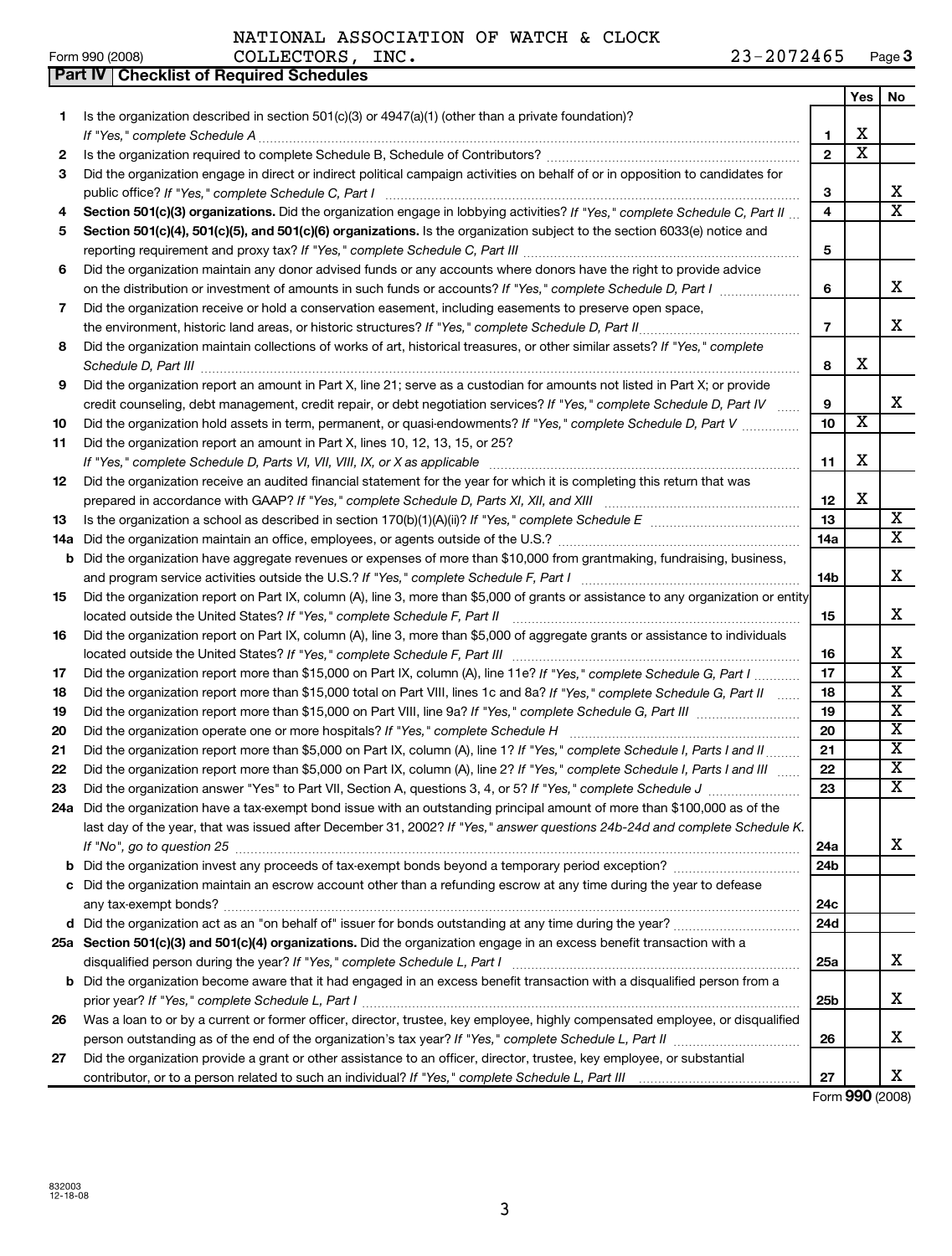### NATIONAL ASSOCIATION OF WATCH & CLOCK

| COLLECTORS,<br>INC.<br>Form 990 (2008) | 23-2072465 | Page 4 |
|----------------------------------------|------------|--------|
|----------------------------------------|------------|--------|

|  | NATIONAL ASSOCIATION OF WATCH & CLOCK |  |  |
|--|---------------------------------------|--|--|
|  |                                       |  |  |

|    | <b>Part IV   Checklist of Required Schedules (continued)</b>                                                                  |                 |            |           |
|----|-------------------------------------------------------------------------------------------------------------------------------|-----------------|------------|-----------|
|    |                                                                                                                               |                 | <b>Yes</b> | <b>No</b> |
| 28 | During the tax year, did any person who is a current or former officer, director, trustee, or key employee:                   |                 |            |           |
|    | a Have a direct business relationship with the organization (other than as an officer, director, trustee, or employee), or an |                 |            |           |
|    | indirect business relationship through ownership of more than 35% in another entity (individually or collectively with other  |                 |            |           |
|    |                                                                                                                               | 28a             |            | X         |
|    | <b>b</b> Have a family member who had a direct or indirect business relationship with the organization?                       |                 |            |           |
|    | If "Yes." complete Schedule L, Part IV                                                                                        | 28b             |            | x         |
|    | c Serve as an officer, director, trustee, key employee, partner, or member of an entity (or a shareholder of a professional   |                 |            |           |
|    |                                                                                                                               | 28 <sub>c</sub> |            | x         |
| 29 | Did the organization receive more than \$25,000 in non-cash contributions? If "Yes," complete Schedule M                      | 29              |            | X         |
| 30 | Did the organization receive contributions of art, historical treasures, or other similar assets, or qualified conservation   |                 |            |           |
|    |                                                                                                                               | 30              | x          |           |
| 31 | Did the organization liquidate, terminate, or dissolve and cease operations?                                                  |                 |            |           |
|    |                                                                                                                               | 31              |            | x         |
| 32 | Did the organization sell, exchange, dispose of, or transfer more than 25% of its net assets? If "Yes," complete              |                 |            |           |
|    |                                                                                                                               | 32              |            | x         |
| 33 | Did the organization own 100% of an entity disregarded as separate from the organization under Regulations                    |                 |            |           |
|    |                                                                                                                               | 33              |            | х         |
| 34 | Was the organization related to any tax-exempt or taxable entity?                                                             |                 |            |           |
|    |                                                                                                                               | 34              |            | х         |
| 35 | Is any related organization a controlled entity within the meaning of section 512(b)(13)?                                     |                 |            |           |
|    |                                                                                                                               | 35              |            | x         |
| 36 | Section 501(c)(3) organizations. Did the organization make any transfers to an exempt non-charitable related organization?    |                 |            |           |
|    |                                                                                                                               | 36              |            | x         |
| 37 | Did the organization conduct more than 5% of its activities through an entity that is not a related organization              |                 |            |           |
|    |                                                                                                                               | 37              |            | x         |

Form **990** (2008)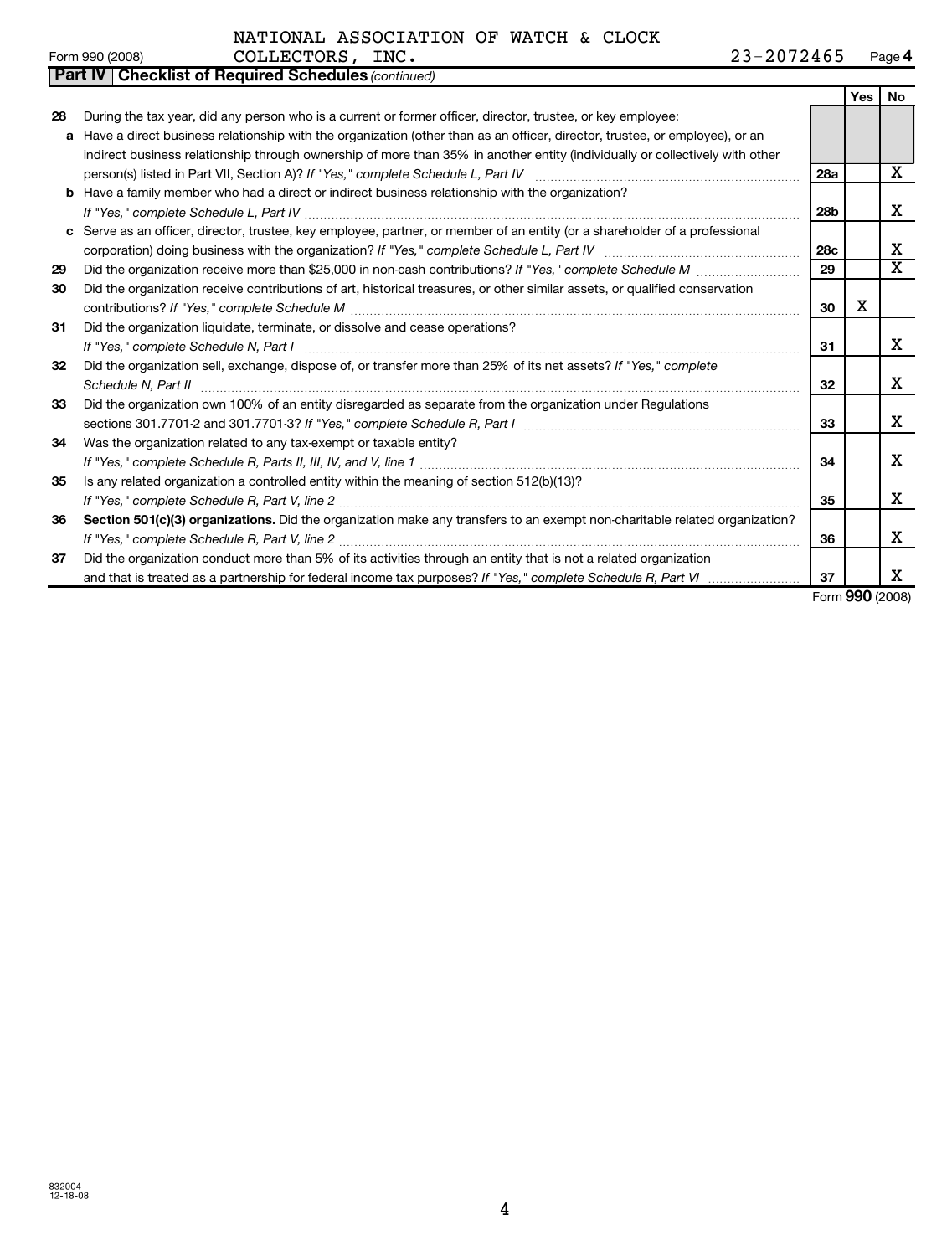| NATIONAL ASSOCIATION OF WATCH & CLOCK |  |  |
|---------------------------------------|--|--|
|---------------------------------------|--|--|

| Form 990 (2008) | <b>COLLECTORS</b> | INC. | 23-2072465 | Page 5 |
|-----------------|-------------------|------|------------|--------|
|                 |                   |      |            |        |

| Part V | <b>Statements Regarding Other IRS Filings and Tax Compliance</b>                                                              |                 |    |                |     |                         |
|--------|-------------------------------------------------------------------------------------------------------------------------------|-----------------|----|----------------|-----|-------------------------|
|        |                                                                                                                               |                 |    |                | Yes | No                      |
|        | 1a Enter the number reported in Box 3 of Form 1096, Annual Summary and Transmittal of                                         |                 |    |                |     |                         |
|        |                                                                                                                               | 1a              | 2  |                |     |                         |
| b      | Enter the number of Forms W-2G included in line 1a. Enter -0- if not applicable                                               | 1 <sub>b</sub>  |    |                |     |                         |
|        | c Did the organization comply with backup withholding rules for reportable payments to vendors and reportable gaming          |                 |    |                |     |                         |
|        |                                                                                                                               |                 |    | 1c             | х   |                         |
|        | 2a Enter the number of employees reported on Form W-3, Transmittal of Wage and Tax Statements,                                |                 |    |                |     |                         |
|        | filed for the calendar year ending with or within the year covered by this return <i>[[[[[[[[[[[[[[]]]]</i> ]]                | 2a              | 33 |                |     |                         |
|        | <b>b</b> If at least one is reported on line 2a, did the organization file all required federal employment tax returns?       |                 |    | 2 <sub>b</sub> | х   |                         |
|        | Note. If the sum of lines 1a and 2a is greater than 250, you may be required to e-file this return. (see instructions)        |                 |    |                |     |                         |
|        | 3a Did the organization have unrelated business gross income of \$1,000 or more during the year covered by this return?       |                 |    | За             |     | х                       |
|        | b If "Yes," has it filed a Form 990-T for this year? If "No," provide an explanation in Schedule O                            |                 |    | 3b             |     |                         |
|        | 4a At any time during the calendar year, did the organization have an interest in, or a signature or other authority over, a  |                 |    |                |     |                         |
|        | financial account in a foreign country (such as a bank account, securities account, or other financial account)?              |                 |    | 4a             |     | x                       |
|        | <b>b</b> If "Yes," enter the name of the foreign country: $\blacktriangleright$                                               |                 |    |                |     |                         |
|        | See the instructions for exceptions and filing requirements for Form TD F 90-22.1, Report of Foreign Bank and                 |                 |    |                |     |                         |
|        | Financial Accounts.                                                                                                           |                 |    |                |     |                         |
|        |                                                                                                                               |                 |    | 5a             |     | х                       |
|        |                                                                                                                               |                 |    | 5b             |     | X                       |
|        | c If "Yes," to question 5a or 5b, did the organization file Form 8886-T, Disclosure by Tax-Exempt Entity Regarding Prohibited |                 |    |                |     |                         |
|        |                                                                                                                               |                 |    | 5с             |     |                         |
|        |                                                                                                                               |                 |    | 6a             |     | X                       |
|        | <b>b</b> If "Yes," did the organization include with every solicitation an express statement that such contributions or gifts |                 |    |                |     |                         |
|        | were not tax deductible?                                                                                                      |                 |    | 6b             |     |                         |
| 7      | Organizations that may receive deductible contributions under section 170(c).                                                 |                 |    | 7a             | X   |                         |
|        | a Did the organization provide goods or services in exchange for any quid pro quo contribution of more than \$75?             |                 |    |                |     |                         |
|        | c Did the organization sell, exchange, or otherwise dispose of tangible personal property for which it was required           |                 |    |                |     |                         |
|        |                                                                                                                               |                 |    | 7c             |     | x                       |
|        |                                                                                                                               | 7d              |    |                |     |                         |
|        | e Did the organization, during the year, receive any funds, directly or indirectly, to pay premiums on a personal             |                 |    |                |     |                         |
|        | benefit contract? www.communication.com/www.communication.com/www.communication.com/www.com/www.com/www.com/ww                |                 |    | 7е             |     | х                       |
| f.     |                                                                                                                               |                 |    | 7f             |     | X                       |
| g      |                                                                                                                               |                 |    | 7g             |     | X                       |
| h      | For contributions of cars, boats, airplanes, and other vehicles, did the organization file a Form 1098-C as required?         |                 |    | 7h             |     | $\overline{\mathbf{x}}$ |
| 8      | Section 501(c)(3) and other sponsoring organizations maintaining donor advised funds and section 509(a)(3)                    |                 |    |                |     |                         |
|        | supporting organizations. Did the supporting organization, or a fund maintained by a sponsoring organization, have            |                 |    |                |     |                         |
|        | excess business holdings at any time during the year?                                                                         |                 |    | 8              |     |                         |
| 9      | Section 501(c)(3) and other sponsoring organizations maintaining donor advised funds.                                         |                 |    |                |     |                         |
| а      |                                                                                                                               |                 |    | 9а             |     |                         |
| b      |                                                                                                                               |                 |    | 9 <sub>b</sub> |     |                         |
| 10     | Section 501(c)(7) organizations. Enter: $N/A$                                                                                 |                 |    |                |     |                         |
| а      |                                                                                                                               | 10a             |    |                |     |                         |
| b      | Gross receipts, included on Form 990, Part VIII, line 12, for public use of club facilities                                   | 10 <sub>b</sub> |    |                |     |                         |
| 11     | Section 501(c)(12) organizations. Enter: $N/A$                                                                                |                 |    |                |     |                         |
| а      | Gross income from members or shareholders                                                                                     | 11a             |    |                |     |                         |
|        | b Gross income from other sources (Do not net amounts due or paid to other sources against                                    |                 |    |                |     |                         |
|        |                                                                                                                               | 11b             |    |                |     |                         |
|        | 12a Section 4947(a)(1) non-exempt charitable trusts. Is the organization filing Form 990 in lieu of Form 1041?                |                 |    | <b>12a</b>     |     |                         |
|        | <b>b</b> If "Yes," enter the amount of tax-exempt interest received or accrued during the year $\ldots$ N/A.                  | 12b             |    |                |     |                         |

Form **990** (2008)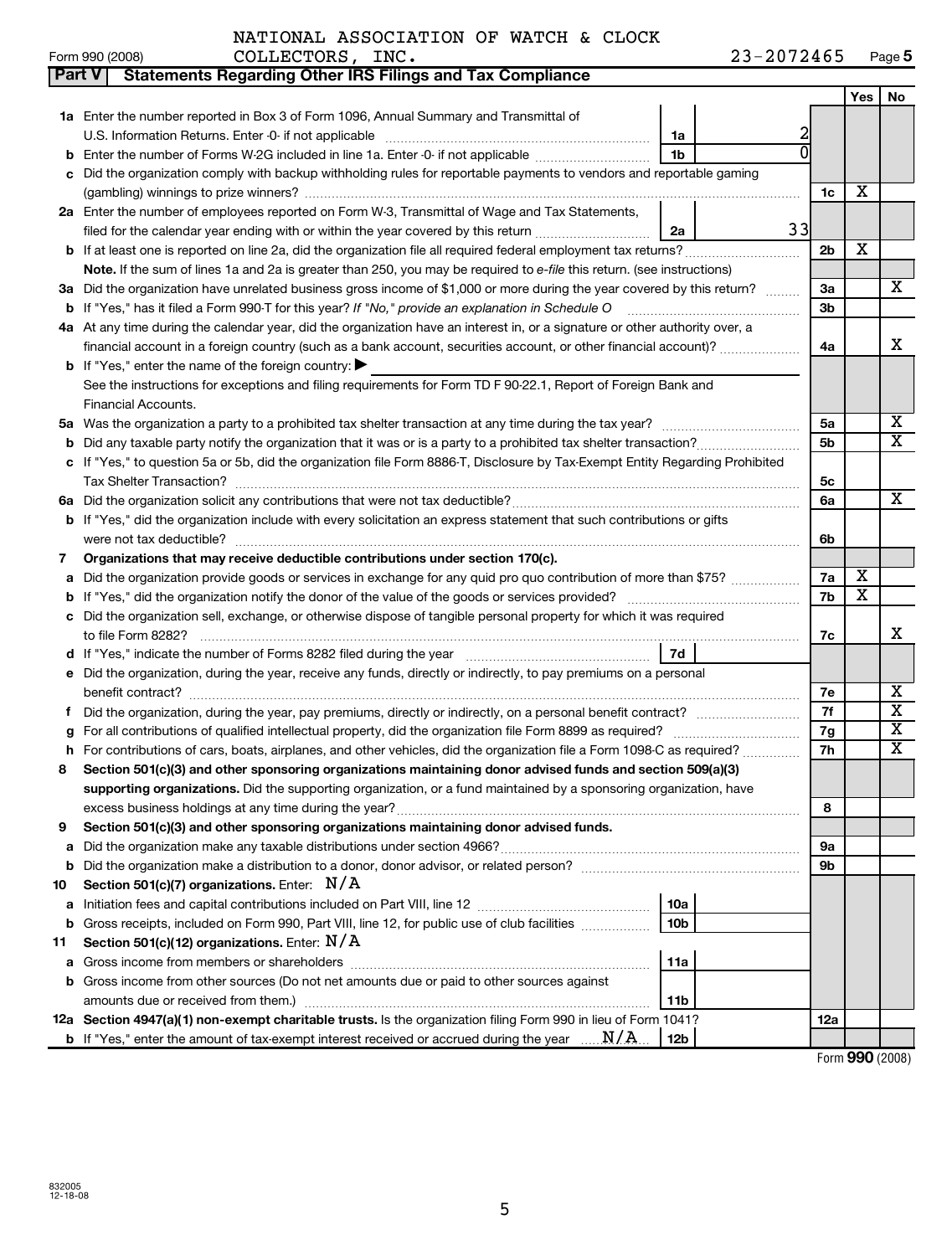#### NATIONAL ASSOCIATION OF WATCH & CLOCK

**Part VI Governance, Management, and Disclosure** *(Sections A, B, and C request information about policies not required by the Internal Revenue Code.)*

#### **Section A. Governing Body and Management**

|    | Secuon A. Governing Body and Management                                                                                          |                 |                         |                         |  |
|----|----------------------------------------------------------------------------------------------------------------------------------|-----------------|-------------------------|-------------------------|--|
|    |                                                                                                                                  |                 | Yes                     | <b>No</b>               |  |
|    | For each "Yes" response to lines 2-7b below, and for a "No" response to lines 8 or 9b below, describe the circumstances,         |                 |                         |                         |  |
|    | processes, or changes in Schedule O. See instructions.                                                                           |                 |                         |                         |  |
| 1a | 12<br>1a                                                                                                                         |                 |                         |                         |  |
| b  | $\overline{12}$<br>1 <sub>b</sub>                                                                                                |                 |                         |                         |  |
| 2  | Did any officer, director, trustee, or key employee have a family relationship or a business relationship with any other         |                 |                         |                         |  |
|    | officer, director, trustee, or key employee?                                                                                     | $\mathbf{2}$    |                         | x                       |  |
| 3  | Did the organization delegate control over management duties customarily performed by or under the direct supervision            |                 |                         |                         |  |
|    |                                                                                                                                  | З               |                         | х                       |  |
| 4  | Did the organization make any significant changes to its organizational documents since the prior Form 990 was filed?            | 4               |                         | $\overline{\mathbf{x}}$ |  |
| 5  |                                                                                                                                  | 5               |                         | $\overline{\textbf{x}}$ |  |
| 6  |                                                                                                                                  |                 |                         |                         |  |
| 7a | Does the organization have members, stockholders, or other persons who may elect one or more members of the                      |                 |                         |                         |  |
|    |                                                                                                                                  | 7a              | х                       |                         |  |
|    |                                                                                                                                  | 7b              | X                       |                         |  |
| 8  | Did the organization contemporaneously document the meetings held or written actions undertaken during the year                  |                 |                         |                         |  |
|    | by the following:                                                                                                                |                 |                         |                         |  |
| a  |                                                                                                                                  | 8a              | X                       |                         |  |
| b  |                                                                                                                                  | 8b              | X                       |                         |  |
|    |                                                                                                                                  |                 |                         |                         |  |
| b  | If "Yes," does the organization have written policies and procedures governing the activities of such chapters, affiliates,      |                 |                         |                         |  |
|    |                                                                                                                                  | 9b              | X                       |                         |  |
| 10 | Was a copy of the Form 990 provided to the organization's governing body before it was filed? All organizations must             |                 |                         |                         |  |
|    |                                                                                                                                  | 10              | x                       |                         |  |
| 11 | Is there any officer, director or trustee, or key employee listed in Part VII, Section A, who cannot be reached at the           |                 |                         |                         |  |
|    |                                                                                                                                  | 11              |                         | x                       |  |
|    | Section B. Policies                                                                                                              |                 |                         |                         |  |
|    |                                                                                                                                  |                 | Yes                     | No                      |  |
|    |                                                                                                                                  | 12a             | x                       |                         |  |
|    | <b>b</b> Are officers, directors or trustees, and key employees required to disclose annually interests that could give rise     |                 |                         |                         |  |
|    | to conflicts?                                                                                                                    | 12 <sub>b</sub> |                         | X                       |  |
|    | c Does the organization regularly and consistently monitor and enforce compliance with the policy? If "Yes," describe            |                 |                         |                         |  |
|    | in Schedule O how this is done                                                                                                   | 12c             | x                       |                         |  |
| 13 | Does the organization have a written whistleblower policy?                                                                       | 13              | $\overline{\mathbf{x}}$ |                         |  |
| 14 |                                                                                                                                  | 14              | $\overline{\mathbf{x}}$ |                         |  |
| 15 | Did the process for determining compensation of the following persons include a review and approval by independent               |                 |                         |                         |  |
|    | persons, comparability data, and contemporaneous substantiation of the deliberation and decision:                                |                 |                         |                         |  |
| a  |                                                                                                                                  |                 |                         | X                       |  |
| b  |                                                                                                                                  | 15b             |                         | X                       |  |
|    | Describe the process in Schedule O. (see instructions)                                                                           |                 |                         |                         |  |
|    | <b>16a</b> Did the organization invest in, contribute assets to, or participate in a joint venture or similar arrangement with a |                 |                         |                         |  |
|    | taxable entity during the year?                                                                                                  | 16a             |                         | х                       |  |

| taxable critity during the year:                                                                                                       | . он            |  |
|----------------------------------------------------------------------------------------------------------------------------------------|-----------------|--|
| <b>b</b> If "Yes," has the organization adopted a written policy or procedure requiring the organization to evaluate its participation |                 |  |
| in joint venture arrangements under applicable federal tax law, and taken steps to safeguard the organization's                        |                 |  |
| exempt status with respect to such arrangements?                                                                                       | 16 <sub>b</sub> |  |
|                                                                                                                                        |                 |  |

#### **Section C. Disclosure**

**17** List the states with which a copy of this Form 990 is required to be filed  ${\blacktriangleright} {\rm PA}$ 

| 18 Section 6104 requires an organization to make its Forms 1023 (or 1024 if applicable), 990, and 990-T (501(c)(3)s only) available for |  |
|-----------------------------------------------------------------------------------------------------------------------------------------|--|
| public inspection. Indicate how you make these available. Check all that apply.                                                         |  |
| $-$<br>$-$<br>.                                                                                                                         |  |

 $\boxed{\textbf{X}}$  Own website  $\boxed{\textbf{X}}$  Another's website  $\boxed{\textbf{X}}$  Upon request

**19** Describe in Schedule O whether (and if so, how), the organization makes its governing documents, conflict of interest policy, and financial statements available to the public.

| 20 State the name, physical address, and telephone number of the person who possesses the books and records of the organization: |
|----------------------------------------------------------------------------------------------------------------------------------|
| CHARLES AUMAN, CONTROLLER - (717) 684-8261                                                                                       |
| 514 POPLAR STREET, COLUMBIA, PA 17512                                                                                            |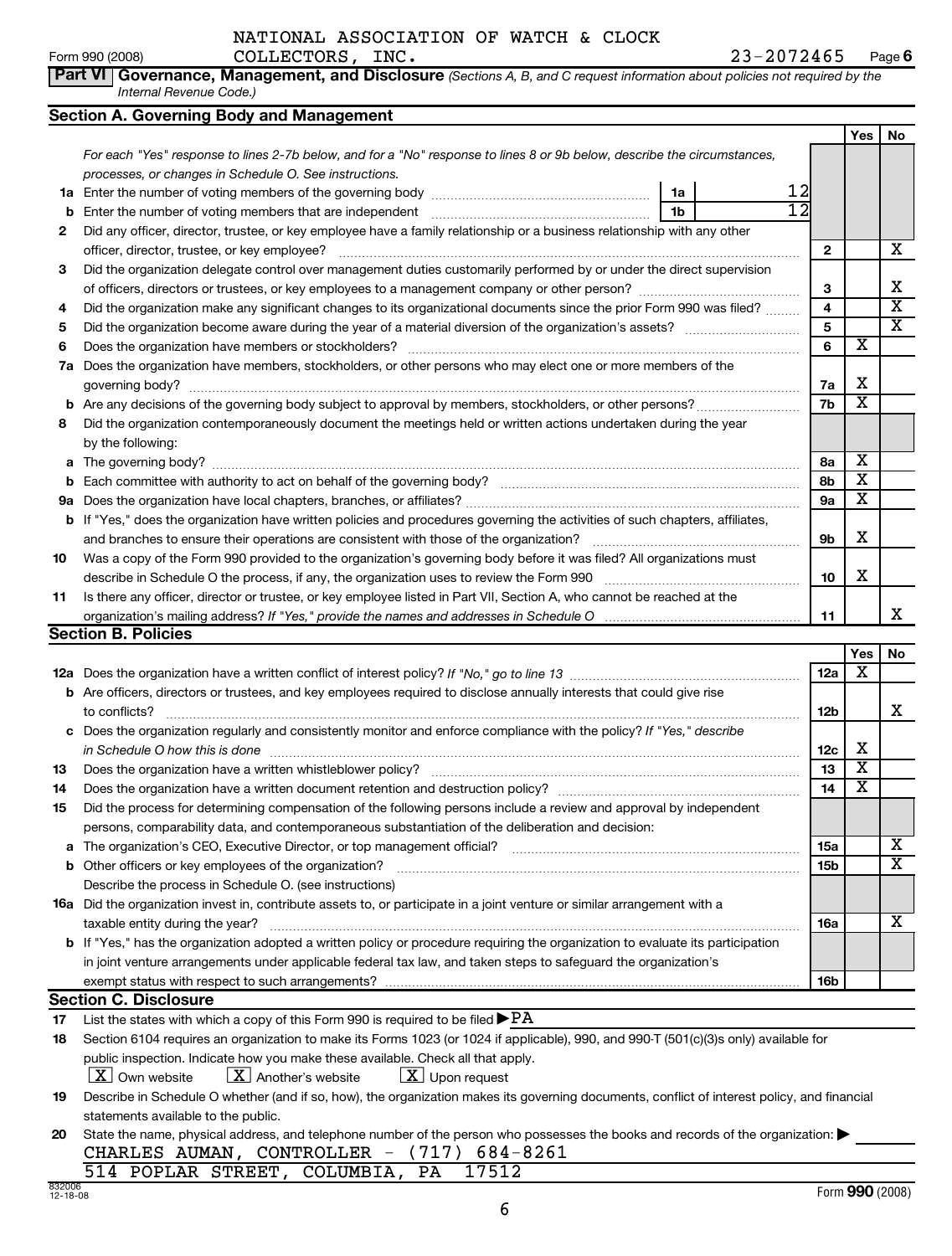#### **Part VII Compensation of Officers, Directors, Trustees, Key Employees, Highest Compensated Employees, and Independent Contractors**

#### **Section A. Officers, Directors, Trustees, Key Employees, and Highest Compensated Employees**

**1a** Complete this table for all persons required to be listed. Use Schedule J-2 if additional space is needed.

• List all of the organization's **current** officers, directors, trustees (whether individuals or organizations), regardless of amount of compensation, and **current** key employees. Enter -0- in columns (D), (E), and (F) if no compensation was paid.

• List the organization's five **current** highest compensated employees (other than an officer, director, trustee, or key employee) who received reportable compensation (Box 5 of Form W-2 and/or Box 7 of Form 1099-MISC) of more than \$100,000 from the organization and any related organizations.

• List all of the organization's **former** officers, key employees, and highest compensated employees who received more than \$100,000 of reportable compensation from the organization and any related organizations.

• List all of the organization's **former directors or trustees** that received, in the capacity as a former director or trustee of the organization, more than \$10,000 of reportable compensation from the organization and any related organizations.

List persons in the following order: individual trustees or directors; institutional trustees; officers; key employees; highest compensated employees; and former such persons.

† Check this box if the organization did not compensate any officer, director, trustee, or key employee.

| (A)                                     | (C)<br>(B)   |                               |                        |                         |             |                                           | (D)                  | (E)                              | (F)                      |  |  |
|-----------------------------------------|--------------|-------------------------------|------------------------|-------------------------|-------------|-------------------------------------------|----------------------|----------------------------------|--------------------------|--|--|
| Name and Title                          | Average      |                               |                        | Position                |             |                                           | Reportable           | Reportable                       | Estimated                |  |  |
|                                         | hours<br>per |                               | (check all that apply) |                         |             |                                           | compensation<br>from | compensation<br>from related     | amount of<br>other       |  |  |
|                                         | week         |                               |                        |                         |             |                                           | the<br>organization  | organizations<br>(W-2/1099-MISC) | compensation<br>from the |  |  |
|                                         |              |                               |                        |                         |             |                                           | (W-2/1099-MISC)      |                                  | organization             |  |  |
|                                         |              |                               |                        |                         |             |                                           |                      |                                  | and related              |  |  |
|                                         |              | ndividual trustee or director | nstitutional trustee   | Officer<br>Key employee |             | Highest compensated<br>employee<br>Former |                      |                                  | organizations            |  |  |
| <b>PHILIP GREGORY</b>                   |              |                               |                        |                         |             |                                           |                      |                                  |                          |  |  |
| BOARD OF DIRECTORS                      |              | $\rm X$                       |                        |                         |             |                                           | 0.                   | $\mathbf 0$ .                    | $0\cdot$                 |  |  |
| <b>GARY LANDIS</b>                      |              |                               |                        |                         |             |                                           |                      |                                  |                          |  |  |
| BOARD OF DIRECTORS                      |              | $\mathbf X$                   |                        |                         |             |                                           | $\mathbf 0$ .        | 0.                               | $\boldsymbol{0}$ .       |  |  |
| <b>JOHN HUBBY</b>                       |              |                               |                        |                         |             |                                           |                      |                                  |                          |  |  |
| <b>BOARD OF DIRECTORS</b>               |              | $\mathbf X$                   |                        |                         |             |                                           | 0.                   | $\mathbf 0$ .                    | $\mathbf 0$ .            |  |  |
| PETER KLEIN                             |              |                               |                        |                         |             |                                           |                      |                                  |                          |  |  |
| BOARD OF DIRECTORS                      |              | $\overline{\text{X}}$         |                        |                         |             |                                           | $\mathbf 0$ .        | $\mathbf 0$ .                    | $\boldsymbol{0}$ .       |  |  |
| <b>BRUCE BAZELON</b>                    |              |                               |                        |                         |             |                                           |                      |                                  |                          |  |  |
| <b>BOARD OF DIRECTORS</b>               |              | $\overline{\text{X}}$         |                        |                         |             |                                           | $\mathbf 0$ .        | $\mathbf 0$ .                    | $\boldsymbol{0}$ .       |  |  |
| FRANK DEL GRECO                         |              |                               |                        |                         |             |                                           |                      |                                  |                          |  |  |
| BOARD OF DIRECTORS                      |              | $\overline{\text{X}}$         |                        |                         |             |                                           | 0.                   | $\mathbf 0$ .                    | $\mathbf 0$ .            |  |  |
| WILLIAM R. BRYAN                        |              |                               |                        |                         |             |                                           |                      |                                  |                          |  |  |
| BOARD OF DIRECTORS                      |              | $\mathbf X$                   |                        |                         |             |                                           | $\mathbf 0$ .        | $\mathbf 0$ .                    | $\mathbf 0$ .            |  |  |
| <b>CRAIG GROSBY</b>                     |              |                               |                        |                         |             |                                           |                      |                                  |                          |  |  |
| <b>BOARD OF DIRECTORS</b>               |              | $\mathbf X$                   |                        |                         |             |                                           | $\mathbf 0$ .        | $\mathbf 0$ .                    | $\mathbf 0$ .            |  |  |
| CHARLES DAVID COLLARD                   |              |                               |                        |                         |             |                                           |                      |                                  |                          |  |  |
| BOARD OF DIRECTORS                      |              | $\mathbf X$                   |                        |                         |             |                                           | 0.                   | $\mathbf 0$ .                    | $\mathbf 0$ .            |  |  |
| TOM MCINTYRE                            |              |                               |                        |                         |             |                                           |                      |                                  |                          |  |  |
| <b>BOARD OF DIRECTORS</b>               |              | $\rm X$                       |                        |                         |             |                                           | 0.                   | $\mathbf 0$ .                    | $\mathbf 0$ .            |  |  |
| <b>RENEE COULSON</b>                    |              |                               |                        |                         |             |                                           |                      |                                  |                          |  |  |
| BOARD OF DIRECTORS<br><b>JOANNE ORR</b> |              | X                             |                        |                         |             |                                           | $\mathbf 0$ .        | $\mathbf 0$ .                    | $\mathbf 0$ .            |  |  |
| BOARD OF DIRECTORS                      |              | $\mathbf X$                   |                        |                         |             |                                           | 0.                   | $\mathbf 0$ .                    | $0\cdot$                 |  |  |
| <b>J. STEVEN HUMPHREY</b>               |              |                               |                        |                         |             |                                           |                      |                                  |                          |  |  |
| EXECUTIVE DIRECTOR                      | 50.00        |                               |                        |                         | $\mathbf X$ |                                           | 83,772.              | 0.                               | 12,074.                  |  |  |
|                                         |              |                               |                        |                         |             |                                           |                      |                                  |                          |  |  |
|                                         |              |                               |                        |                         |             |                                           |                      |                                  |                          |  |  |
|                                         |              |                               |                        |                         |             |                                           |                      |                                  |                          |  |  |
|                                         |              |                               |                        |                         |             |                                           |                      |                                  |                          |  |  |
|                                         |              |                               |                        |                         |             |                                           |                      |                                  |                          |  |  |
|                                         |              |                               |                        |                         |             |                                           |                      |                                  |                          |  |  |
|                                         |              |                               |                        |                         |             |                                           |                      |                                  |                          |  |  |
|                                         |              |                               |                        |                         |             |                                           |                      |                                  |                          |  |  |

832007 12-18-08 Form **990** (2008)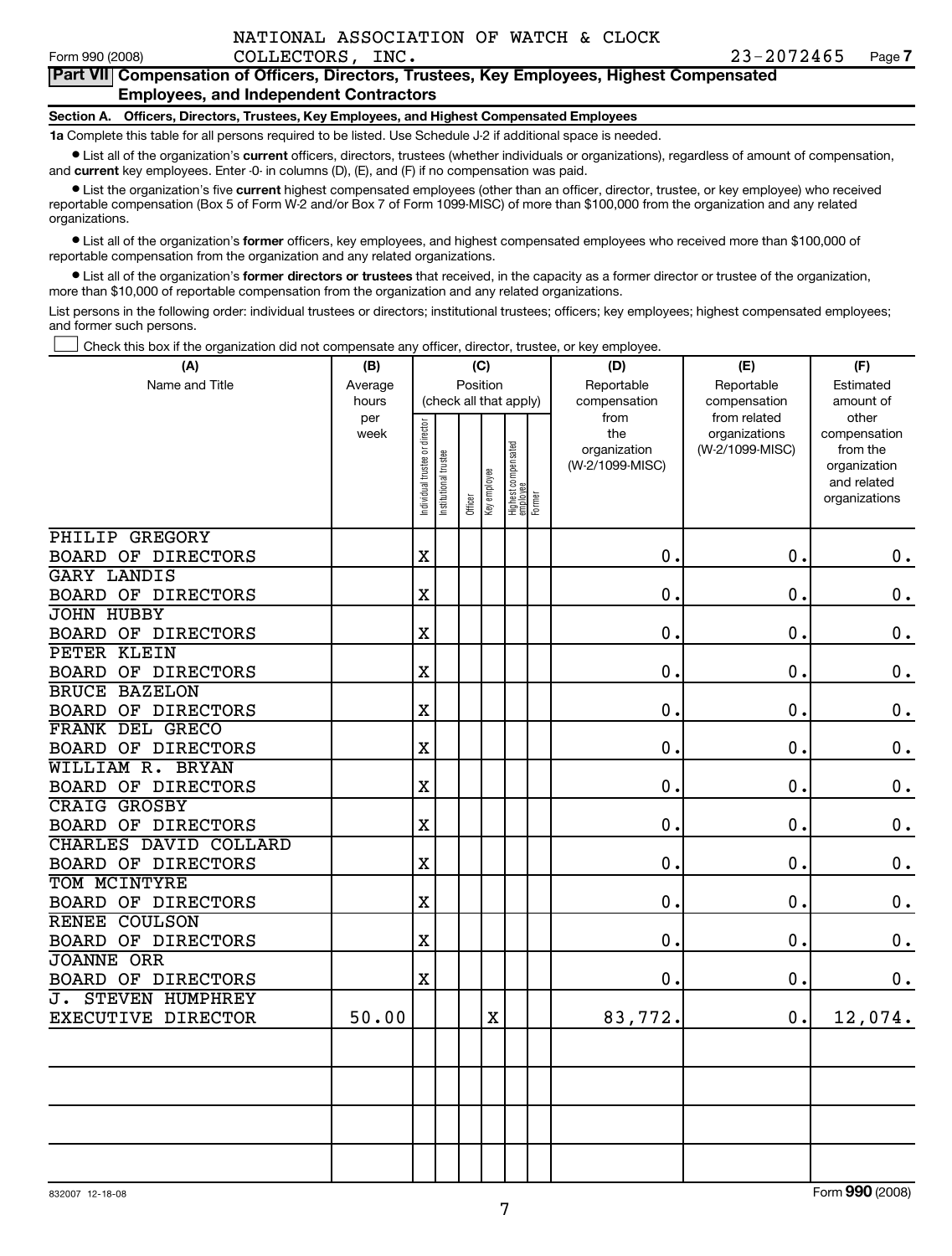| NATIONAL ASSOCIATION OF WATCH & CLOCK |  |  |
|---------------------------------------|--|--|
|                                       |  |  |

Form **990** (2008)

| Form 990 (2008)                                                                                                                                                                                                                 | COLLECTORS, INC.                 |                                |                       |          |              |                                           |                                                |                                                  | 23-2072465       |                                                                                   | Page 8  |
|---------------------------------------------------------------------------------------------------------------------------------------------------------------------------------------------------------------------------------|----------------------------------|--------------------------------|-----------------------|----------|--------------|-------------------------------------------|------------------------------------------------|--------------------------------------------------|------------------|-----------------------------------------------------------------------------------|---------|
| Part VII Section A. Officers, Directors, Trustees, Key Employees, and Highest Compensated Employees (continued)                                                                                                                 |                                  |                                |                       |          |              |                                           |                                                |                                                  |                  |                                                                                   |         |
| (A)<br>Name and title                                                                                                                                                                                                           | (B)<br>Average<br>hours          |                                |                       | Position | (C)          | (check all that apply)                    | (D)<br>Reportable<br>compensation              | (E)<br>Reportable<br>compensation                |                  | (F)<br>Estimated<br>amount of                                                     |         |
|                                                                                                                                                                                                                                 | per<br>week                      | Individual trustee or director | Institutional trustee | Officer  | Key employee | Highest compensated<br>employee<br>Former | from<br>the<br>organization<br>(W-2/1099-MISC) | from related<br>organizations<br>(W-2/1099-MISC) |                  | other<br>compensation<br>from the<br>organization<br>and related<br>organizations |         |
|                                                                                                                                                                                                                                 |                                  |                                |                       |          |              |                                           |                                                |                                                  |                  |                                                                                   |         |
|                                                                                                                                                                                                                                 |                                  |                                |                       |          |              |                                           |                                                |                                                  |                  |                                                                                   |         |
|                                                                                                                                                                                                                                 |                                  |                                |                       |          |              |                                           |                                                |                                                  |                  |                                                                                   |         |
|                                                                                                                                                                                                                                 |                                  |                                |                       |          |              |                                           |                                                |                                                  |                  |                                                                                   |         |
|                                                                                                                                                                                                                                 |                                  |                                |                       |          |              |                                           |                                                |                                                  |                  |                                                                                   |         |
|                                                                                                                                                                                                                                 |                                  |                                |                       |          |              |                                           |                                                |                                                  |                  |                                                                                   |         |
|                                                                                                                                                                                                                                 |                                  |                                |                       |          |              |                                           |                                                |                                                  |                  |                                                                                   |         |
|                                                                                                                                                                                                                                 |                                  |                                |                       |          |              |                                           |                                                |                                                  |                  |                                                                                   |         |
|                                                                                                                                                                                                                                 |                                  |                                |                       |          |              | ▶                                         | 83,772.                                        |                                                  | $\overline{0}$ . | 12,074.                                                                           |         |
| Total number of individuals (including those in 1a) who received more than \$100,000 in reportable<br>$\mathbf{2}$                                                                                                              |                                  |                                |                       |          |              |                                           |                                                |                                                  |                  |                                                                                   | 0       |
| Did the organization list any former officer, director or trustee, key employee, or highest compensated employee on<br>3                                                                                                        |                                  |                                |                       |          |              |                                           |                                                |                                                  | 3                | Yes                                                                               | No<br>X |
| For any individual listed on line 1a, is the sum of reportable compensation and other compensation from the organization<br>and related organizations greater than \$150,000? If "Yes," complete Schedule J for such individual |                                  |                                |                       |          |              |                                           |                                                |                                                  | 4                |                                                                                   | X       |
| Did any person listed on line 1a receive or accrue compensation from any unrelated organization for services rendered to<br>5                                                                                                   |                                  |                                |                       |          |              |                                           |                                                |                                                  | 5                |                                                                                   | X       |
| <b>Section B. Independent Contractors</b><br>Complete this table for your five highest compensated independent contractors that received more than \$100,000 of compensation from<br>1.<br>the organization.                    |                                  |                                |                       |          |              |                                           |                                                |                                                  |                  |                                                                                   |         |
|                                                                                                                                                                                                                                 | (A)<br>Name and business address |                                |                       |          |              |                                           | (B)<br>Description of services                 |                                                  |                  | (C)<br>Compensation                                                               |         |
|                                                                                                                                                                                                                                 |                                  |                                |                       |          |              |                                           |                                                |                                                  |                  |                                                                                   |         |
|                                                                                                                                                                                                                                 |                                  |                                |                       |          |              |                                           |                                                |                                                  |                  |                                                                                   |         |
|                                                                                                                                                                                                                                 |                                  |                                |                       |          |              |                                           |                                                |                                                  |                  |                                                                                   |         |
|                                                                                                                                                                                                                                 |                                  |                                |                       |          |              |                                           |                                                |                                                  |                  |                                                                                   |         |
| Total number of independent contractors (including those in 1) who received more than \$100,000 in compensation<br>2<br>from the organization $\blacktriangleright$                                                             | 0                                |                                |                       |          |              |                                           |                                                |                                                  |                  |                                                                                   |         |

8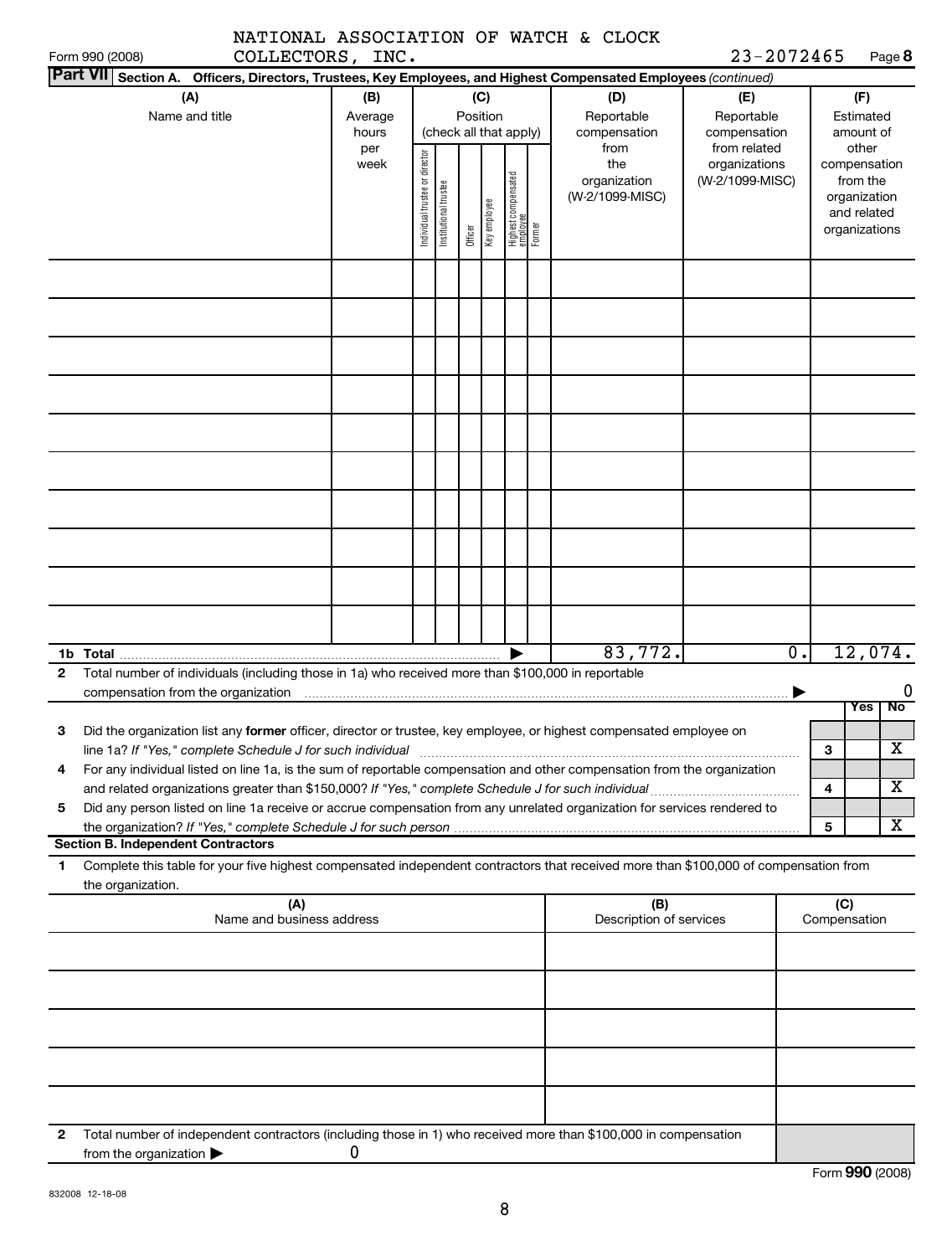|  | Form 990 (2008) |
|--|-----------------|

#### NATIONAL ASSOCIATION OF WATCH & CLOCK COLLECTORS, INC.

Form 23-2072465 Page 9<br>
Form 2008) **Page 9** 

|                                                           | <b>Part VIII</b> | <b>Statement of Revenue</b>                                            |                |                      |                      |                                                 |                                         |                                                                              |
|-----------------------------------------------------------|------------------|------------------------------------------------------------------------|----------------|----------------------|----------------------|-------------------------------------------------|-----------------------------------------|------------------------------------------------------------------------------|
|                                                           |                  |                                                                        |                |                      | (A)<br>Total revenue | (B)<br>Related or<br>exempt function<br>revenue | (C)<br>Unrelated<br>business<br>revenue | (D)<br>Revenue<br>excluded from<br>tax under<br>sections 512.<br>513, or 514 |
|                                                           |                  | 1 a Federated campaigns                                                | 1a             |                      |                      |                                                 |                                         |                                                                              |
|                                                           |                  | <b>b</b> Membership dues                                               | 1 <sub>b</sub> |                      |                      |                                                 |                                         |                                                                              |
|                                                           |                  | c Fundraising events                                                   | 1 <sub>c</sub> |                      |                      |                                                 |                                         |                                                                              |
|                                                           |                  | d Related organizations                                                | 1 <sub>d</sub> |                      |                      |                                                 |                                         |                                                                              |
|                                                           |                  | e Government grants (contributions)                                    | 1e             |                      |                      |                                                 |                                         |                                                                              |
|                                                           |                  | f All other contributions, gifts, grants, and                          |                |                      |                      |                                                 |                                         |                                                                              |
|                                                           |                  | similar amounts not included above                                     | 1f             | 286,333.             |                      |                                                 |                                         |                                                                              |
| Contributions, gifts, grants<br>and other similar amounts |                  | g Noncash contributions included in lines 1a-1f: \$                    |                | 22,001.              |                      |                                                 |                                         |                                                                              |
|                                                           |                  |                                                                        |                |                      | 286,333.             |                                                 |                                         |                                                                              |
|                                                           |                  |                                                                        |                | <b>Business Code</b> |                      |                                                 |                                         |                                                                              |
|                                                           |                  | 2 a MEMBERSHIP DUES                                                    |                | 519100               | 1265077.             | 1265077.                                        |                                         |                                                                              |
|                                                           |                  | <b>b SCHOOL TUITION &amp; FEES</b>                                     |                | 611600               | 242, 209.            | 242, 209.                                       |                                         |                                                                              |
|                                                           |                  | c MART INCOME                                                          |                | 511120               | 177,097.             | 177,097.                                        |                                         |                                                                              |
| Program Service<br>Revenue                                |                  | d WORK SHOP INCOME                                                     |                | 611600               | 63,360.              | 63,360.                                         |                                         |                                                                              |
|                                                           |                  | MUSEUM ADMISSIONS                                                      |                | 611710<br>900099     | 60,066.              | $60,066$ .                                      |                                         |                                                                              |
|                                                           |                  | All other program service revenue                                      |                |                      | 99,067.<br>1906876   | 99,067.                                         |                                         |                                                                              |
|                                                           | 3                | Investment income (including dividends, interest, and                  |                | ▶                    |                      |                                                 |                                         |                                                                              |
|                                                           |                  |                                                                        |                |                      | 88,068.              |                                                 |                                         | 88,068.                                                                      |
|                                                           | 4                | Income from investment of tax-exempt bond proceeds                     |                |                      |                      |                                                 |                                         |                                                                              |
|                                                           | 5                |                                                                        |                |                      |                      |                                                 |                                         |                                                                              |
|                                                           |                  |                                                                        | (i) Real       | (ii) Personal        |                      |                                                 |                                         |                                                                              |
|                                                           |                  | 6 a Gross Rents<br>$\ldots \ldots \ldots \ldots \ldots$                |                |                      |                      |                                                 |                                         |                                                                              |
|                                                           |                  | <b>b</b> Less: rental expenses                                         |                |                      |                      |                                                 |                                         |                                                                              |
|                                                           |                  | c Rental income or (loss)                                              |                |                      |                      |                                                 |                                         |                                                                              |
|                                                           |                  |                                                                        |                |                      |                      |                                                 |                                         |                                                                              |
|                                                           |                  | <b>7 a</b> Gross amount from sales of                                  | (i) Securities | (ii) Other           |                      |                                                 |                                         |                                                                              |
|                                                           |                  | assets other than inventory                                            | 624591.        |                      |                      |                                                 |                                         |                                                                              |
|                                                           |                  | <b>b</b> Less: cost or other basis                                     |                |                      |                      |                                                 |                                         |                                                                              |
|                                                           |                  | and sales expenses                                                     | 628108.        |                      |                      |                                                 |                                         |                                                                              |
|                                                           |                  |                                                                        | $-3,517.$      |                      |                      |                                                 |                                         |                                                                              |
|                                                           |                  |                                                                        |                |                      | $-3,517.$            | $-3,517.$                                       |                                         |                                                                              |
|                                                           |                  | 8 a Gross income from fundraising events (not                          |                |                      |                      |                                                 |                                         |                                                                              |
| <b>Other Revenue</b>                                      |                  | including \$                                                           | οf             |                      |                      |                                                 |                                         |                                                                              |
|                                                           |                  | contributions reported on line 1c). See                                |                |                      |                      |                                                 |                                         |                                                                              |
|                                                           |                  |                                                                        |                |                      |                      |                                                 |                                         |                                                                              |
|                                                           |                  | c Net income or (loss) from fundraising events                         |                |                      |                      |                                                 |                                         |                                                                              |
|                                                           |                  | 9 a Gross income from gaming activities. See                           |                |                      |                      |                                                 |                                         |                                                                              |
|                                                           |                  |                                                                        |                |                      |                      |                                                 |                                         |                                                                              |
|                                                           |                  |                                                                        |                |                      |                      |                                                 |                                         |                                                                              |
|                                                           |                  | c Net income or (loss) from gaming activities                          |                |                      |                      |                                                 |                                         |                                                                              |
|                                                           |                  | 10 a Gross sales of inventory, less returns                            |                |                      |                      |                                                 |                                         |                                                                              |
|                                                           |                  |                                                                        |                | $a$   111598.        |                      |                                                 |                                         |                                                                              |
|                                                           |                  |                                                                        | bl             | 65,456.              |                      |                                                 |                                         |                                                                              |
|                                                           |                  | c Net income or (loss) from sales of inventory                         |                |                      | 46,142.              | 46, 142.                                        |                                         |                                                                              |
|                                                           |                  | Miscellaneous Revenue                                                  |                | <b>Business Code</b> |                      |                                                 |                                         |                                                                              |
|                                                           |                  | 11 a MISCELLANEOUS                                                     |                | 900099               | 6,855.               |                                                 |                                         | 6,855.                                                                       |
|                                                           | b                |                                                                        |                |                      |                      |                                                 |                                         |                                                                              |
|                                                           | с                |                                                                        |                |                      |                      |                                                 |                                         |                                                                              |
|                                                           | d                |                                                                        |                |                      |                      |                                                 |                                         |                                                                              |
|                                                           |                  |                                                                        |                |                      | 6,855.               |                                                 |                                         |                                                                              |
|                                                           | 12               | Total Revenue. Add lines 1h, 2g, 3, 4, 5, 6d, 7d, 8c, 9c, 10c, and 11e |                |                      | 2330757.             | 1949501.                                        | $\overline{0}$ .                        | 94,923.                                                                      |

02-02-09 Form **990** (2008)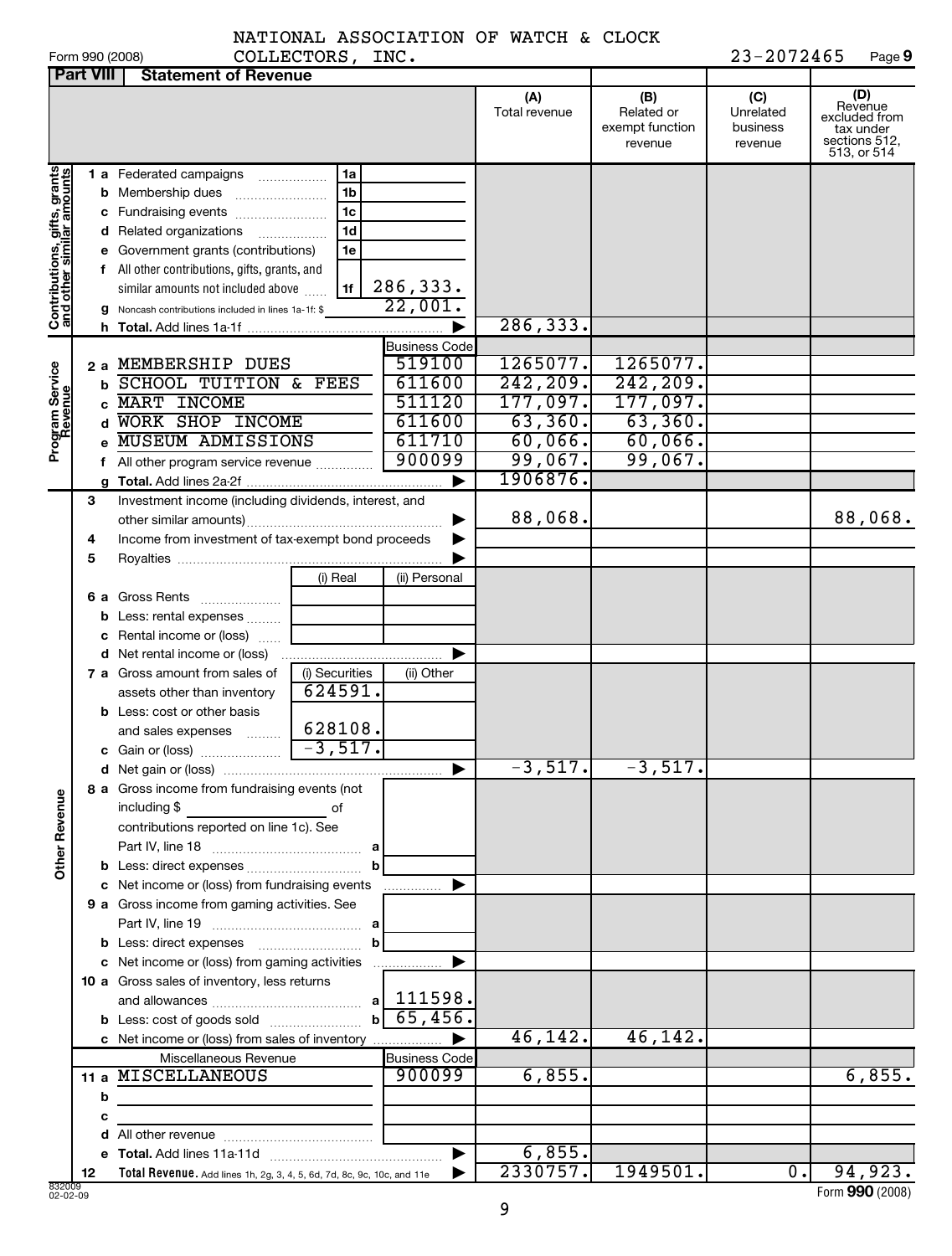|              | Section 501(c)(3) and 501(c)(4) organizations must complete all columns.<br>All other organizations must complete column (A) but are not required to complete columns (B), (C), and (D). |                          |                             |                                    |                                |  |  |  |  |  |
|--------------|------------------------------------------------------------------------------------------------------------------------------------------------------------------------------------------|--------------------------|-----------------------------|------------------------------------|--------------------------------|--|--|--|--|--|
|              |                                                                                                                                                                                          | (A)                      | (B)                         | (C)                                |                                |  |  |  |  |  |
|              | Do not include amounts reported on lines 6b,<br>7b, 8b, 9b, and 10b of Part VIII.                                                                                                        | Total expenses           | Program service<br>expenses | Management and<br>general expenses | (D)<br>Fundraising<br>expenses |  |  |  |  |  |
| 1            | Grants and other assistance to governments and                                                                                                                                           |                          |                             |                                    |                                |  |  |  |  |  |
|              | organizations in the U.S. See Part IV, line 21                                                                                                                                           |                          |                             |                                    |                                |  |  |  |  |  |
| $\mathbf{2}$ | Grants and other assistance to individuals in                                                                                                                                            |                          |                             |                                    |                                |  |  |  |  |  |
|              | the U.S. See Part IV, line 22                                                                                                                                                            | 4,610.                   | 4,610.                      |                                    |                                |  |  |  |  |  |
| 3            | Grants and other assistance to governments,                                                                                                                                              |                          |                             |                                    |                                |  |  |  |  |  |
|              | organizations, and individuals outside the U.S.                                                                                                                                          |                          |                             |                                    |                                |  |  |  |  |  |
|              |                                                                                                                                                                                          |                          |                             |                                    |                                |  |  |  |  |  |
| 4            | Benefits paid to or for members                                                                                                                                                          |                          |                             |                                    |                                |  |  |  |  |  |
| 5            | Compensation of current officers, directors,                                                                                                                                             |                          |                             |                                    |                                |  |  |  |  |  |
|              | trustees, and key employees                                                                                                                                                              | 96,084.                  | 38,433.                     | 43,239.                            | 14,412.                        |  |  |  |  |  |
| 6            | Compensation not included above, to disqualified                                                                                                                                         |                          |                             |                                    |                                |  |  |  |  |  |
|              | persons (as defined under section 4958(f)(1)) and                                                                                                                                        |                          |                             |                                    |                                |  |  |  |  |  |
|              | persons described in section 4958(c)(3)(B)                                                                                                                                               |                          |                             |                                    |                                |  |  |  |  |  |
| 7            | Other salaries and wages                                                                                                                                                                 | 925,849.                 | 644,917.                    | 247,784.                           | 33,148.                        |  |  |  |  |  |
| 8            | Pension plan contributions (include section 401(k)                                                                                                                                       |                          |                             |                                    |                                |  |  |  |  |  |
|              | and section 403(b) employer contributions)                                                                                                                                               | $\frac{34,767}{107,619}$ | $\frac{20,921}{63,737}$     | $\frac{13,687}{43,882}$            | 159.                           |  |  |  |  |  |
| 9            |                                                                                                                                                                                          |                          |                             |                                    |                                |  |  |  |  |  |
| 10           |                                                                                                                                                                                          | 88,541.                  | $\overline{53,979.}$        | 33,260.                            | 1,302.                         |  |  |  |  |  |
| 11           | Fees for services (non-employees):                                                                                                                                                       |                          |                             |                                    |                                |  |  |  |  |  |
|              |                                                                                                                                                                                          |                          |                             |                                    |                                |  |  |  |  |  |
| b            |                                                                                                                                                                                          | 917.                     |                             | 917.                               |                                |  |  |  |  |  |
| c            |                                                                                                                                                                                          | 28,664.                  |                             | 28,664.                            |                                |  |  |  |  |  |
| d            |                                                                                                                                                                                          |                          |                             |                                    |                                |  |  |  |  |  |
| е            | Professional fundraising services. See Part IV, line 17                                                                                                                                  |                          |                             |                                    |                                |  |  |  |  |  |
| f            | Investment management fees                                                                                                                                                               |                          |                             |                                    |                                |  |  |  |  |  |
| g            |                                                                                                                                                                                          | 41,878.                  | 35,543.                     | 735.                               | 5,600.                         |  |  |  |  |  |
| 12           | Advertising and promotion                                                                                                                                                                | 69,913.                  | 33,348.                     | 36,565.                            |                                |  |  |  |  |  |
| 13           |                                                                                                                                                                                          | 154,490.                 | 68,760.                     | 75,693.                            | 10,037.                        |  |  |  |  |  |
| 14           |                                                                                                                                                                                          | 68,084.                  |                             | 68,084.                            |                                |  |  |  |  |  |
| 15           |                                                                                                                                                                                          |                          |                             |                                    |                                |  |  |  |  |  |
| 16           |                                                                                                                                                                                          | 237,331.                 | 186,675.                    | 50,656.                            |                                |  |  |  |  |  |
| 17           |                                                                                                                                                                                          | 21,708.                  | 9,636.                      | 11,820.                            | 252.                           |  |  |  |  |  |
| 18           | Payments of travel or entertainment expenses                                                                                                                                             |                          |                             |                                    |                                |  |  |  |  |  |
|              | for any federal, state, or local public officials                                                                                                                                        |                          | 1,045.                      | 37,930.                            |                                |  |  |  |  |  |
| 19           | Conferences, conventions, and meetings                                                                                                                                                   | 38,975.<br>950.          |                             | 950.                               |                                |  |  |  |  |  |
| 20           | Interest                                                                                                                                                                                 |                          |                             |                                    |                                |  |  |  |  |  |
| 21           |                                                                                                                                                                                          | 327,592.                 | 222, 185.                   | 105,407.                           |                                |  |  |  |  |  |
| 22           | Depreciation, depletion, and amortization                                                                                                                                                | 25, 282.                 | 6,169.                      | 19, 113.                           |                                |  |  |  |  |  |
| 23<br>24     | Insurance<br>Other expenses. Itemize expenses not covered                                                                                                                                |                          |                             |                                    |                                |  |  |  |  |  |
|              | above. (Expenses grouped together and labeled<br>miscellaneous may not exceed 5% of total<br>expenses shown on line 25 below.)                                                           |                          |                             |                                    |                                |  |  |  |  |  |
| a            | PUBLICATIONS - PRINT AN                                                                                                                                                                  | 286, 321.                | 286, 321.                   |                                    |                                |  |  |  |  |  |
|              | WORKSHOP EXPENSES                                                                                                                                                                        | 55,046.                  | 55,046.                     |                                    |                                |  |  |  |  |  |
|              | LIBRARY PURCHASES                                                                                                                                                                        | 21,939.                  | 21,939.                     |                                    |                                |  |  |  |  |  |
|              | EMPLOYEE TRAINING                                                                                                                                                                        | 8,782.                   | 4,735.                      | 3,727.                             | 320.                           |  |  |  |  |  |
| е            |                                                                                                                                                                                          |                          |                             |                                    |                                |  |  |  |  |  |
| f            | All other expenses                                                                                                                                                                       |                          |                             |                                    |                                |  |  |  |  |  |
| 25           | Total functional expenses. Add lines 1 through 24f                                                                                                                                       | 2,645,342.               | 1,757,999.                  | 822, 113.                          | 65, 230.                       |  |  |  |  |  |
| 26           | $\overline{\phantom{a}}$ if following<br>Joint Costs. Check here                                                                                                                         |                          |                             |                                    |                                |  |  |  |  |  |
|              | SOP 98-2. Complete this line only if the organization                                                                                                                                    |                          |                             |                                    |                                |  |  |  |  |  |
|              | reported in column (B) joint costs from a combined                                                                                                                                       |                          |                             |                                    |                                |  |  |  |  |  |
|              | educational campaign and fundraising solicitation.                                                                                                                                       |                          |                             |                                    |                                |  |  |  |  |  |

832010 12-18-08 Form **990** (2008)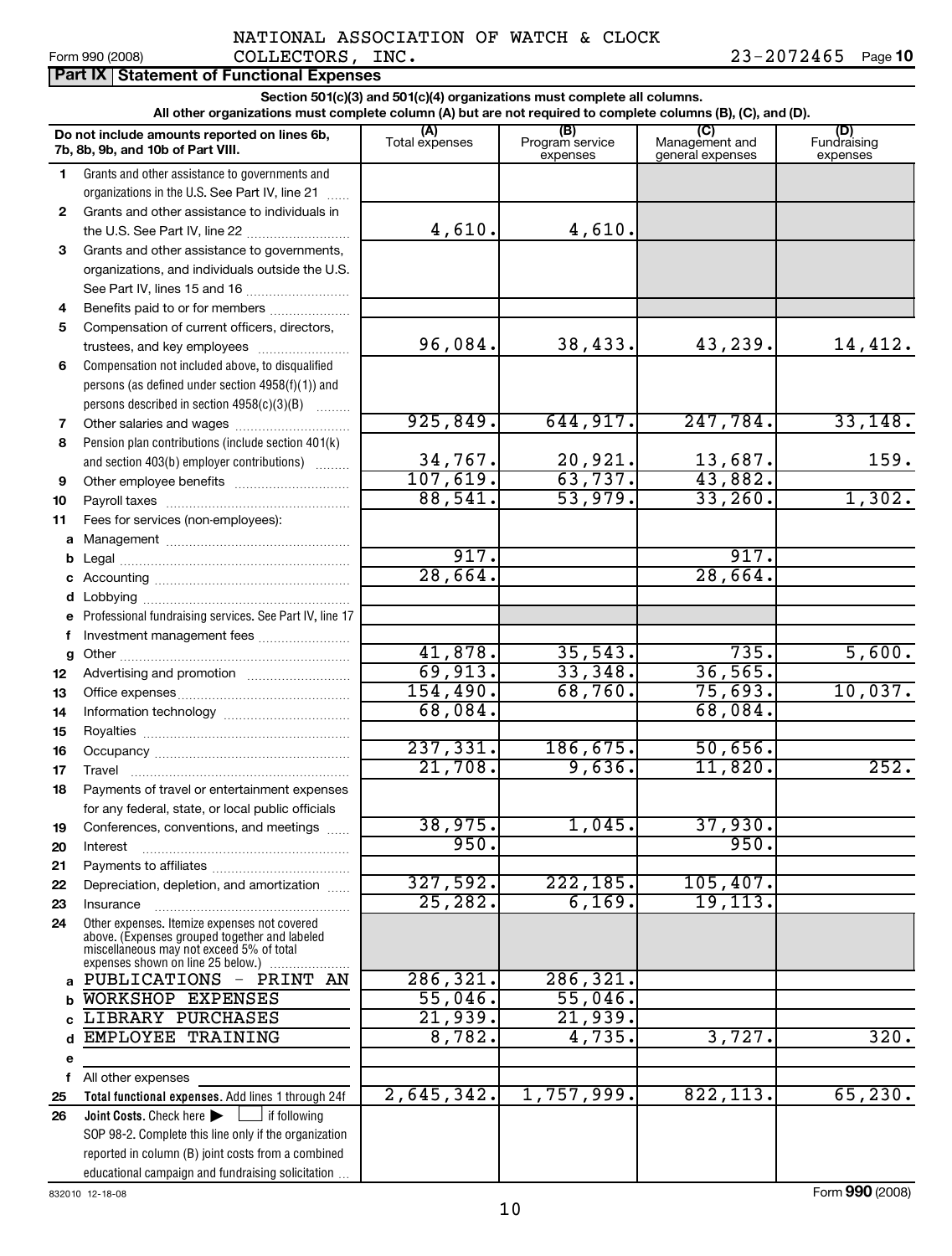|  | NATIONAL ASSOCIATION OF WATCH & CLOCK |  |  |  |  |
|--|---------------------------------------|--|--|--|--|
|--|---------------------------------------|--|--|--|--|

Form 990 (2008) Page **11** COLLECTORS, INC. 23-2072465

|                          |                |                                                                                                                                 | (A)<br>Beginning of year |                  | (B)<br>End of year                        |
|--------------------------|----------------|---------------------------------------------------------------------------------------------------------------------------------|--------------------------|------------------|-------------------------------------------|
|                          | 1              |                                                                                                                                 | 175,050.                 | $\mathbf{1}$     | 89,516.                                   |
|                          | 2              |                                                                                                                                 | 143,995.                 | $\mathbf{2}$     | 812, 383.                                 |
|                          | 3              |                                                                                                                                 | 52,055.                  | 3                | 38,387.                                   |
|                          | 4              |                                                                                                                                 |                          | 4                | 17, 365.                                  |
|                          | 5              | Receivables from current and former officers, directors, trustees, key                                                          |                          |                  |                                           |
|                          |                | employees, or other related parties. Complete Part II of Schedule L                                                             |                          | 5                |                                           |
|                          | 6              | Receivables from other disqualified persons (as defined under section                                                           |                          |                  |                                           |
|                          |                | 4958(f)(1)) and persons described in section 4958(c)(3)(B). Complete                                                            |                          |                  |                                           |
|                          |                | Part II of Schedule L                                                                                                           |                          | 6                |                                           |
|                          | 7              |                                                                                                                                 |                          | $\overline{7}$   |                                           |
| Assets                   | 8              |                                                                                                                                 | 98,491.                  | 8                | 56, 515.                                  |
|                          | 9              | Prepaid expenses and deferred charges [11] [11] Prepaid expenses and deferred charges [11] [11] American materials              | 100, 366.                | $\boldsymbol{9}$ | 117,935.                                  |
|                          |                | 10,551,808.<br>10a Land, buildings, and equipment: cost basis [10a]                                                             |                          |                  |                                           |
|                          |                | <b>b</b> Less: accumulated depreciation. Complete                                                                               |                          |                  |                                           |
|                          |                |                                                                                                                                 | 6,507,463.               | 10 <sub>c</sub>  |                                           |
|                          | 11             |                                                                                                                                 | 1,645,016.               | 11               | $\frac{6,302,407.}{687,248.}$             |
|                          | 12             |                                                                                                                                 | 99,443.                  | 12               |                                           |
|                          | 13             |                                                                                                                                 |                          | 13               |                                           |
|                          | 14             |                                                                                                                                 |                          | 14               |                                           |
|                          | 15             |                                                                                                                                 | 9,462.                   | 15               | 2,357.                                    |
|                          | 16             |                                                                                                                                 | 8,831,341.               | 16               | 8, 124, 113.                              |
|                          | 17             |                                                                                                                                 | 203,835.                 | 17               | 164, 264.                                 |
|                          | 18             |                                                                                                                                 |                          | 18               |                                           |
|                          | 19             |                                                                                                                                 | 89,620.                  | 19               | 87,732.                                   |
|                          | 20             |                                                                                                                                 |                          | 20               |                                           |
|                          | 21             |                                                                                                                                 |                          | 21               |                                           |
| Liabilities              | 22             | Payables to current and former officers, directors, trustees, key employees,                                                    |                          |                  |                                           |
|                          |                | highest compensated employees, and disqualified persons. Complete Part II                                                       |                          |                  |                                           |
|                          |                | of Schedule L                                                                                                                   |                          | 22               |                                           |
|                          | 23             | Secured mortgages and notes payable to unrelated third parties                                                                  |                          | 23               |                                           |
|                          | 24             |                                                                                                                                 |                          | 24               |                                           |
|                          | 25             |                                                                                                                                 | 9,000.                   | 25               | 64,933.                                   |
|                          | 26             |                                                                                                                                 | 302, 455.                | 26               | 316,929.                                  |
|                          |                | Organizations that follow SFAS 117, check here $\blacktriangleright \lfloor X \rfloor$ and complete                             |                          |                  |                                           |
| <b>ces</b>               |                | lines 27 through 29, and lines 33 and 34.                                                                                       |                          |                  |                                           |
|                          |                |                                                                                                                                 | 8,066,190.               | 27               | 7,227,175.                                |
|                          | 28             |                                                                                                                                 | 238,472.<br>224, 224.    | 28               | 196, 367.<br>383,642.                     |
|                          | 29             | Permanently restricted net assets<br>and                                                                                        |                          | 29               |                                           |
|                          |                | Organizations that do not follow SFAS 117, check here $\blacktriangleright$                                                     |                          |                  |                                           |
| Net Assets or Fund Balan | 30             | complete lines 30 through 34.                                                                                                   |                          | 30               |                                           |
|                          | 31             | Paid-in or capital surplus, or land, building, or equipment fund                                                                |                          | 31               |                                           |
|                          | 32             | Retained earnings, endowment, accumulated income, or other funds                                                                |                          | 32               |                                           |
|                          | 33             |                                                                                                                                 | 8,528,886.               | 33               | 7,807,184.                                |
|                          | 34             |                                                                                                                                 | 8,831,341.               | 34               | 8, 124, 113.                              |
|                          | <b>Part XI</b> | <b>Financial Statements and Reporting</b>                                                                                       |                          |                  |                                           |
|                          |                |                                                                                                                                 |                          |                  | No<br>Yes                                 |
| 1                        |                | $\lfloor x \rfloor$ Accrual<br>Accounting method used to prepare the Form 990: <u>I</u> Cash                                    | Other                    |                  |                                           |
|                          |                |                                                                                                                                 |                          |                  | х<br>2a                                   |
|                          |                |                                                                                                                                 |                          |                  | $\overline{\mathbf{X}}$<br>2 <sub>b</sub> |
|                          |                | c If "Yes" to lines 2a or 2b, does the organization have a committee that assumes responsibility for oversight of the audit,    |                          |                  |                                           |
|                          |                | x<br>2c                                                                                                                         |                          |                  |                                           |
|                          |                | 3a As a result of a federal award, was the organization required to undergo an audit or audits as set forth in the Single Audit |                          |                  |                                           |
|                          |                |                                                                                                                                 |                          |                  | x<br>За                                   |
|                          |                |                                                                                                                                 |                          |                  | 3b                                        |

**Part X Balance Sheet**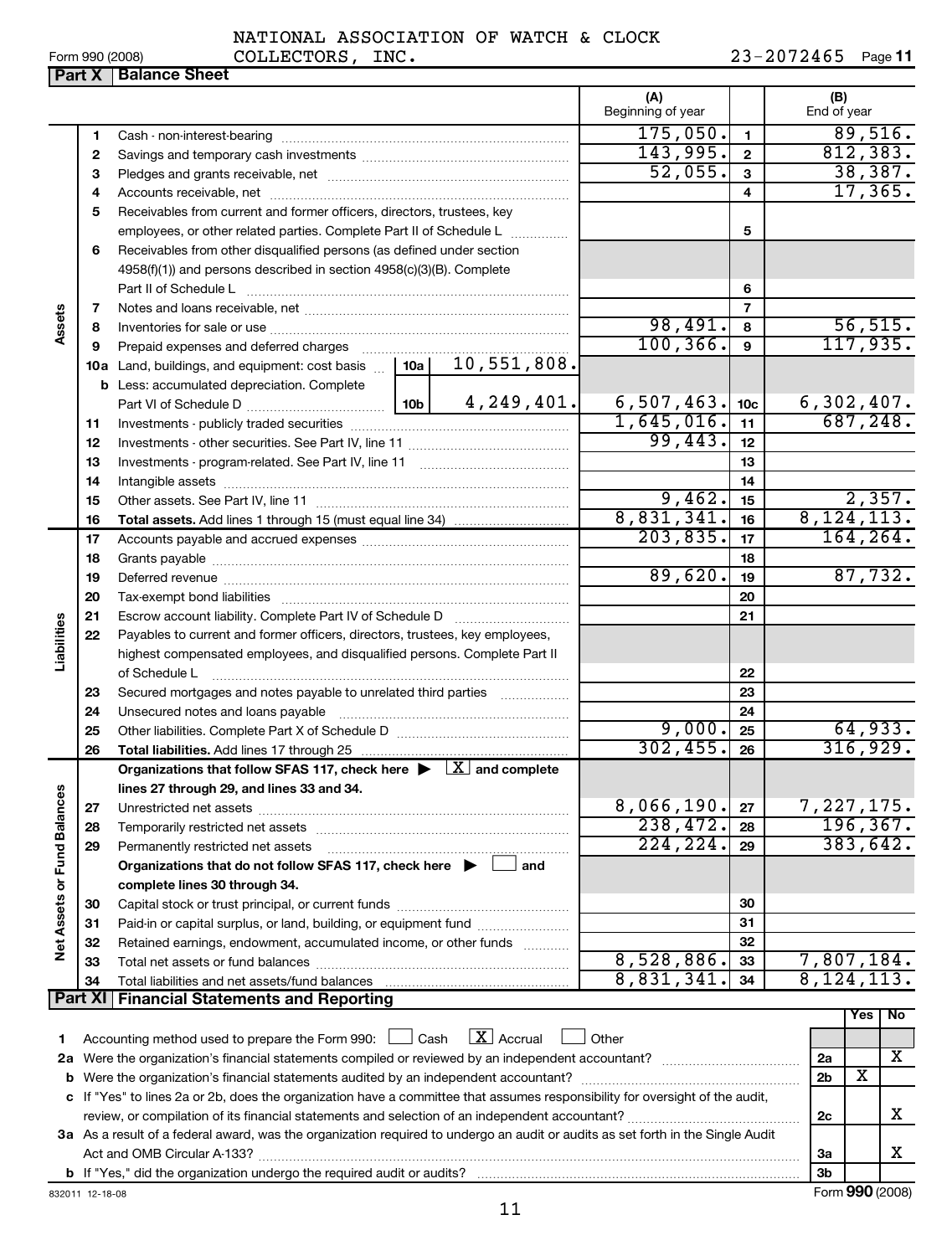| <b>SCHEDULE A</b> |                    |                                                                                                                         |                                                                                                                                               | <b>Public Charity Status and Public Support</b>                                                                                               |                                    |                                                     |                      |                      |                                     |    | OMB No. 1545-0047                     |         |     |  |
|-------------------|--------------------|-------------------------------------------------------------------------------------------------------------------------|-----------------------------------------------------------------------------------------------------------------------------------------------|-----------------------------------------------------------------------------------------------------------------------------------------------|------------------------------------|-----------------------------------------------------|----------------------|----------------------|-------------------------------------|----|---------------------------------------|---------|-----|--|
|                   |                    | (Form 990 or 990-EZ)                                                                                                    | To be completed by all section 501(c)(3) organizations and section 4947(a)(1)                                                                 |                                                                                                                                               |                                    |                                                     |                      |                      |                                     |    |                                       |         |     |  |
|                   |                    |                                                                                                                         | nonexempt charitable trusts.                                                                                                                  |                                                                                                                                               |                                    |                                                     |                      |                      |                                     |    |                                       |         |     |  |
|                   |                    | Department of the Treasury<br><b>Internal Revenue Service</b>                                                           |                                                                                                                                               | Attach to Form 990 or Form 990-EZ. See separate instructions.                                                                                 |                                    |                                                     |                      |                      |                                     |    | <b>Open to Public</b><br>Inspection   |         |     |  |
|                   |                    | Name of the organization                                                                                                |                                                                                                                                               | NATIONAL ASSOCIATION OF WATCH & CLOCK                                                                                                         |                                    |                                                     |                      |                      |                                     |    | <b>Employer identification number</b> |         |     |  |
|                   |                    |                                                                                                                         |                                                                                                                                               | COLLECTORS, INC.                                                                                                                              |                                    |                                                     |                      |                      |                                     |    | 23-2072465                            |         |     |  |
|                   | Part I             |                                                                                                                         |                                                                                                                                               | Reason for Public Charity Status (All organizations must complete this part.) (see instructions)                                              |                                    |                                                     |                      |                      |                                     |    |                                       |         |     |  |
|                   |                    |                                                                                                                         |                                                                                                                                               | The organization is not a private foundation because it is: (Please check only one organization.)                                             |                                    |                                                     |                      |                      |                                     |    |                                       |         |     |  |
| 1                 |                    |                                                                                                                         |                                                                                                                                               | A church, convention of churches, or association of churches described in section 170(b)(1)(A)(i).                                            |                                    |                                                     |                      |                      |                                     |    |                                       |         |     |  |
| 2                 |                    |                                                                                                                         |                                                                                                                                               | A school described in section 170(b)(1)(A)(ii). (Attach Schedule E.)                                                                          |                                    |                                                     |                      |                      |                                     |    |                                       |         |     |  |
| 3                 |                    |                                                                                                                         |                                                                                                                                               | A hospital or a cooperative hospital service organization described in section 170(b)(1)(A)(iii). (Attach Schedule H.)                        |                                    |                                                     |                      |                      |                                     |    |                                       |         |     |  |
| 4                 |                    |                                                                                                                         |                                                                                                                                               | A medical research organization operated in conjunction with a hospital described in section 170(b)(1)(A)(iii). Enter the hospital's name,    |                                    |                                                     |                      |                      |                                     |    |                                       |         |     |  |
|                   |                    | city, and state:                                                                                                        |                                                                                                                                               |                                                                                                                                               |                                    |                                                     |                      |                      |                                     |    |                                       |         |     |  |
| 5                 |                    |                                                                                                                         |                                                                                                                                               | An organization operated for the benefit of a college or university owned or operated by a governmental unit described in                     |                                    |                                                     |                      |                      |                                     |    |                                       |         |     |  |
|                   |                    |                                                                                                                         | section 170(b)(1)(A)(iv). (Complete Part II.)                                                                                                 |                                                                                                                                               |                                    |                                                     |                      |                      |                                     |    |                                       |         |     |  |
| 6                 |                    |                                                                                                                         |                                                                                                                                               | A federal, state, or local government or governmental unit described in section 170(b)(1)(A)(v).                                              |                                    |                                                     |                      |                      |                                     |    |                                       |         |     |  |
| 7                 |                    |                                                                                                                         |                                                                                                                                               | An organization that normally receives a substantial part of its support from a governmental unit or from the general public described in     |                                    |                                                     |                      |                      |                                     |    |                                       |         |     |  |
|                   |                    |                                                                                                                         | section 170(b)(1)(A)(vi). (Complete Part II.)                                                                                                 |                                                                                                                                               |                                    |                                                     |                      |                      |                                     |    |                                       |         |     |  |
| 8                 |                    |                                                                                                                         |                                                                                                                                               | A community trust described in section 170(b)(1)(A)(vi). (Complete Part II.)                                                                  |                                    |                                                     |                      |                      |                                     |    |                                       |         |     |  |
| 9                 | $\boxed{\text{X}}$ |                                                                                                                         |                                                                                                                                               | An organization that normally receives: (1) more than 33 1/3% of its support from contributions, membership fees, and gross receipts from     |                                    |                                                     |                      |                      |                                     |    |                                       |         |     |  |
|                   |                    |                                                                                                                         |                                                                                                                                               | activities related to its exempt functions - subject to certain exceptions, and (2) no more than 33 1/3% of its support from gross investment |                                    |                                                     |                      |                      |                                     |    |                                       |         |     |  |
|                   |                    |                                                                                                                         |                                                                                                                                               | income and unrelated business taxable income (less section 511 tax) from businesses acquired by the organization after June 30, 1975.         |                                    |                                                     |                      |                      |                                     |    |                                       |         |     |  |
|                   |                    |                                                                                                                         | See section 509(a)(2). (Complete the Part III.)                                                                                               |                                                                                                                                               |                                    |                                                     |                      |                      |                                     |    |                                       |         |     |  |
| 10                |                    | An organization organized and operated exclusively to test for public safety. See section 509(a)(4). (see instructions) |                                                                                                                                               |                                                                                                                                               |                                    |                                                     |                      |                      |                                     |    |                                       |         |     |  |
| 11                |                    |                                                                                                                         |                                                                                                                                               | An organization organized and operated exclusively for the benefit of, to perform the functions of, or to carry out the purposes of one or    |                                    |                                                     |                      |                      |                                     |    |                                       |         |     |  |
|                   |                    |                                                                                                                         |                                                                                                                                               | more publicly supported organizations described in section 509(a)(1) or section 509(a)(2). See section 509(a)(3). Check the box that          |                                    |                                                     |                      |                      |                                     |    |                                       |         |     |  |
|                   |                    |                                                                                                                         |                                                                                                                                               | describes the type of supporting organization and complete lines 11e through 11h.                                                             |                                    |                                                     |                      |                      |                                     |    |                                       |         |     |  |
|                   |                    | $\Box$ Type I<br>a l                                                                                                    | $\mathbf{c}$ $\Box$ Type III - Functionally integrated<br>$\Box$ Type II<br>$\mathbf{b}$<br>Type III - Other<br>d                             |                                                                                                                                               |                                    |                                                     |                      |                      |                                     |    |                                       |         |     |  |
| e l               |                    |                                                                                                                         | By checking this box, I certify that the organization is not controlled directly or indirectly by one or more disqualified persons other than |                                                                                                                                               |                                    |                                                     |                      |                      |                                     |    |                                       |         |     |  |
|                   |                    |                                                                                                                         |                                                                                                                                               | foundation managers and other than one or more publicly supported organizations described in section 509(a)(1) or section 509(a)(2).          |                                    |                                                     |                      |                      |                                     |    |                                       |         |     |  |
| f                 |                    |                                                                                                                         | If the organization received a written determination from the IRS that it is a Type I, Type II, or Type III                                   |                                                                                                                                               |                                    |                                                     |                      |                      |                                     |    |                                       |         |     |  |
|                   |                    |                                                                                                                         | supporting organization, check this box                                                                                                       |                                                                                                                                               |                                    |                                                     |                      |                      |                                     |    |                                       |         |     |  |
| g                 |                    |                                                                                                                         |                                                                                                                                               | Since August 17, 2006, has the organization accepted any gift or contribution from any of the following persons?                              |                                    |                                                     |                      |                      |                                     |    |                                       |         |     |  |
|                   |                    | (i)                                                                                                                     |                                                                                                                                               | A person who directly or indirectly controls, either alone or together with persons described in (ii) and (iii) below,                        |                                    |                                                     |                      |                      |                                     |    |                                       | Yes     | No. |  |
|                   |                    |                                                                                                                         |                                                                                                                                               |                                                                                                                                               |                                    |                                                     |                      |                      |                                     |    | 11g(i)                                |         |     |  |
|                   |                    |                                                                                                                         |                                                                                                                                               |                                                                                                                                               |                                    |                                                     |                      |                      |                                     |    | 11g(ii)                               |         |     |  |
|                   |                    |                                                                                                                         |                                                                                                                                               |                                                                                                                                               |                                    |                                                     |                      |                      |                                     |    | 11g(iii)                              |         |     |  |
| h                 |                    |                                                                                                                         |                                                                                                                                               | Provide the following information about the organizations the organization supports.                                                          |                                    |                                                     |                      |                      |                                     |    |                                       |         |     |  |
|                   |                    |                                                                                                                         |                                                                                                                                               | (iii) Type of                                                                                                                                 |                                    | $(iv)$ is the organization $(v)$ Did you notify the |                      |                      |                                     |    |                                       |         |     |  |
|                   |                    | (i) Name of supported                                                                                                   | (ii) EIN                                                                                                                                      | organization                                                                                                                                  | <b>i</b> n col. (i) listed in your |                                                     | organization in col. |                      | (vi) Is the<br>organization in col. |    | (vii) Amount of                       |         |     |  |
| organization      |                    |                                                                                                                         |                                                                                                                                               | (described on lines 1-9<br>above or IRC section                                                                                               |                                    | governing document?                                 |                      | (i) of your support? | (i) organized in the<br>U.S.?       |    |                                       | support |     |  |
|                   |                    |                                                                                                                         |                                                                                                                                               | (see instructions))                                                                                                                           | Yes                                | <b>No</b>                                           | Yes                  | No                   | Yes                                 | No |                                       |         |     |  |
|                   |                    |                                                                                                                         |                                                                                                                                               |                                                                                                                                               |                                    |                                                     |                      |                      |                                     |    |                                       |         |     |  |
|                   |                    |                                                                                                                         |                                                                                                                                               |                                                                                                                                               |                                    |                                                     |                      |                      |                                     |    |                                       |         |     |  |
|                   |                    |                                                                                                                         |                                                                                                                                               |                                                                                                                                               |                                    |                                                     |                      |                      |                                     |    |                                       |         |     |  |
|                   |                    |                                                                                                                         |                                                                                                                                               |                                                                                                                                               |                                    |                                                     |                      |                      |                                     |    |                                       |         |     |  |
|                   |                    |                                                                                                                         |                                                                                                                                               |                                                                                                                                               |                                    |                                                     |                      |                      |                                     |    |                                       |         |     |  |
|                   |                    |                                                                                                                         |                                                                                                                                               |                                                                                                                                               |                                    |                                                     |                      |                      |                                     |    |                                       |         |     |  |

|              |  | above or IRC section |     | $\left[ \text{governing document} \right]$ (i) or your support? $\left[ \text{`` } \text{`` } 0.8.2 \right]$ |            |    |     |           |  |  |
|--------------|--|----------------------|-----|--------------------------------------------------------------------------------------------------------------|------------|----|-----|-----------|--|--|
|              |  | (see instructions))  | Yes | No                                                                                                           | <b>Yes</b> | No | Yes | <b>No</b> |  |  |
|              |  |                      |     |                                                                                                              |            |    |     |           |  |  |
|              |  |                      |     |                                                                                                              |            |    |     |           |  |  |
|              |  |                      |     |                                                                                                              |            |    |     |           |  |  |
|              |  |                      |     |                                                                                                              |            |    |     |           |  |  |
|              |  |                      |     |                                                                                                              |            |    |     |           |  |  |
| <b>Total</b> |  |                      |     |                                                                                                              |            |    |     |           |  |  |

LHA **For Privacy Act and Paperwork Reduction Act Notice, see the Instructions for Form 990. Schedule A (Form 990 or 990-EZ) 2008**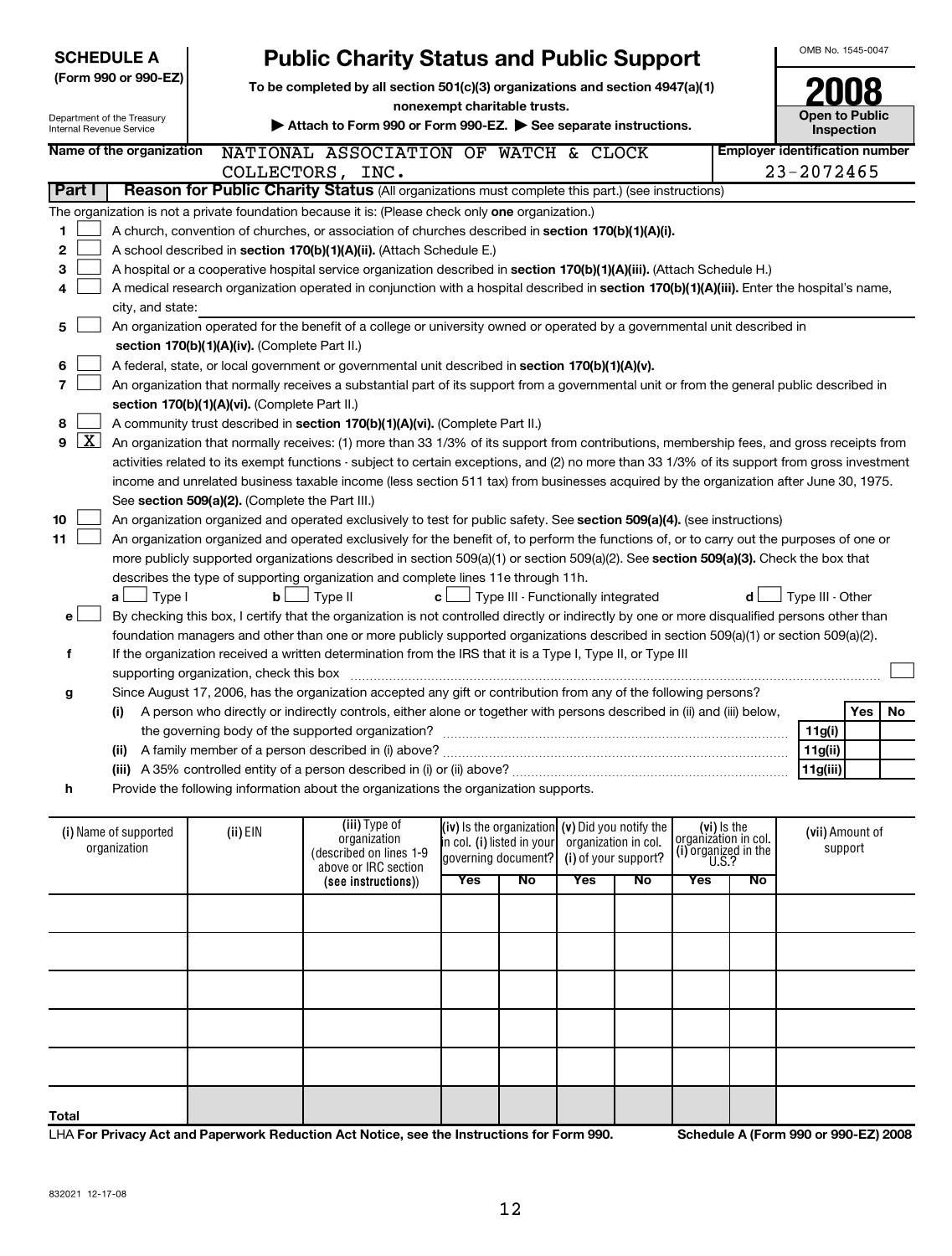|    | Schedule A (Form 990 or 990-EZ) 2008                                                                                                                                                                                                |          |          |            |            |            | Page 2    |
|----|-------------------------------------------------------------------------------------------------------------------------------------------------------------------------------------------------------------------------------------|----------|----------|------------|------------|------------|-----------|
|    | Support Schedule for Organizations Described in Sections 170(b)(1)(A)(iv) and 170(b)(1)(A)(vi)<br>Part II                                                                                                                           |          |          |            |            |            |           |
|    | (Complete only if you checked the box on line 5, 7, or 8 of Part I.)                                                                                                                                                                |          |          |            |            |            |           |
|    | <b>Section A. Public Support</b>                                                                                                                                                                                                    |          |          |            |            |            |           |
|    | Calendar year (or fiscal year beginning in)                                                                                                                                                                                         | (a) 2004 | (b) 2005 | (c) 2006   | $(d)$ 2007 | (e) 2008   | (f) Total |
|    | 1 Gifts, grants, contributions, and                                                                                                                                                                                                 |          |          |            |            |            |           |
|    | membership fees received. (Do not                                                                                                                                                                                                   |          |          |            |            |            |           |
|    | include any "unusual grants.")                                                                                                                                                                                                      |          |          |            |            |            |           |
|    | 2 Tax revenues levied for the organ-                                                                                                                                                                                                |          |          |            |            |            |           |
|    | ization's benefit and either paid to                                                                                                                                                                                                |          |          |            |            |            |           |
|    | or expended on its behalf                                                                                                                                                                                                           |          |          |            |            |            |           |
| З. | The value of services or facilities                                                                                                                                                                                                 |          |          |            |            |            |           |
|    | furnished by a governmental unit to                                                                                                                                                                                                 |          |          |            |            |            |           |
|    | the organization without charge                                                                                                                                                                                                     |          |          |            |            |            |           |
| 4  | <b>Total.</b> Add lines 1 - 3                                                                                                                                                                                                       |          |          |            |            |            |           |
| 5  | The portion of total contributions                                                                                                                                                                                                  |          |          |            |            |            |           |
|    | by each person (other than a                                                                                                                                                                                                        |          |          |            |            |            |           |
|    | governmental unit or publicly                                                                                                                                                                                                       |          |          |            |            |            |           |
|    | supported organization) included                                                                                                                                                                                                    |          |          |            |            |            |           |
|    | on line 1 that exceeds 2% of the                                                                                                                                                                                                    |          |          |            |            |            |           |
|    | amount shown on line 11,                                                                                                                                                                                                            |          |          |            |            |            |           |
|    | column (f)                                                                                                                                                                                                                          |          |          |            |            |            |           |
|    | 6 Public Support. Subtract line 5 from line 4.                                                                                                                                                                                      |          |          |            |            |            |           |
|    | <b>Section B. Total Support</b>                                                                                                                                                                                                     |          |          |            |            |            |           |
|    | Calendar year (or fiscal year beginning in)                                                                                                                                                                                         | (a) 2004 | (b) 2005 | $(c)$ 2006 | $(d)$ 2007 | $(e)$ 2008 | (f) Total |
|    | 7 Amounts from line 4                                                                                                                                                                                                               |          |          |            |            |            |           |
| 8  | Gross income from interest,                                                                                                                                                                                                         |          |          |            |            |            |           |
|    | dividends, payments received on                                                                                                                                                                                                     |          |          |            |            |            |           |
|    | securities loans, rents, royalties                                                                                                                                                                                                  |          |          |            |            |            |           |
|    | and income from similar sources                                                                                                                                                                                                     |          |          |            |            |            |           |
| 9  | Net income from unrelated business                                                                                                                                                                                                  |          |          |            |            |            |           |
|    | activities, whether or not the                                                                                                                                                                                                      |          |          |            |            |            |           |
|    | business is regularly carried on<br>$\ddotsc$                                                                                                                                                                                       |          |          |            |            |            |           |
|    | 10 Other income. Do not include gain                                                                                                                                                                                                |          |          |            |            |            |           |
|    | or loss from the sale of capital                                                                                                                                                                                                    |          |          |            |            |            |           |
|    | assets (Explain in Part IV.)                                                                                                                                                                                                        |          |          |            |            |            |           |
|    | <b>11 Total support.</b> Add lines 7 through 10                                                                                                                                                                                     |          |          |            |            |            |           |
|    |                                                                                                                                                                                                                                     |          |          |            |            |            |           |
|    | 13 First five years. If the Form 990 is for the organization's first, second, third, fourth, or fifth tax year as a section 501(c)(3)                                                                                               |          |          |            |            |            |           |
|    | organization, check this box and stop here <b>construction and construction</b> or an analyzing construction of the store of the state of the state of the state of the state of the state of the state of the state of the state o |          |          |            |            |            |           |
|    | <b>Section C. Computation of Public Support Percentage</b>                                                                                                                                                                          |          |          |            |            |            |           |
|    |                                                                                                                                                                                                                                     |          |          |            |            | 14         | %         |
| 15 |                                                                                                                                                                                                                                     |          |          |            |            | 15         | %         |
|    | 16a 33 1/3% support test - 2008. If the organization did not check the box on line 13, and line 14 is 33 1/3% or more, check this box and                                                                                           |          |          |            |            |            |           |
|    |                                                                                                                                                                                                                                     |          |          |            |            |            |           |
|    | b 33 1/3% support test - 2007. If the organization did not check a box on line 13 or 16a, and line 15 is 33 1/3% or more, check this box                                                                                            |          |          |            |            |            |           |
|    |                                                                                                                                                                                                                                     |          |          |            |            |            |           |
|    | 17a 10% -facts-and-circumstances test - 2008. If the organization did not check a box on line 13, 16a, or 16b, and line 14 is 10% or more,                                                                                          |          |          |            |            |            |           |
|    | and if the organization meets the "facts-and-circumstances" test, check this box and stop here. Explain in Part IV how the organization                                                                                             |          |          |            |            |            |           |
|    |                                                                                                                                                                                                                                     |          |          |            |            |            |           |
|    | b 10% -facts-and-circumstances test - 2007. If the organization did not check a box on line 13, 16a, 16b, or 17a, and line 15 is 10% or                                                                                             |          |          |            |            |            |           |
|    | more, and if the organization meets the "facts-and-circumstances" test, check this box and stop here. Explain in Part IV how the                                                                                                    |          |          |            |            |            |           |
|    | organization meets the "facts-and-circumstances" test. The organization qualifies as a publicly supported organization                                                                                                              |          |          |            |            |            |           |
|    | 18 Private foundation. If the organization did not check a box on line 13, 16a, 16b, 17a, or 17b, check this box and see instructions                                                                                               |          |          |            |            |            |           |

**Schedule A (Form 990 or 990-EZ) 2008**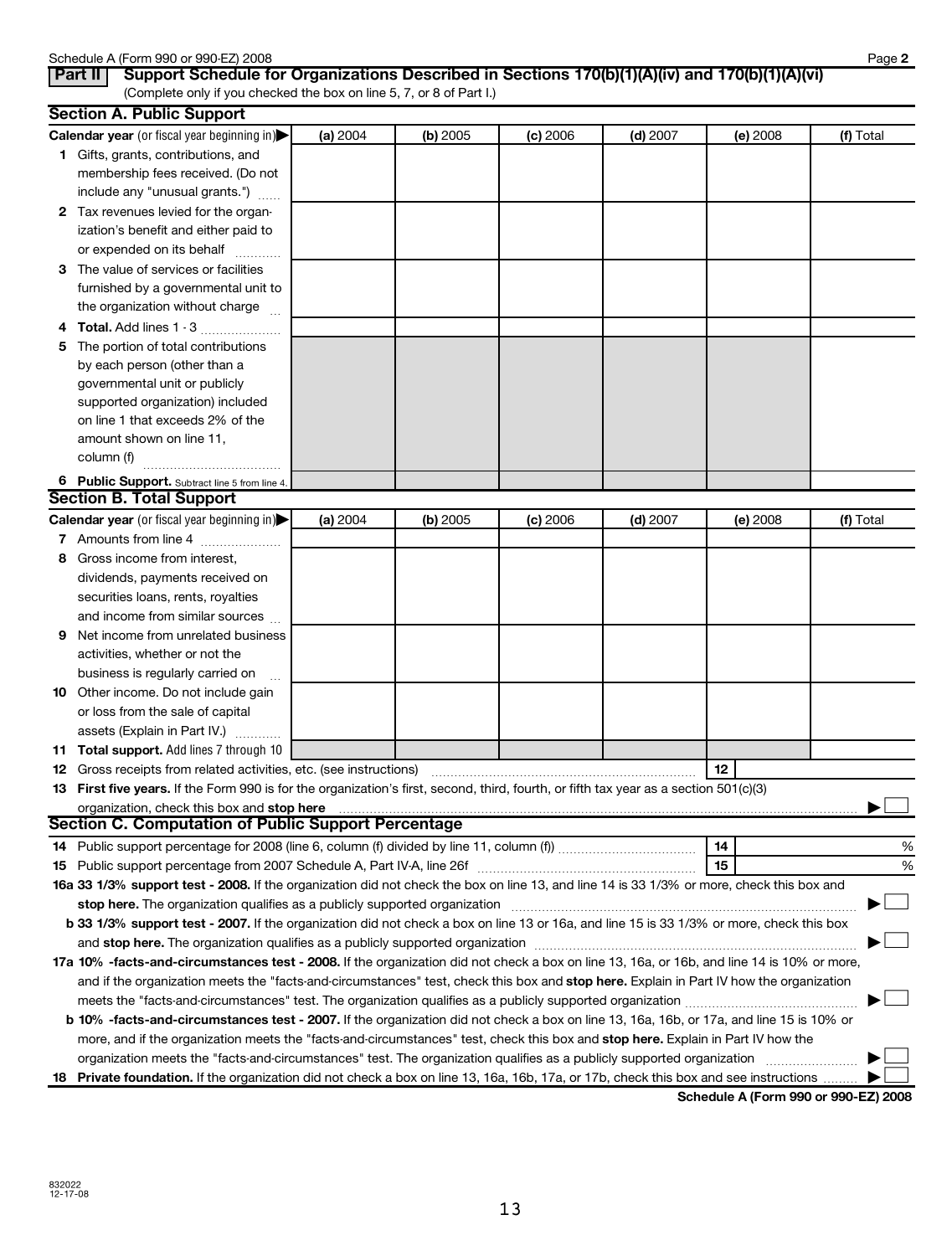#### NATIONAL ASSOCIATION OF WATCH & CLOCK

| <b>Part III   Support Schedule for Organizations Described in Section 509(a)(2)</b> (Complete only if you checked the box on line 9 of Part I.)                                                                                                           |              |            |                      |            |            |                                          |
|-----------------------------------------------------------------------------------------------------------------------------------------------------------------------------------------------------------------------------------------------------------|--------------|------------|----------------------|------------|------------|------------------------------------------|
| <b>Section A. Public Support</b>                                                                                                                                                                                                                          |              |            |                      |            |            |                                          |
| Calendar year (or fiscal year beginning in)                                                                                                                                                                                                               | (a) 2004     | (b) 2005   | (c) 2006             | $(d)$ 2007 | $(e)$ 2008 | (f) Total                                |
| 1 Gifts, grants, contributions, and                                                                                                                                                                                                                       |              |            |                      |            |            |                                          |
| membership fees received. (Do not                                                                                                                                                                                                                         |              |            |                      |            |            |                                          |
| include any "unusual grants.")                                                                                                                                                                                                                            | 190,355.     | 202,590.   | 325,736.             | 368,568.   | 286,333.   | 1,373,582.                               |
| 2 Gross receipts from admissions,<br>merchandise sold or services per-<br>formed, or facilities furnished in<br>any activity that is related to the<br>organization's tax-exempt purpose                                                                  | 1, 111, 568. | 1,821,317. | 2,046,830.           | 1,929,438. | 1,906,876. | 8,816,029.                               |
| 3 Gross receipts from activities that                                                                                                                                                                                                                     |              |            |                      |            |            |                                          |
| are not an unrelated trade or bus-<br>iness under section 513                                                                                                                                                                                             |              |            |                      |            |            |                                          |
| 4 Tax revenues levied for the organ-                                                                                                                                                                                                                      |              |            |                      |            |            |                                          |
| ization's benefit and either paid to<br>or expended on its behalf                                                                                                                                                                                         |              |            |                      |            |            |                                          |
| 5 The value of services or facilities                                                                                                                                                                                                                     |              |            |                      |            |            |                                          |
| furnished by a governmental unit to                                                                                                                                                                                                                       |              |            |                      |            |            |                                          |
| the organization without charge                                                                                                                                                                                                                           |              |            |                      |            |            |                                          |
| 6 Total. Add lines 1 - 5                                                                                                                                                                                                                                  | 1,301,923    | 2,023,907. | 2,372,566.           | 2,298,006. | 2,193,209. | 10, 189, 611.                            |
| 7a Amounts included on lines 1, 2, and                                                                                                                                                                                                                    |              |            |                      |            |            |                                          |
| 3 received from disqualified persons                                                                                                                                                                                                                      | 3,270.       | 2,180.     | 9,915.               | 10,634.    | 12,299.    | 38,298.                                  |
| <b>b</b> Amounts included on lines 2 and 3 received<br>from other than disqualified persons that<br>exceed the greater of 1% of the total of lines 9,<br>10c, 11, and 12 for the year or \$5,000                                                          |              |            |                      |            |            |                                          |
| c Add lines 7a and 7b                                                                                                                                                                                                                                     | 3,270.       | 2,180.     | 9,915.               | 10,634.    | 12,299.    | 38, 298.                                 |
| 8 Public support (Subtract line 7c from line 6.)                                                                                                                                                                                                          |              |            |                      |            |            | 10, 151, 313.                            |
| <b>Section B. Total Support</b>                                                                                                                                                                                                                           |              |            |                      |            |            |                                          |
| Calendar year (or fiscal year beginning in)                                                                                                                                                                                                               | (a) 2004     | (b) 2005   | (c) 2006             | $(d)$ 2007 | (e) 2008   | (f) Total                                |
| 9 Amounts from line 6                                                                                                                                                                                                                                     | 1,301,923    | 2,023,907  | 2,372,566            | 2,298,006. | 2,193,209. | 10, 189, 611.                            |
| <b>10a</b> Gross income from interest,<br>dividends, payments received on<br>securities loans, rents, royalties<br>and income from similar sources                                                                                                        | 27,639.      | 97, 245.   | 101, 339.            | 94,139.    | 88,068.    | 408,430.                                 |
| <b>b</b> Unrelated business taxable income<br>(less section 511 taxes) from businesses<br>acquired after June 30, 1975<br>$\overline{\phantom{a}}$                                                                                                        |              |            |                      |            |            |                                          |
| c Add lines 10a and 10b                                                                                                                                                                                                                                   | 27,639.      |            | $97, 245.$ 101, 339. | 94, 139.   | 88,068.    | 408, 430.                                |
| 11 Net income from unrelated business<br>activities not included in line 10b,<br>whether or not the business is<br>regularly carried on                                                                                                                   |              |            |                      |            |            |                                          |
| 12 Other income. Do not include gain<br>or loss from the sale of capital<br>assets (Explain in Part IV.)                                                                                                                                                  | 6,731.       | 52, 150.   | 66,614.              | 51,623.    | 6,855.     | 183,973.                                 |
| <b>13</b> Total support (Add lines 9, 10c, 11, and 12.)                                                                                                                                                                                                   |              |            |                      |            |            | 10,782,014.                              |
| 14 First five years. If the Form 990 is for the organization's first, second, third, fourth, or fifth tax year as a section 501(c)(3) organization,                                                                                                       |              |            |                      |            |            |                                          |
| check this box and stop here <b>construction and construction</b> and construction of the change of the change of the change of the change of the change of the change of the change of the change of the change of the change of t                       |              |            |                      |            |            |                                          |
| <b>Section C. Computation of Public Support Percentage</b>                                                                                                                                                                                                |              |            |                      |            |            |                                          |
|                                                                                                                                                                                                                                                           |              |            |                      |            | 15         | 94.15<br>%                               |
|                                                                                                                                                                                                                                                           |              |            |                      |            | 16         | 93.89<br>$\%$                            |
| Section D. Computation of Investment Income Percentage                                                                                                                                                                                                    |              |            |                      |            |            |                                          |
| 17 Investment income percentage for 2008 (line 10c, column (f) divided by line 13, column (f))                                                                                                                                                            |              |            |                      |            | 17         | 3.79<br>%                                |
|                                                                                                                                                                                                                                                           |              |            |                      |            | 18         | 3.79<br>%                                |
| 19a 33 1/3% support tests - 2008. If the organization did not check the box on line 14, and line 15 is more than 33 1/3%, and line 17 is not                                                                                                              |              |            |                      |            |            |                                          |
| more than 33 1/3%, check this box and stop here. The organization qualifies as a publicly supported organization<br>b 33 1/3% support tests - 2007. If the organization did not check a box on line 14 or line 19a, and line 16 is more than 33 1/3%, and |              |            |                      |            |            | $\blacktriangleright$ $\boxed{\text{X}}$ |
| line 18 is not more than 33 1/3%, check this box and stop here. The organization qualifies as a publicly supported organization                                                                                                                           |              |            |                      |            |            |                                          |
|                                                                                                                                                                                                                                                           |              |            |                      |            |            |                                          |

**Schedule A (Form 990 or 990-EZ) 2008**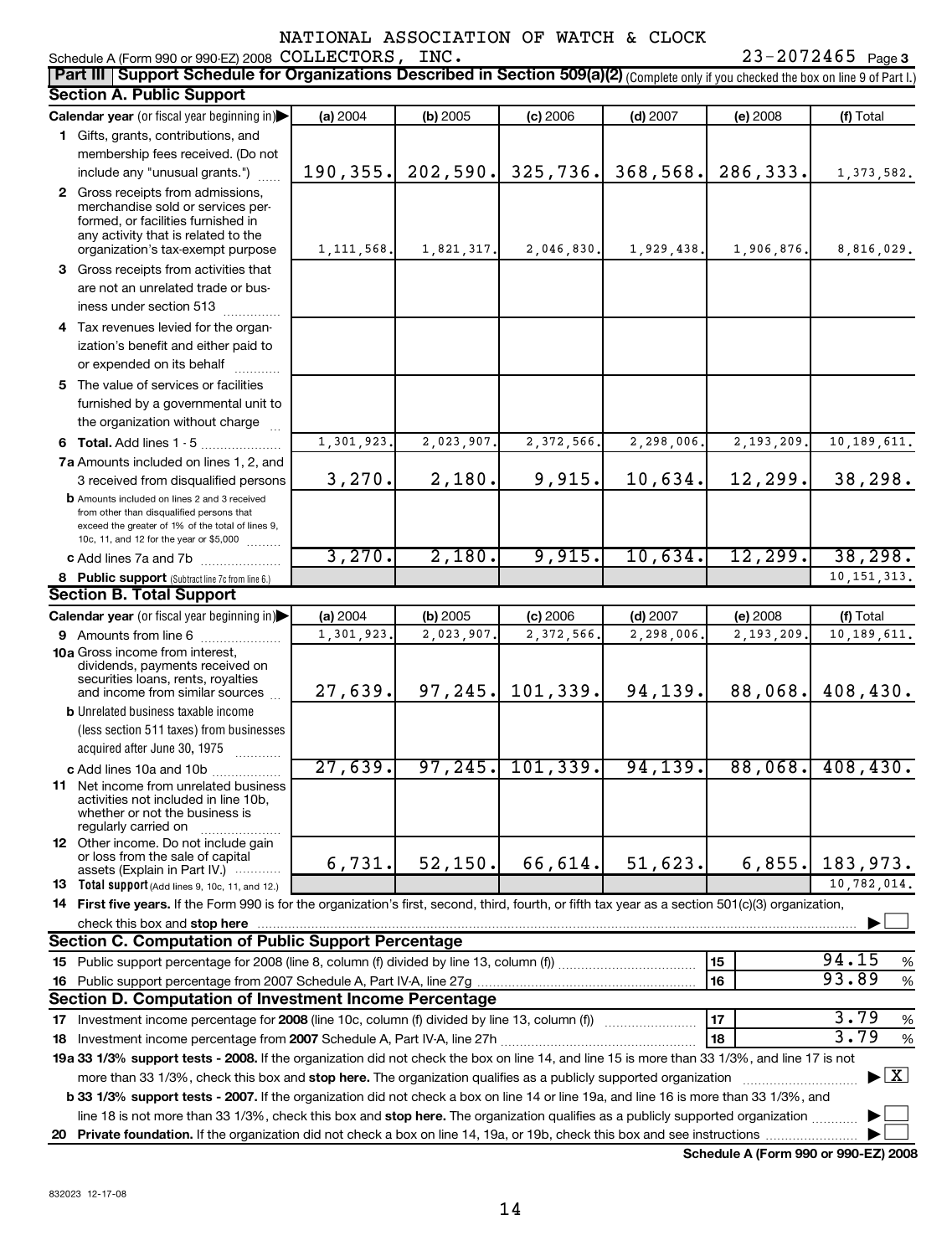|                                                                                                                 | LOBTIC DISCHOSOKE COLI                                                    |                                                     |  |  |  |
|-----------------------------------------------------------------------------------------------------------------|---------------------------------------------------------------------------|-----------------------------------------------------|--|--|--|
| <b>Schedule B</b><br>(Form 990, 990-EZ,<br>or 990-PF)<br>Department of the Treasury<br>Internal Revenue Service | OMB No. 1545-0047<br>2008                                                 |                                                     |  |  |  |
| Name of the organization                                                                                        | NATIONAL ASSOCIATION OF WATCH & CLOCK<br>COLLECTORS, INC.                 | <b>Employer identification number</b><br>23-2072465 |  |  |  |
| <b>Organization type (check one):</b>                                                                           |                                                                           |                                                     |  |  |  |
| Filers of:                                                                                                      | Section:                                                                  |                                                     |  |  |  |
| Form 990 or 990-EZ                                                                                              | $\mathbf{X}$<br>501(c)( $3$ ) (enter number) organization                 |                                                     |  |  |  |
|                                                                                                                 | 4947(a)(1) nonexempt charitable trust not treated as a private foundation |                                                     |  |  |  |
|                                                                                                                 | 527 political organization                                                |                                                     |  |  |  |
| 501(c)(3) exempt private foundation<br>Form 990-PF                                                              |                                                                           |                                                     |  |  |  |
|                                                                                                                 | 4947(a)(1) nonexempt charitable trust treated as a private foundation     |                                                     |  |  |  |
| 501(c)(3) taxable private foundation                                                                            |                                                                           |                                                     |  |  |  |

 $\mathbf{r}$   $\mathbf{r}$   $\mathbf{r}$   $\mathbf{r}$   $\mathbf{r}$   $\mathbf{r}$   $\mathbf{r}$   $\mathbf{r}$   $\mathbf{r}$   $\mathbf{r}$   $\mathbf{r}$   $\mathbf{r}$   $\mathbf{r}$   $\mathbf{r}$   $\mathbf{r}$   $\mathbf{r}$   $\mathbf{r}$   $\mathbf{r}$   $\mathbf{r}$   $\mathbf{r}$   $\mathbf{r}$   $\mathbf{r}$   $\mathbf{r}$   $\mathbf{r}$   $\mathbf{$ 

Check if your organization is covered by the **General Rule** or a **Special Rule.** (**Note.** Only a section 501(c)(7), (8), or (10) organization can check boxes for both the General Rule and a Special Rule. See instructions.)

#### **General Rule**

 $\boxed{\textbf{X}}$  For organizations filing Form 990, 990-EZ, or 990-PF that received, during the year, \$5,000 or more (in money or property) from any one contributor. Complete Parts I and II.

#### **Special Rules**

 $\Box$ For a section 501(c)(3) organization filing Form 990, or Form 990-EZ, that met the 33 1/3% support test of the regulations under sections 509(a)(1)/170(b)(1)(A)(vi), and received from any one contributor, during the year, a contribution of the greater of **(1)** \$5,000 or **(2)** 2% of the amount on Form 990, Part VIII, line 1h or 2% of the amount on Form 990-EZ, line 1. Complete Parts I and II.

 $\Box$ For a section 501(c)(7), (8), or (10) organization filing Form 990, or Form 990-EZ, that received from any one contributor, during the year, aggregate contributions or bequests of more than \$1,000 for use *exclusively* for religious, charitable, scientific, literary, or educational purposes, or the prevention of cruelty to children or animals. Complete Parts I, II, and III.

For a section 501(c)(7), (8), or (10) organization filing Form 990, or Form 990-EZ, that received from any one contributor, during the year, some contributions for use *exclusively* for religious, charitable, etc., purposes, but these contributions did not aggregate to more than \$1,000. (If this box is checked, enter here the total contributions that were received during the year for an *exclusively* religious, charitable, etc., purpose. Do not complete any of the parts unless the **General Rule** applies to this organization because it received nonexclusively religious, charitable, etc., contributions of \$5,000 or more during the year.)  $\ldots$   $\ldots$   $\ldots$   $\ldots$   $\ldots$   $\ldots$   $\ldots$   $\ldots$ 

**Caution.** Organizations that are not covered by the General Rule and/or the Special Rules do not file Schedule B (Form 990, 990-EZ, or 990-PF), but they **must** answer "No" on Part IV, line 2 of their Form 990, or check the box in the heading of their Form 990-EZ, or on line 2 of their Form 990-PF, to certify that they do not meet the filing requirements of Schedule B (Form 990, 990-EZ, or 990-PF).

LHA **For Privacy Act and Paperwork Reduction Act Notice, see the Instructions for Form 990. These instructions will be issued separately.**

**Schedule B (Form 990, 990-EZ, or 990-PF) (2008)**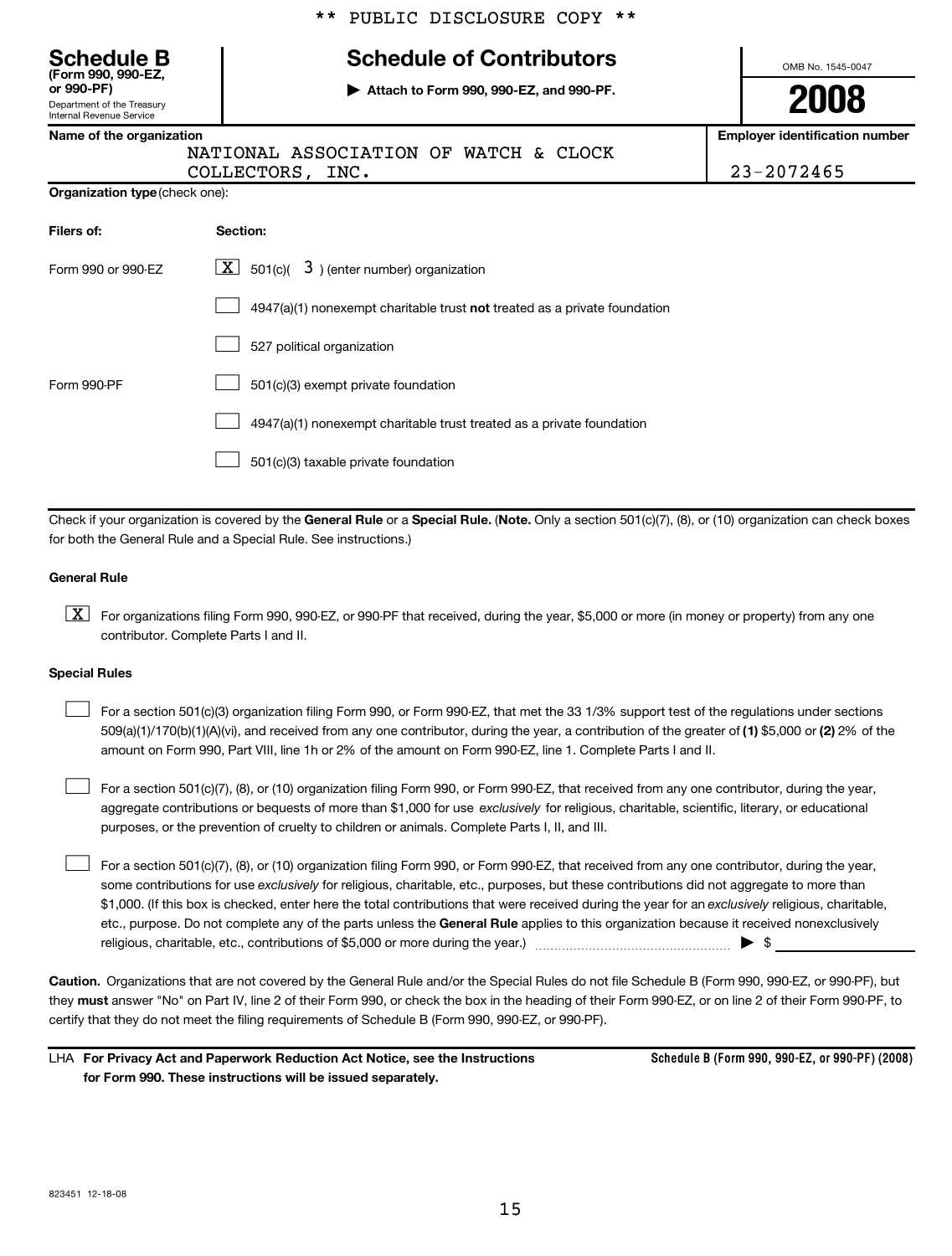|                 |  | noncasn                                                     |
|-----------------|--|-------------------------------------------------------------|
|                 |  | I (Complete Part II if there<br>is a noncash contribution.) |
| 823452 12-18-08 |  | Schedule B (Form 990, 990-EZ, or 990-PF) (2008)             |
|                 |  |                                                             |

| (a)              | (b)                               | (c)                                   | (d)                                                                                                                  |
|------------------|-----------------------------------|---------------------------------------|----------------------------------------------------------------------------------------------------------------------|
| No.              | Name, address, and ZIP + 4        | <b>Aggregate contributions</b>        | Type of contribution                                                                                                 |
| $\mathbf 1$      |                                   | 9,828.<br>\$                          | Person<br>Payroll<br>$\overline{\textbf{X}}$<br>Noncash<br>(Complete Part II if there<br>is a noncash contribution.) |
| (a)<br>No.       | (b)<br>Name, address, and ZIP + 4 | (c)<br><b>Aggregate contributions</b> | (d)<br>Type of contribution                                                                                          |
| $\boldsymbol{2}$ |                                   | 12,000.<br>$\$$                       | $\mathbf{X}$<br>Person<br>Payroll<br>Noncash<br>(Complete Part II if there<br>is a noncash contribution.)            |
| (a)<br>No.       | (b)<br>Name, address, and ZIP + 4 | (c)<br><b>Aggregate contributions</b> | (d)<br>Type of contribution                                                                                          |
| $\mathbf{3}$     |                                   | 9,499.<br>\$                          | Person<br>Payroll<br>$\overline{\mathbf{X}}$<br>Noncash<br>(Complete Part II if there<br>is a noncash contribution.) |
| (a)<br>No.       | (b)<br>Name, address, and ZIP + 4 | (c)<br><b>Aggregate contributions</b> | (d)<br>Type of contribution                                                                                          |
| 4                |                                   | 156,108.<br>\$                        | $\overline{\mathbf{X}}$<br>Person<br>Payroll<br>Noncash<br>(Complete Part II if there<br>is a noncash contribution.) |
| (a)<br>No.       | (b)<br>Name, address, and ZIP + 4 | (c)<br><b>Aggregate contributions</b> | (d)<br>Type of contribution                                                                                          |
|                  |                                   | \$                                    | Person<br>Payroll<br>Noncash<br>(Complete Part II if there<br>is a noncash contribution.)                            |
| (a)<br>No.       | (b)<br>Name, address, and ZIP + 4 | (c)<br><b>Aggregate contributions</b> | (d)<br>Type of contribution                                                                                          |
|                  |                                   | \$                                    | Person<br>Payroll<br>Noncash<br>(Complete Part II if there<br>is a noncash contribution.)                            |

## **Part I Contributors** (see instructions)

NATIONAL ASSOCIATION OF WATCH & CLOCK

┱

**Name of organization Employer identification number**

COLLECTORS, INC. 23-2072465

 $1$  of  $1$  of Part I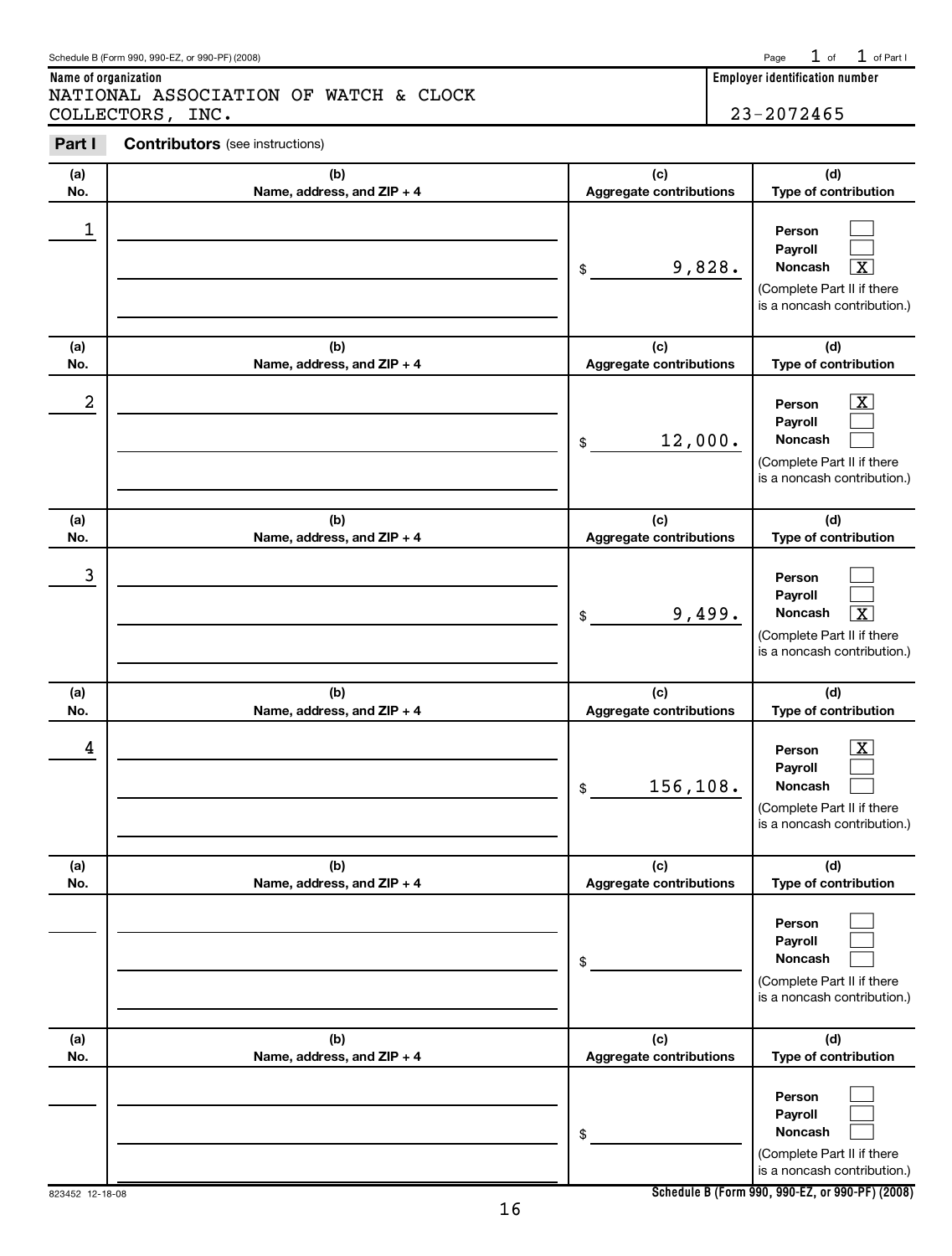**(a) No. from Part I**

**(d) Date received**

**(c) FMV (or estimate) (see instructions)**

| ۰.<br>. . |
|-----------|
|           |

\$

**(b) Description of noncash property given**

|                              | COLLECTORS, INC.                                                                           |                                                | $23 - 2072465$       |
|------------------------------|--------------------------------------------------------------------------------------------|------------------------------------------------|----------------------|
| Part II                      | <b>Noncash Property (see instructions)</b>                                                 |                                                |                      |
| (a)<br>No.<br>from<br>Part I | (b)<br>Description of noncash property given                                               | (c)<br>FMV (or estimate)<br>(see instructions) | (d)<br>Date received |
| 1                            | 470 SHARES OF BRISTOL MYERS SQUIBB                                                         |                                                |                      |
|                              |                                                                                            | 9,828.<br>\$                                   | 04/08/08             |
| (a)<br>No.<br>from<br>Part I | (b)<br>Description of noncash property given                                               | (c)<br>FMV (or estimate)<br>(see instructions) | (d)<br>Date received |
| 3                            | COMPUTER EQUIPMENT, INCLUDING 2 HP<br>NOTEBOOKS, 8 MONITORS, AND 3 HP<br>LASERJET PRINTERS |                                                |                      |
|                              |                                                                                            | 9,499.<br>\$                                   | VARIOUS              |
| (a)<br>No.<br>from<br>Part I | (b)<br>Description of noncash property given                                               | (c)<br>FMV (or estimate)<br>(see instructions) | (d)<br>Date received |
|                              |                                                                                            |                                                |                      |
|                              |                                                                                            | \$                                             |                      |
| (a)<br>No.<br>from<br>Part I | (b)<br>Description of noncash property given                                               | (c)<br>FMV (or estimate)<br>(see instructions) | (d)<br>Date received |
|                              |                                                                                            |                                                |                      |
|                              |                                                                                            | \$                                             |                      |
| (a)<br>No.<br>from<br>Part I | (b)<br>Description of noncash property given                                               | (c)<br>FMV (or estimate)<br>(see instructions) | (d)<br>Date received |
|                              |                                                                                            |                                                |                      |
|                              |                                                                                            | \$                                             |                      |

NATIONAL ASSOCIATION OF WATCH & CLOCK

#### Schedule B (Form 990, 990-EZ, or 990-PF) (2008) Page of of Part II **Employer identification number**

 $1$  of  $1$  of Part II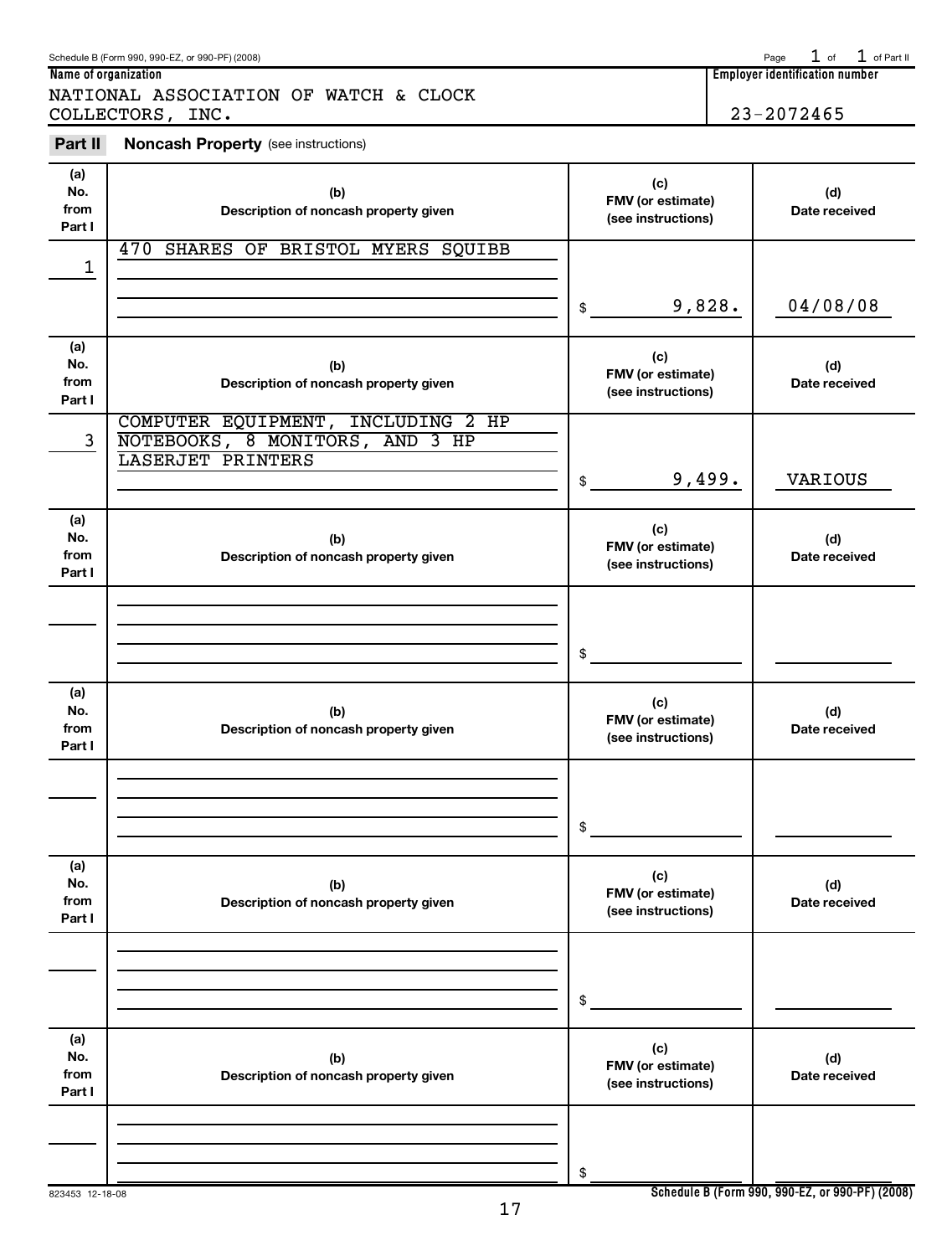|                | <b>Schedule D</b><br>(Form 990)                           | <b>Supplemental Financial Statements</b>                                                                                                                  |  |                                                     |                |                                                     | OMB No. 1545-0047 |
|----------------|-----------------------------------------------------------|-----------------------------------------------------------------------------------------------------------------------------------------------------------|--|-----------------------------------------------------|----------------|-----------------------------------------------------|-------------------|
|                | Attach to Form 990. To be completed by organizations that |                                                                                                                                                           |  |                                                     |                |                                                     | Open to Public    |
|                | Department of the Treasury<br>Internal Revenue Service    | answered "Yes," to Form 990, Part IV, line 6, 7, 8, 9, 10, 11, or 12.                                                                                     |  |                                                     |                |                                                     | Inspection        |
|                | Name of the organization                                  | NATIONAL ASSOCIATION OF WATCH & CLOCK<br>COLLECTORS, INC.                                                                                                 |  |                                                     |                | <b>Employer identification number</b><br>23-2072465 |                   |
| Part I         |                                                           | Organizations Maintaining Donor Advised Funds or Other Similar Funds or Accounts. Complete if the                                                         |  |                                                     |                |                                                     |                   |
|                |                                                           | organization answered "Yes" to Form 990, Part IV, line 6.                                                                                                 |  |                                                     |                |                                                     |                   |
|                |                                                           |                                                                                                                                                           |  | (a) Donor advised funds                             |                | (b) Funds and other accounts                        |                   |
| 1              |                                                           |                                                                                                                                                           |  |                                                     |                |                                                     |                   |
| 2              |                                                           |                                                                                                                                                           |  |                                                     |                |                                                     |                   |
| 3              |                                                           | Aggregate grants from (during year) [10] [10] Aggregate grants from (during year)                                                                         |  |                                                     |                |                                                     |                   |
| 4              |                                                           |                                                                                                                                                           |  |                                                     |                |                                                     |                   |
| 5              |                                                           | Did the organization inform all donors and donor advisors in writing that the assets held in donor advised funds                                          |  |                                                     |                |                                                     |                   |
|                |                                                           |                                                                                                                                                           |  |                                                     |                | Yes                                                 | No                |
| 6              |                                                           | Did the organization inform all grantees, donors, and donor advisors in writing that grant funds may be used only                                         |  |                                                     |                |                                                     |                   |
|                |                                                           | for charitable purposes and not for the benefit of the donor or donor advisor or other impermissible private benefit?                                     |  |                                                     |                | Yes                                                 | No                |
| <b>Part II</b> |                                                           | <b>Conservation Easements.</b> Complete if the organization answered "Yes" to Form 990, Part IV, line 7.                                                  |  |                                                     |                |                                                     |                   |
| 1.             |                                                           | Purpose(s) of conservation easements held by the organization (check all that apply).                                                                     |  |                                                     |                |                                                     |                   |
|                |                                                           | Preservation of land for public use (e.g., recreation or pleasure)                                                                                        |  | Preservation of an historically important land area |                |                                                     |                   |
|                |                                                           | Protection of natural habitat                                                                                                                             |  | Preservation of certified historic structure        |                |                                                     |                   |
|                |                                                           | Preservation of open space                                                                                                                                |  |                                                     |                |                                                     |                   |
| 2              |                                                           | Complete lines 2a-2d if the organization held a qualified conservation contribution in the form of a conservation easement on the last day                |  |                                                     |                |                                                     |                   |
|                | of the tax year.                                          |                                                                                                                                                           |  |                                                     |                | Held at the End of the Year                         |                   |
| а              |                                                           |                                                                                                                                                           |  |                                                     | 2a             |                                                     |                   |
| b              |                                                           | Total acreage restricted by conservation easements                                                                                                        |  |                                                     | 2 <sub>b</sub> |                                                     |                   |
| c              |                                                           |                                                                                                                                                           |  |                                                     | 2c             |                                                     |                   |
| d              |                                                           |                                                                                                                                                           |  |                                                     | 2d             |                                                     |                   |
| З              |                                                           | Number of conservation easements modified, transferred, released, extinguished, or terminated by the organization during the taxable                      |  |                                                     |                |                                                     |                   |
|                | $\vee$ ear $\blacktriangleright$                          |                                                                                                                                                           |  |                                                     |                |                                                     |                   |
| 4              |                                                           | Number of states where property subject to conservation easement is located                                                                               |  |                                                     |                |                                                     |                   |
| 5              |                                                           | Does the organization have a written policy regarding the periodic monitoring, inspection, violations, and                                                |  |                                                     |                |                                                     |                   |
|                |                                                           |                                                                                                                                                           |  |                                                     |                | Yes                                                 | No                |
| 6              |                                                           | Staff or volunteer hours devoted to monitoring, inspecting, and enforcing easements during the year >                                                     |  |                                                     |                |                                                     |                   |
| 7              |                                                           | Amount of expenses incurred in monitoring, inspecting, and enforcing easements during the year $\triangleright$ \$                                        |  |                                                     |                |                                                     |                   |
| 8              |                                                           | Does each conservation easement reported on line 2(d) above satisfy the requirements of section 170(h)(4)(B)(i)                                           |  |                                                     |                |                                                     |                   |
|                |                                                           |                                                                                                                                                           |  |                                                     |                | Yes                                                 | No                |
| 9              |                                                           | In Part XIV, describe how the organization reports conservation easements in its revenue and expense statement, and balance sheet, and                    |  |                                                     |                |                                                     |                   |
|                |                                                           | include, if applicable, the text of the footnote to the organization's financial statements that describes the organization's accounting for              |  |                                                     |                |                                                     |                   |
|                | conservation easements.                                   |                                                                                                                                                           |  |                                                     |                |                                                     |                   |
|                | Part III                                                  | Organizations Maintaining Collections of Art, Historical Treasures, or Other Similar Assets.                                                              |  |                                                     |                |                                                     |                   |
|                |                                                           | Complete if the organization answered "Yes" to Form 990, Part IV, line 8.                                                                                 |  |                                                     |                |                                                     |                   |
|                |                                                           |                                                                                                                                                           |  |                                                     |                |                                                     |                   |
|                |                                                           | 1a If the organization elected, as permitted under SFAS 116, not to report in its revenue statement and balance sheet works of art, historical            |  |                                                     |                |                                                     |                   |
|                |                                                           | treasures, or other similar assets held for public exhibition, education, or research in furtherance of public service, provide, in Part XIV, the text of |  |                                                     |                |                                                     |                   |
|                |                                                           | the footnote to its financial statements that describes these items.                                                                                      |  |                                                     |                |                                                     |                   |
|                |                                                           | b If the organization elected, as permitted under SFAS 116, to report in its revenue statement and balance sheet works of art, historical treasures,      |  |                                                     |                |                                                     |                   |
|                |                                                           | or other similar assets held for public exhibition, education, or research in furtherance of public service, provide the following amounts relating to    |  |                                                     |                |                                                     |                   |
|                | these items:                                              |                                                                                                                                                           |  |                                                     |                |                                                     |                   |
|                |                                                           |                                                                                                                                                           |  |                                                     |                | \$                                                  |                   |
|                |                                                           | (ii) Assets included in Form 990, Part X                                                                                                                  |  |                                                     |                | - \$                                                |                   |
| 2              |                                                           | If the organization received or held works of art, historical treasures, or other similar assets for financial gain, provide                              |  |                                                     |                |                                                     |                   |
|                |                                                           | the following amounts required to be reported under SFAS 116 relating to these items:                                                                     |  |                                                     |                |                                                     |                   |
|                |                                                           |                                                                                                                                                           |  |                                                     |                | \$                                                  |                   |
|                |                                                           | <b>b</b> Assets included in Form 990, Part X                                                                                                              |  |                                                     |                | - \$                                                |                   |

LHA **For Privacy Act and Paperwork Reduction Act Notice, see the Instructions for Form 990. Schedule D (Form 990) 2008**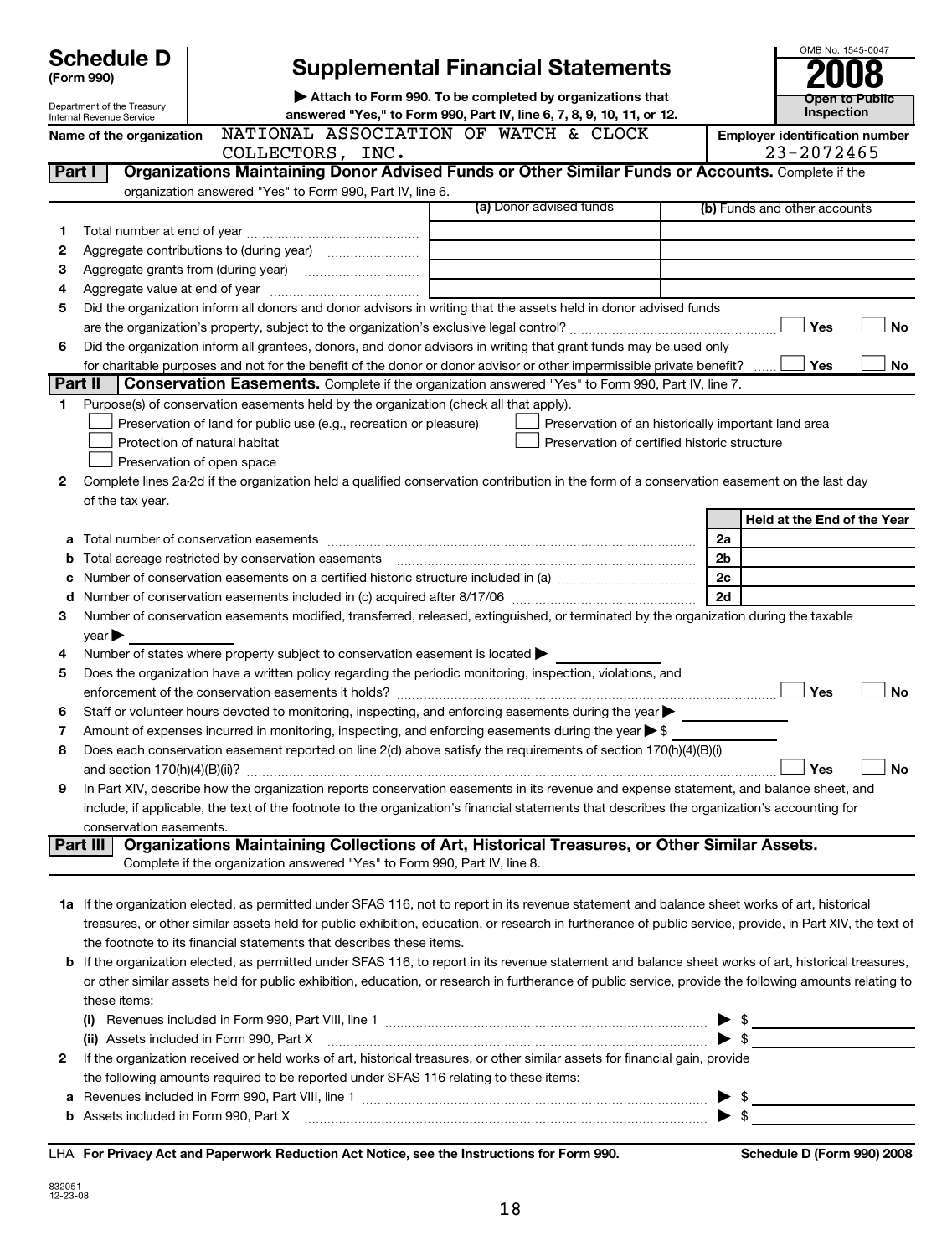|   |                                                                                                                                                                                                                                | NATIONAL ASSOCIATION OF WATCH & CLOCK |                |                                                                                                                                                                                                                                 |                  |                      |                            |                       |
|---|--------------------------------------------------------------------------------------------------------------------------------------------------------------------------------------------------------------------------------|---------------------------------------|----------------|---------------------------------------------------------------------------------------------------------------------------------------------------------------------------------------------------------------------------------|------------------|----------------------|----------------------------|-----------------------|
|   | Schedule D (Form 990) 2008                                                                                                                                                                                                     | COLLECTORS, INC.                      |                |                                                                                                                                                                                                                                 |                  |                      | $23 - 2072465$ Page 2      |                       |
|   | Part III   Organizations Maintaining Collections of Art, Historical Treasures, or Other Similar Assets (continued)                                                                                                             |                                       |                |                                                                                                                                                                                                                                 |                  |                      |                            |                       |
| 3 | Using the organization's accession and other records, check any of the following that are a significant use of its collection items (check all                                                                                 |                                       |                |                                                                                                                                                                                                                                 |                  |                      |                            |                       |
|   | that apply):                                                                                                                                                                                                                   |                                       |                |                                                                                                                                                                                                                                 |                  |                      |                            |                       |
| a | $\lfloor x \rfloor$ Public exhibition<br>$\lfloor \underline{X} \rfloor$ Loan or exchange programs                                                                                                                             |                                       |                |                                                                                                                                                                                                                                 |                  |                      |                            |                       |
| b | $X$ Scholarly research                                                                                                                                                                                                         |                                       |                | Other and the contract of the contract of the contract of the contract of the contract of the contract of the contract of the contract of the contract of the contract of the contract of the contract of the contract of the c |                  |                      |                            |                       |
| c | $X$ Preservation for future generations                                                                                                                                                                                        |                                       |                |                                                                                                                                                                                                                                 |                  |                      |                            |                       |
|   | Provide a description of the organization's collections and explain how they further the organization's exempt purpose in Part XIV.                                                                                            |                                       |                |                                                                                                                                                                                                                                 |                  |                      |                            |                       |
| 5 | During the year, did the organization solicit or receive donations of art, historical treasures, or other similar assets                                                                                                       |                                       |                |                                                                                                                                                                                                                                 |                  |                      |                            |                       |
|   |                                                                                                                                                                                                                                |                                       |                |                                                                                                                                                                                                                                 |                  |                      | Yes                        | $\boxed{\text{X}}$ No |
|   | Part IV<br>Trust, Escrow and Custodial Arrangements. Complete if organization answered "Yes" to Form 990, Part IV, line 9, or                                                                                                  |                                       |                |                                                                                                                                                                                                                                 |                  |                      |                            |                       |
|   | reported an amount on Form 990, Part X, line 21.                                                                                                                                                                               |                                       |                |                                                                                                                                                                                                                                 |                  |                      |                            |                       |
|   | 1a Is the organization an agent, trustee, custodian or other intermediary for contributions or other assets not included                                                                                                       |                                       |                |                                                                                                                                                                                                                                 |                  |                      |                            |                       |
|   |                                                                                                                                                                                                                                |                                       |                |                                                                                                                                                                                                                                 |                  |                      | Yes                        | No                    |
|   | b If "Yes," explain the arrangement in Part XIV and complete the following table:                                                                                                                                              |                                       |                |                                                                                                                                                                                                                                 |                  |                      |                            |                       |
|   |                                                                                                                                                                                                                                |                                       |                |                                                                                                                                                                                                                                 |                  |                      | Amount                     |                       |
|   | c Beginning balance Manual Communication and the contract of the contract of the contract of the contract of the contract of the contract of the contract of the contract of the contract of the contract of the contract of t |                                       |                |                                                                                                                                                                                                                                 |                  | 1c                   |                            |                       |
|   | d Additions during the year manufactured and an intervention of the state of Additions during the year manufactured and a state of the state of Additions during the year manufactured and a state of the state of the state o |                                       |                |                                                                                                                                                                                                                                 |                  | 1d                   |                            |                       |
|   | e Distributions during the year www.communication.communications.com/                                                                                                                                                          |                                       |                |                                                                                                                                                                                                                                 |                  | 1e                   |                            |                       |
|   |                                                                                                                                                                                                                                |                                       |                |                                                                                                                                                                                                                                 |                  | 1f                   |                            |                       |
|   |                                                                                                                                                                                                                                |                                       |                |                                                                                                                                                                                                                                 |                  |                      | Yes                        | No                    |
|   | <b>b</b> If "Yes," explain the arrangement in Part XIV.                                                                                                                                                                        |                                       |                |                                                                                                                                                                                                                                 |                  |                      |                            |                       |
|   | Endowment Funds. Complete if organization answered "Yes" to Form 990, Part IV, line 10.<br><b>Part V</b>                                                                                                                       |                                       |                |                                                                                                                                                                                                                                 |                  |                      |                            |                       |
|   |                                                                                                                                                                                                                                | (a) Current year                      | (b) Prior year | (c) Two years back                                                                                                                                                                                                              |                  | (d) Three years back | (e) Four years back        |                       |
|   | 1a Beginning of year balance                                                                                                                                                                                                   | 361,848.                              |                |                                                                                                                                                                                                                                 |                  |                      |                            |                       |
|   |                                                                                                                                                                                                                                | 161, 266.<br>$-54, 313.$              |                |                                                                                                                                                                                                                                 |                  |                      |                            |                       |
|   | c Investment earnings or losses                                                                                                                                                                                                |                                       |                |                                                                                                                                                                                                                                 |                  |                      |                            |                       |
|   |                                                                                                                                                                                                                                |                                       |                |                                                                                                                                                                                                                                 |                  |                      |                            |                       |
|   | e Other expenditures for facilities                                                                                                                                                                                            | 10,552.                               |                |                                                                                                                                                                                                                                 |                  |                      |                            |                       |
|   |                                                                                                                                                                                                                                |                                       |                |                                                                                                                                                                                                                                 |                  |                      |                            |                       |
|   | f Administrative expenses                                                                                                                                                                                                      | 458, 249.                             |                |                                                                                                                                                                                                                                 |                  |                      |                            |                       |
|   | g End of year balance                                                                                                                                                                                                          |                                       |                |                                                                                                                                                                                                                                 |                  |                      |                            |                       |
| 2 | Provide the estimated percentage of the year end balance held as:<br>a Board designated or quasi-endowment >                                                                                                                   | 16.28                                 | %              |                                                                                                                                                                                                                                 |                  |                      |                            |                       |
|   | <b>b</b> Permanent endowment $\triangleright$ 83.72                                                                                                                                                                            | %                                     |                |                                                                                                                                                                                                                                 |                  |                      |                            |                       |
|   | c Term endowment $\blacktriangleright$                                                                                                                                                                                         | %                                     |                |                                                                                                                                                                                                                                 |                  |                      |                            |                       |
|   | 3a Are there endowment funds not in the possession of the organization that are held and administered for the organization                                                                                                     |                                       |                |                                                                                                                                                                                                                                 |                  |                      |                            |                       |
|   | by:                                                                                                                                                                                                                            |                                       |                |                                                                                                                                                                                                                                 |                  |                      |                            | Yes<br>No             |
|   |                                                                                                                                                                                                                                |                                       |                |                                                                                                                                                                                                                                 |                  |                      | 3a(i)                      | х                     |
|   | (ii) related organizations contract to the contract of the contract of the contract of the contract of the contract of the contract of the contract of the contract of the contract of the contract of the contract of the con |                                       |                |                                                                                                                                                                                                                                 |                  |                      | 3a(ii)                     | X                     |
|   |                                                                                                                                                                                                                                |                                       |                |                                                                                                                                                                                                                                 |                  |                      | 3b                         |                       |
|   | Describe in Part XIV the intended uses of the organization's endowment funds.                                                                                                                                                  |                                       |                |                                                                                                                                                                                                                                 |                  |                      |                            |                       |
|   | <b>Part VI</b><br><b>Investments - Land, Buildings, and Equipment.</b> See Form 990, Part X, line 10.                                                                                                                          |                                       |                |                                                                                                                                                                                                                                 |                  |                      |                            |                       |
|   | Description of investment                                                                                                                                                                                                      | (a) Cost or other                     |                | (b) Cost or other                                                                                                                                                                                                               | (c) Depreciation |                      | (d) Book value             |                       |
|   |                                                                                                                                                                                                                                | basis (investment)                    |                | basis (other)                                                                                                                                                                                                                   |                  |                      |                            |                       |
|   |                                                                                                                                                                                                                                |                                       |                | 53,800.                                                                                                                                                                                                                         |                  |                      |                            | 53,800.               |
|   |                                                                                                                                                                                                                                |                                       |                | 9,006,014.                                                                                                                                                                                                                      |                  | 2,984,378.           | 6,021,636.                 |                       |
|   |                                                                                                                                                                                                                                |                                       |                |                                                                                                                                                                                                                                 |                  |                      |                            |                       |
|   |                                                                                                                                                                                                                                |                                       |                | 1,491,994.                                                                                                                                                                                                                      |                  | 1, 265, 023.         |                            | 226,971.              |
|   |                                                                                                                                                                                                                                |                                       |                |                                                                                                                                                                                                                                 |                  |                      |                            |                       |
|   | Total. Add lines 1a-1e. (Column (d) should equal Form 990, Part X, column (B), line 10(c).)                                                                                                                                    |                                       |                |                                                                                                                                                                                                                                 |                  |                      | 6, 302, 407.               |                       |
|   |                                                                                                                                                                                                                                |                                       |                |                                                                                                                                                                                                                                 |                  |                      | Schedule D (Form 990) 2008 |                       |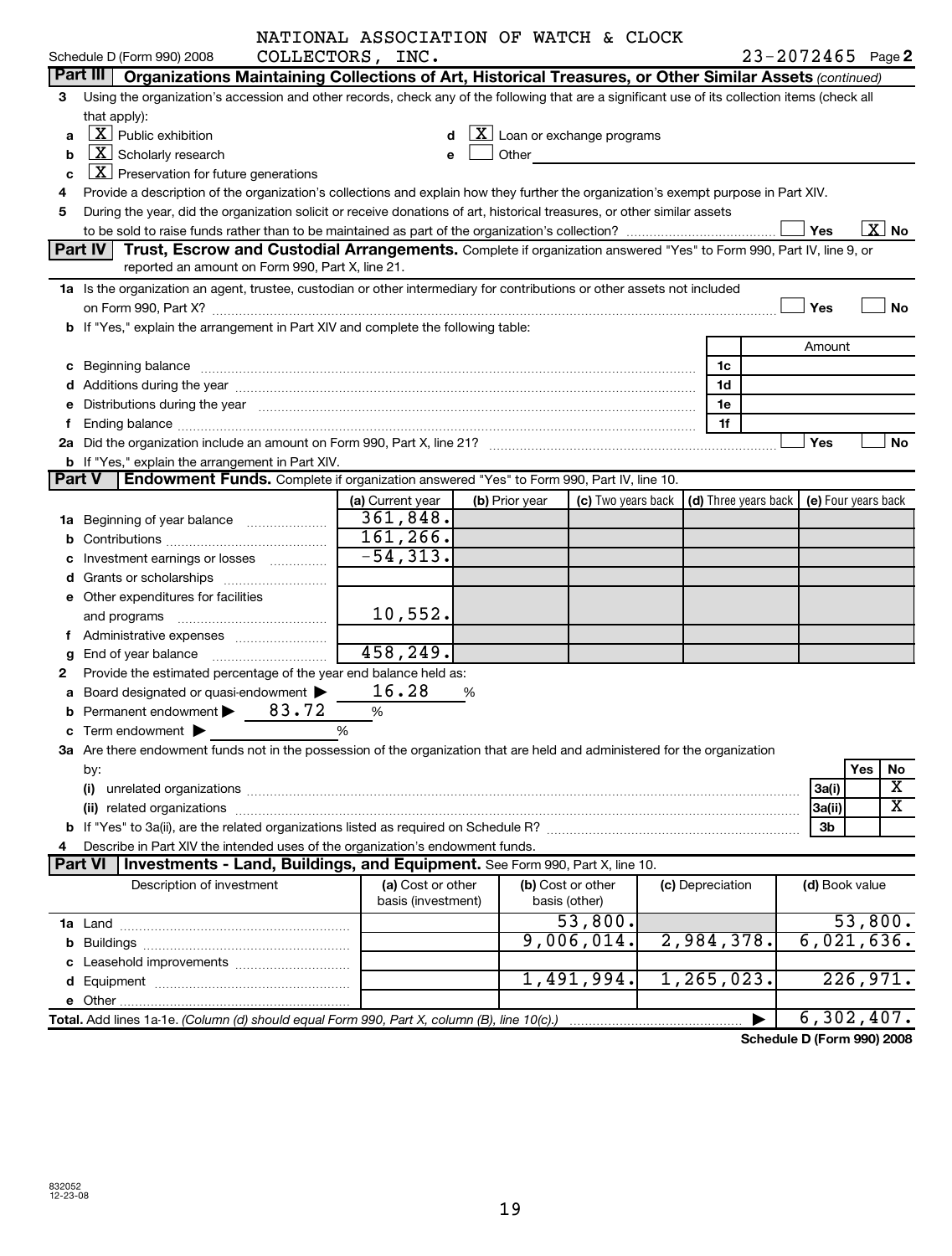|                  | NATIONAL ASSOCIATION OF WATCH & CLOCK |  |  |
|------------------|---------------------------------------|--|--|
| COLLECTORS, INC. |                                       |  |  |

| $23 - 2072465$ Page 3 |  |
|-----------------------|--|
|-----------------------|--|

| Part VII Investments - Other Securities. See Form 990, Part X, line 12.                                                                                           |                 |            |                                                              |                |
|-------------------------------------------------------------------------------------------------------------------------------------------------------------------|-----------------|------------|--------------------------------------------------------------|----------------|
| (a) Description of security or category<br>(including name of security)                                                                                           | (b) Book value  |            | (c) Method of valuation:<br>Cost or end-of-year market value |                |
| Financial derivatives and other financial products                                                                                                                |                 |            |                                                              |                |
|                                                                                                                                                                   |                 |            |                                                              |                |
| Other                                                                                                                                                             |                 |            |                                                              |                |
|                                                                                                                                                                   |                 |            |                                                              |                |
|                                                                                                                                                                   |                 |            |                                                              |                |
|                                                                                                                                                                   |                 |            |                                                              |                |
|                                                                                                                                                                   |                 |            |                                                              |                |
|                                                                                                                                                                   |                 |            |                                                              |                |
|                                                                                                                                                                   |                 |            |                                                              |                |
|                                                                                                                                                                   |                 |            |                                                              |                |
|                                                                                                                                                                   |                 |            |                                                              |                |
|                                                                                                                                                                   |                 |            |                                                              |                |
| Total. (Col (b) should equal Form 990, Part X, col (B) line 12.) $\blacktriangleright$<br>Part VIII Investments - Program Related. See Form 990, Part X, line 13. |                 |            |                                                              |                |
|                                                                                                                                                                   |                 |            | (c) Method of valuation:                                     |                |
| (a) Description of investment type                                                                                                                                | (b) Book value  |            | Cost or end-of-year market value                             |                |
|                                                                                                                                                                   |                 |            |                                                              |                |
|                                                                                                                                                                   |                 |            |                                                              |                |
|                                                                                                                                                                   |                 |            |                                                              |                |
|                                                                                                                                                                   |                 |            |                                                              |                |
|                                                                                                                                                                   |                 |            |                                                              |                |
|                                                                                                                                                                   |                 |            |                                                              |                |
|                                                                                                                                                                   |                 |            |                                                              |                |
|                                                                                                                                                                   |                 |            |                                                              |                |
|                                                                                                                                                                   |                 |            |                                                              |                |
| Total. (Col (b) should equal Form 990, Part X, col (B) line 13.)                                                                                                  |                 |            |                                                              |                |
| Part IX   Other Assets. See Form 990, Part X, line 15.                                                                                                            |                 |            |                                                              |                |
|                                                                                                                                                                   | (a) Description |            |                                                              | (b) Book value |
|                                                                                                                                                                   |                 |            |                                                              |                |
|                                                                                                                                                                   |                 |            |                                                              |                |
|                                                                                                                                                                   |                 |            |                                                              |                |
|                                                                                                                                                                   |                 |            |                                                              |                |
|                                                                                                                                                                   |                 |            |                                                              |                |
|                                                                                                                                                                   |                 |            |                                                              |                |
|                                                                                                                                                                   |                 |            |                                                              |                |
|                                                                                                                                                                   |                 |            |                                                              |                |
|                                                                                                                                                                   |                 |            |                                                              |                |
|                                                                                                                                                                   |                 |            |                                                              |                |
| Total. (Column (b) should equal Form 990, Part X, col (B) line 15.)<br>Other Liabilities. See Form 990, Part X, line 25.<br><b>Part X</b>                         |                 |            |                                                              |                |
| (a) Description of liability                                                                                                                                      |                 | (b) Amount |                                                              |                |
| Federal income taxes                                                                                                                                              |                 |            |                                                              |                |
| CAPITAL LEASE AGREEMENT                                                                                                                                           |                 | 20,933.    |                                                              |                |
| CHAPTER SAVINGS FOR NATIONAL CONVENTION                                                                                                                           |                 | 44,000.    |                                                              |                |
|                                                                                                                                                                   |                 |            |                                                              |                |
|                                                                                                                                                                   |                 |            |                                                              |                |
|                                                                                                                                                                   |                 |            |                                                              |                |
|                                                                                                                                                                   |                 |            |                                                              |                |
|                                                                                                                                                                   |                 |            |                                                              |                |
|                                                                                                                                                                   |                 |            |                                                              |                |
|                                                                                                                                                                   |                 |            |                                                              |                |
| Total. (Column (b) should equal Form 990, Part X, col (B) line 25▶                                                                                                |                 | 64,933.    |                                                              |                |

In Part XIV, provide the text of the footnote to the organization's financial statements that reports the organization's liability for uncertain tax positions under FIN 48.

Schedule D (Form 990) 2008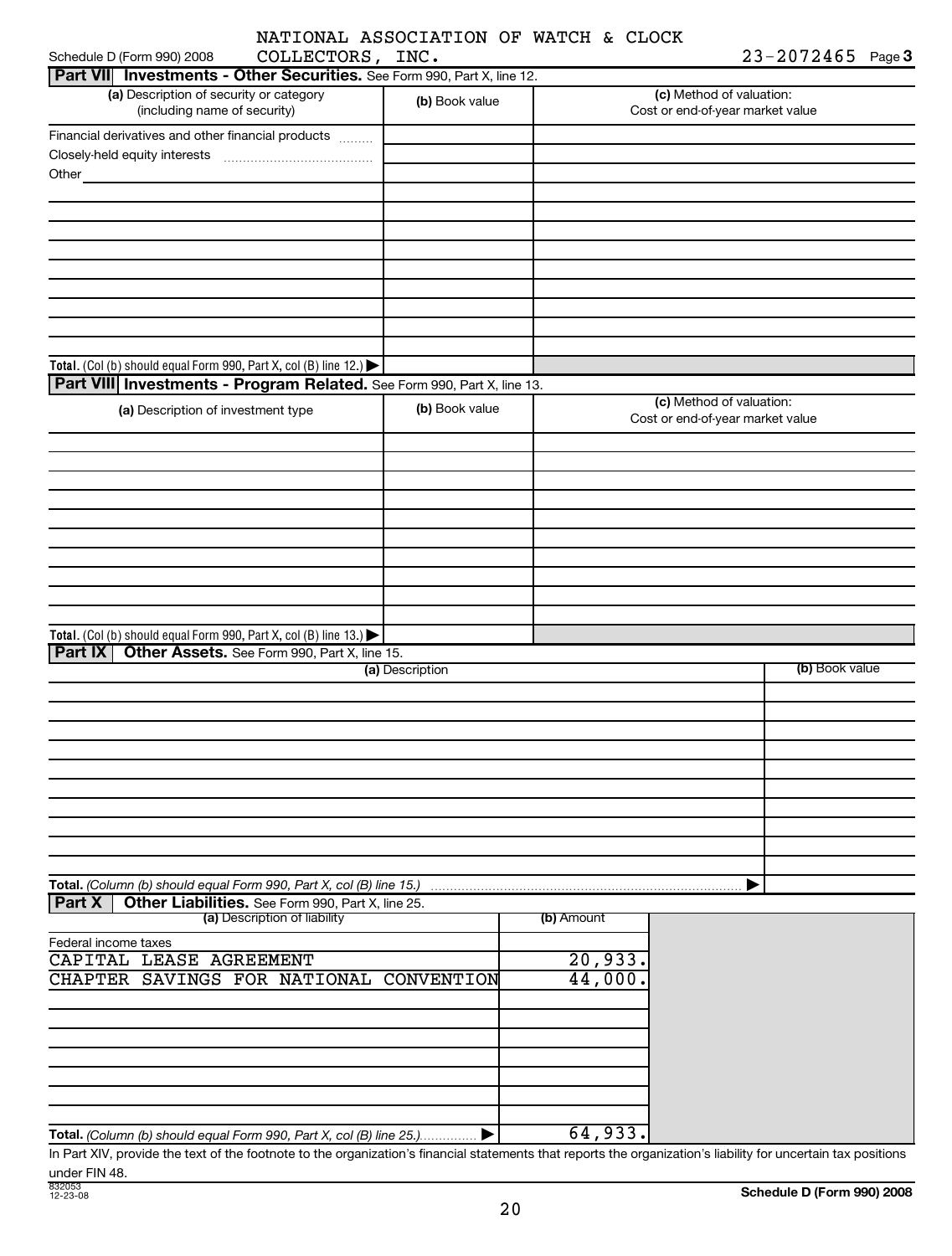|    | NATIONAL ASSOCIATION OF WATCH & CLOCK<br>Schedule D (Form 990) 2008<br>COLLECTORS, INC.                                                                                                                                              |                               |                           |                |    | $23 - 2072465$ Page 4      |              |
|----|--------------------------------------------------------------------------------------------------------------------------------------------------------------------------------------------------------------------------------------|-------------------------------|---------------------------|----------------|----|----------------------------|--------------|
|    | Part XI   Reconciliation of Change in Net Assets from Form 990 to Financial Statements                                                                                                                                               |                               |                           |                |    |                            |              |
| 1  |                                                                                                                                                                                                                                      |                               |                           | 1              |    | 2,330,757.                 |              |
| 2  | Total expenses (Form 990, Part IX, column (A), line 25) [11] [12] manufacture in the system of the system of the system of the system of the system of the system of the system of the system of the system of the system of t       |                               |                           | $\mathbf{2}$   |    | 2,645,342.                 |              |
| З  |                                                                                                                                                                                                                                      |                               |                           | 3              |    |                            | $-314,585.$  |
| 4  | Net unrealized gains (losses) on investments [11] matter continuum matter and all the set of the set of the st                                                                                                                       |                               |                           | 4              |    |                            | $-407, 117.$ |
| 5  |                                                                                                                                                                                                                                      |                               |                           | 5              |    |                            |              |
| 6  |                                                                                                                                                                                                                                      |                               |                           | 6              |    |                            |              |
| 7  | Prior period adjustments [ www.communications and contract to the contract of the contract of the contract of                                                                                                                        |                               |                           | $\overline{7}$ |    |                            |              |
| 8  |                                                                                                                                                                                                                                      |                               |                           | 8              |    |                            |              |
| 9  |                                                                                                                                                                                                                                      |                               |                           | 9              |    |                            | $-407, 117.$ |
| 10 |                                                                                                                                                                                                                                      |                               |                           | 10             |    |                            | $-721, 702.$ |
|    | Part XII   Reconciliation of Revenue per Audited Financial Statements With Revenue per Return                                                                                                                                        |                               |                           |                |    |                            |              |
| 1  | Total revenue, gains, and other support per audited financial statements [11,111] [11] Total revenue, gains, and other support per audited financial statements                                                                      |                               |                           |                | 1. | 1,930,976.                 |              |
| 2  | Amounts included on line 1 but not on Form 990, Part VIII, line 12:                                                                                                                                                                  |                               |                           |                |    |                            |              |
|    |                                                                                                                                                                                                                                      | 2a                            |                           | $-407, 117.$   |    |                            |              |
|    |                                                                                                                                                                                                                                      | 2 <sub>b</sub>                |                           |                |    |                            |              |
|    |                                                                                                                                                                                                                                      | 2c                            |                           |                |    |                            |              |
|    | d Other (Describe in Part XIV)                                                                                                                                                                                                       | 2d                            |                           |                |    |                            |              |
|    | e Add lines 2a through 2d                                                                                                                                                                                                            |                               |                           |                | 2e |                            | $-407, 117.$ |
| 3  |                                                                                                                                                                                                                                      |                               |                           |                | 3  | 2,338,093.                 |              |
| 4  | Amounts included on Form 990, Part VIII, line 12, but not on line 1:                                                                                                                                                                 |                               |                           |                |    |                            |              |
|    |                                                                                                                                                                                                                                      | 4a                            |                           |                |    |                            |              |
|    | <b>b</b> Other (Describe in Part XIV)                                                                                                                                                                                                | 4 <sub>b</sub>                |                           | $-7, 336.$     |    |                            |              |
|    | c Add lines 4a and 4b                                                                                                                                                                                                                |                               |                           |                | 4с |                            | $-7,336.$    |
| 5  |                                                                                                                                                                                                                                      |                               |                           |                | 5  | 2,330,757.                 |              |
|    | Part XIII Reconciliation of Expenses per Audited Financial Statements With Expenses per Return                                                                                                                                       |                               |                           |                |    |                            |              |
| 1. |                                                                                                                                                                                                                                      |                               |                           |                | 1  | 2,652,678.                 |              |
| 2  | Amounts included on line 1 but not on Form 990, Part IX, line 25:                                                                                                                                                                    |                               |                           |                |    |                            |              |
|    |                                                                                                                                                                                                                                      | 2a                            |                           |                |    |                            |              |
|    |                                                                                                                                                                                                                                      | 2 <sub>b</sub>                |                           |                |    |                            |              |
|    |                                                                                                                                                                                                                                      | 2c                            |                           |                |    |                            |              |
|    | d Other (Describe in Part XIV) <b>contract the contract of Contract Contract Contract Contract Contract Contract Contract Contract Contract Contract Contract Contract Contract Contract Contract Contract Contract Contract Con</b> | 2d                            |                           | 7,336.         |    |                            |              |
|    | e Add lines 2a through 2d                                                                                                                                                                                                            |                               |                           |                | 2е |                            | 7,336.       |
| з  |                                                                                                                                                                                                                                      |                               |                           |                | 3  | 2,645,342.                 |              |
| 4  | Amounts included on Form 990, Part IX, line 25, but not on line 1:                                                                                                                                                                   | $\mathbf{1}$ and $\mathbf{1}$ |                           |                |    |                            |              |
|    | a Investment expenses not included on Form 990, Part VIII, line 7b [                                                                                                                                                                 | 4a                            |                           |                |    |                            |              |
|    | <b>b</b> Other (Describe in Part XIV)                                                                                                                                                                                                | 4b                            |                           |                |    |                            |              |
|    | c Add lines 4a and 4b                                                                                                                                                                                                                |                               |                           |                | 4с |                            | $0$ .        |
|    |                                                                                                                                                                                                                                      |                               |                           |                | 5  | 2,645,342.                 |              |
|    | <b>Part XIV Supplemental Information</b>                                                                                                                                                                                             |                               |                           |                |    |                            |              |
|    | Complete this part to provide the descriptions required for Part II, lines 3, 5, and 9; Part III, lines 1a and 4; Part IV, lines 1b and 2b; Part V, line 4; Part                                                                     |                               |                           |                |    |                            |              |
|    | X; Part XI, line 8; Part XII, lines 2d and 4b; and Part XIII, lines 2d and 4b.                                                                                                                                                       |                               |                           |                |    |                            |              |
|    | PART III, LINE 4: AND PART III, LINE 1A:                                                                                                                                                                                             |                               |                           |                |    |                            |              |
|    | THE ORGANIZATION'S COLLECTIONS ARE MADE UP OF HOROLOGICAL ARTIFACTS AND                                                                                                                                                              |                               |                           |                |    |                            |              |
|    | RESEARCH MATERIALS OF HISTORICAL SIGNIFICANCE THAT ARE HELD FOR                                                                                                                                                                      |                               |                           |                |    |                            |              |
|    | EDUCATIONAL, RESEARCH, AND CURATORIAL PURPOSES.                                                                                                                                                                                      |                               |                           |                |    | EACH OF THE ITEMS IS       |              |
|    | PRESERVED AND CARED FOR AND ACTIVITIES VERIFYING THEIR EXISTENCE AND                                                                                                                                                                 |                               |                           |                |    |                            |              |
|    | ASSESSING THEIR CONDITION ARE PERFORMED CONTINUOUSLY.                                                                                                                                                                                |                               |                           |                |    | THE COLLECTIONS ARE        |              |
|    | SUBJECT TO A POLICY THAT REQUIRES PROCEEDS FROM THEIR SALES TO BE USED TO                                                                                                                                                            |                               |                           |                |    |                            |              |
|    | ACQUIRE OTHER ITEMS FOR THE COLLECTION.                                                                                                                                                                                              |                               | AS OF MARCH 31, 2009, THE |                |    |                            |              |
|    |                                                                                                                                                                                                                                      |                               |                           |                |    | Schedule D (Form 990) 2008 |              |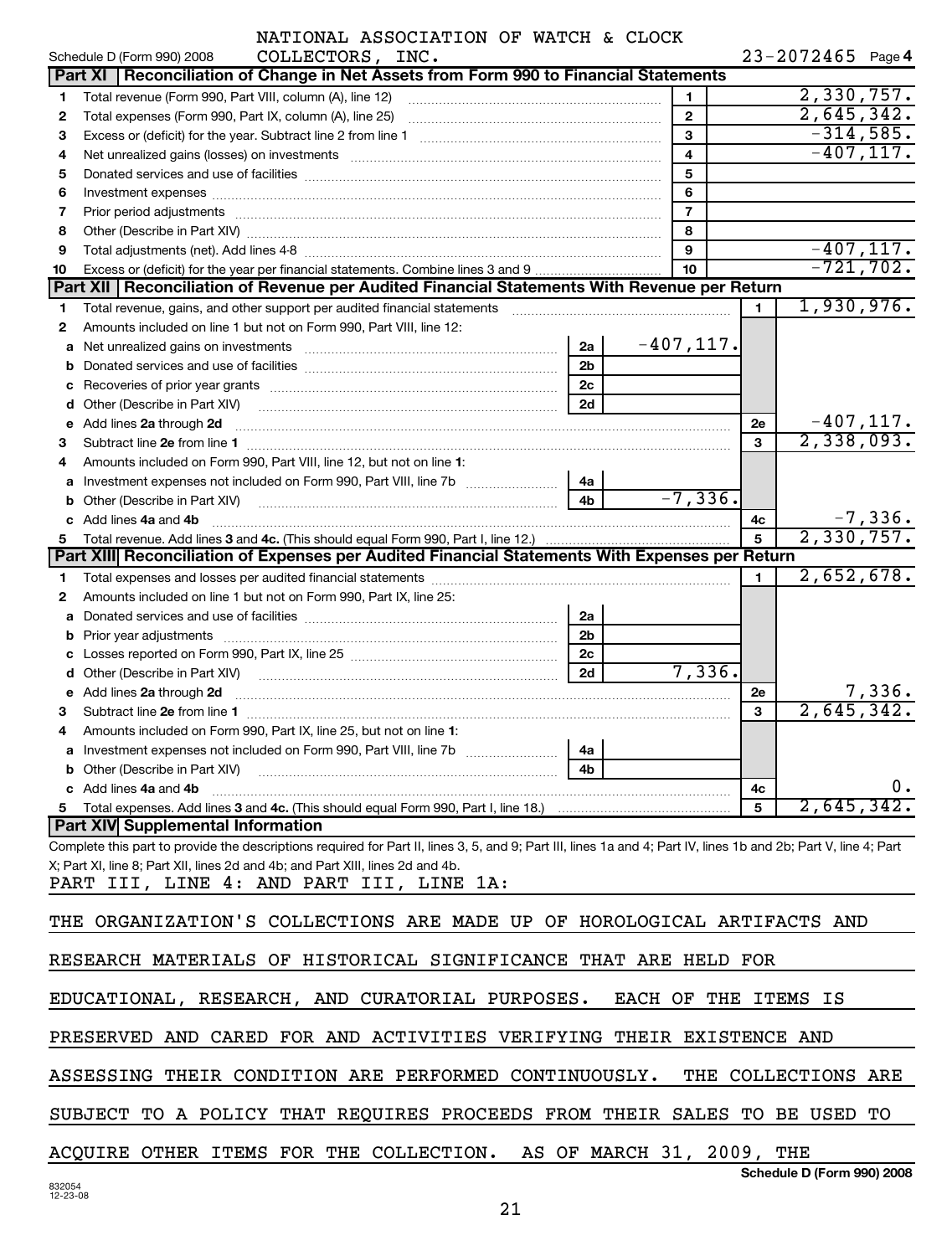Schedule D (Form 990) 2008 COLLECTORS, INC . 2 3-2 0 7 2 4 6 5 Page 5 **Part XIV Supplemental Information** *(continued)* NATIONAL ASSOCIATION OF WATCH & CLOCK INSURANCE COVERAGE IN EFFECT FOR ITEMS IN THE COLLECTION AMOUNTED TO \$9,000,000. PART V, LINE 4: THE ORGANIZATION'S ENDOWMENT ASSETS CONSIST OF THREE FUNDS, THE EARNINGS OF WHICH ARE RESTRICTED TO BENEFIT THE SCHOOL OF HOROLOGY, THE WATCH AND CLOCK MUSEUM, AND THE LIBRARY AND RESEARCH CENTER. PART X: IN ACCORDANCE WITH FSP FIN 48-3, THE ORGANIZATION HAS ELECTED TO DEFER THE EFFECTIVE DATE OF FASB INTERPRETATION 48, ACCOUNTING FOR UNCERTAINTY IN INCOME TAXES (FIN 48) UNTIL REQUIRED BY THE STANDARD.

THE ORGANIZATION HAS NOT YET ESTABLISHED ACCOUNTING POLICIES WITH RESPECT

TO EVALUATING UNCERTAIN TAX POSITIONS.

PART XII, LINE 4B AND PART XIII, LINE 2D:

CERTAIN EXPENSES WERE NETTED AGAINST INCOME ON THE ORGANIZATION'S

FINANCIAL STATEMENTS.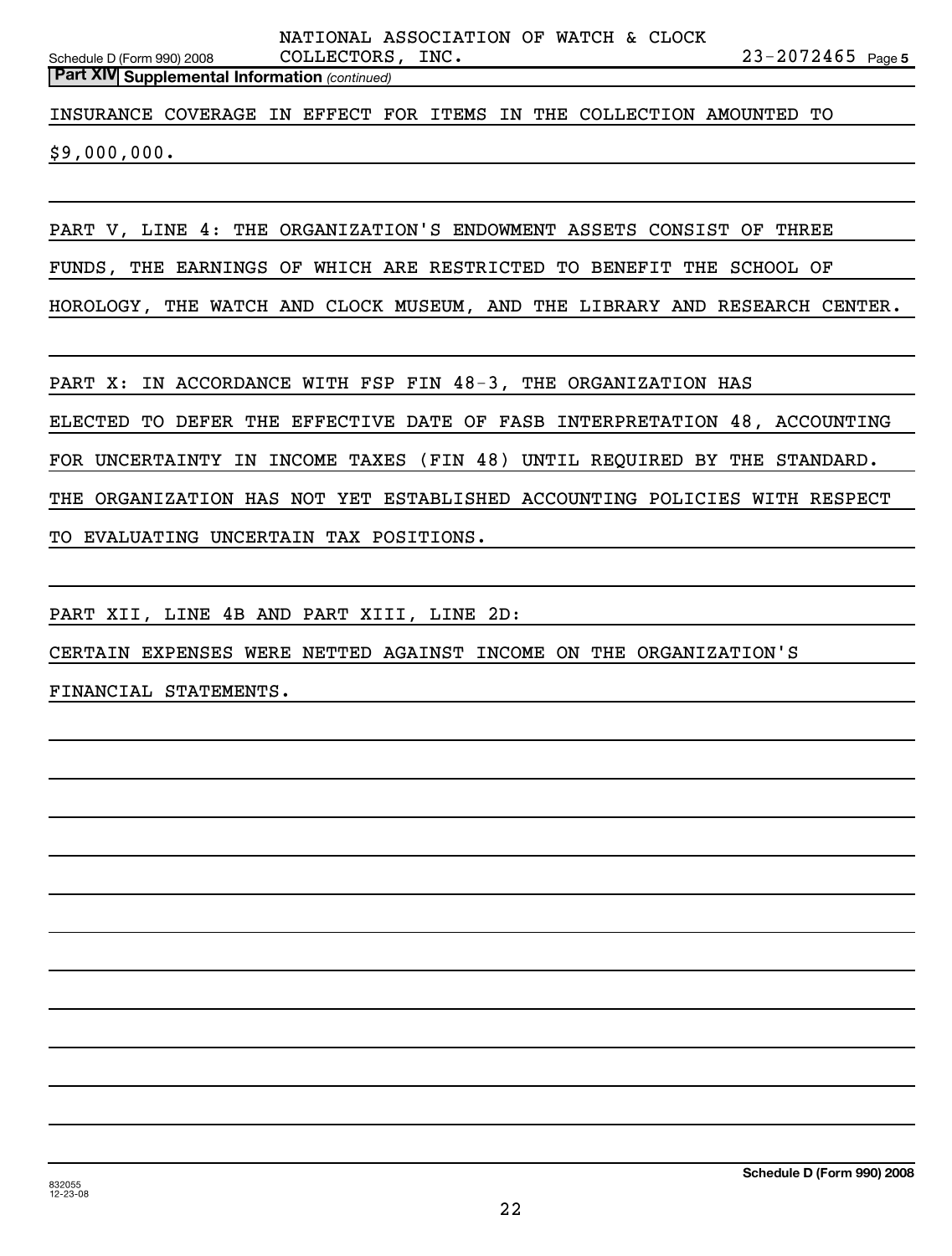# SCHEDULE M **NonCash Contributions**<br>
(Form 990) **Department of the completed by organizations that answered <b>2008**

Department of the Treasury

**To be completed by organizations that answered 2008 "Yes" on Form 990, Part IV, lines 29 or 30.**  $\blacktriangleright$ 

**Open to Public Inspection**

| Internal Revenue Service | Attach to Form 990.                   |      |  |  |  |  | Inspection |                                  |
|--------------------------|---------------------------------------|------|--|--|--|--|------------|----------------------------------|
| Name of the organization | NATIONAL ASSOCIATION OF WATCH & CLOCK |      |  |  |  |  |            | l Emplover identification number |
|                          | <b>COLLECTORS</b>                     | INC. |  |  |  |  |            | $23 - 2072465$                   |
| Part                     | <b>Types of Property</b>              |      |  |  |  |  |            |                                  |
|                          |                                       |      |  |  |  |  |            |                                  |

|     |                                                                                                                                     | (a)<br>Check if         | (b)<br>Number of | (c)<br>Revenues reported on                           |    | (d)<br>Method of determining   |                            |     |     |    |
|-----|-------------------------------------------------------------------------------------------------------------------------------------|-------------------------|------------------|-------------------------------------------------------|----|--------------------------------|----------------------------|-----|-----|----|
|     |                                                                                                                                     |                         |                  | applicable contributions Form 990, Part VIII, line 1g |    |                                | revenues                   |     |     |    |
| 1   |                                                                                                                                     | X                       | 17               |                                                       | о. |                                |                            |     |     |    |
| 2   |                                                                                                                                     |                         |                  |                                                       |    |                                |                            |     |     |    |
| з   | Art - Fractional interests                                                                                                          |                         |                  |                                                       |    |                                |                            |     |     |    |
| 4   | Books and publications                                                                                                              |                         |                  |                                                       |    |                                |                            |     |     |    |
| 5   | Clothing and household goods                                                                                                        |                         |                  |                                                       |    |                                |                            |     |     |    |
| 6   |                                                                                                                                     |                         |                  |                                                       |    |                                |                            |     |     |    |
| 7   |                                                                                                                                     |                         |                  |                                                       |    |                                |                            |     |     |    |
| 8   |                                                                                                                                     |                         |                  |                                                       |    |                                |                            |     |     |    |
| 9   | Securities - Publicly traded                                                                                                        | $\overline{\textbf{x}}$ |                  |                                                       |    | 10,258.FINANCIAL MARKET DATA   |                            |     |     |    |
| 10  | Securities - Closely held stock                                                                                                     |                         |                  |                                                       |    |                                |                            |     |     |    |
| 11  | Securities - Partnership, LLC, or                                                                                                   |                         |                  |                                                       |    |                                |                            |     |     |    |
|     |                                                                                                                                     |                         |                  |                                                       |    |                                |                            |     |     |    |
| 12  | Securities - Miscellaneous                                                                                                          |                         |                  |                                                       |    |                                |                            |     |     |    |
| 13  | Qualified conservation contribution                                                                                                 |                         |                  |                                                       |    |                                |                            |     |     |    |
|     |                                                                                                                                     |                         |                  |                                                       |    |                                |                            |     |     |    |
| 14  | Qualified conservation contribution (other)                                                                                         |                         |                  |                                                       |    |                                |                            |     |     |    |
| 15  |                                                                                                                                     |                         |                  |                                                       |    |                                |                            |     |     |    |
| 16  |                                                                                                                                     |                         |                  |                                                       |    |                                |                            |     |     |    |
| 17  |                                                                                                                                     |                         |                  |                                                       |    |                                |                            |     |     |    |
| 18  |                                                                                                                                     |                         |                  |                                                       |    |                                |                            |     |     |    |
| 19  |                                                                                                                                     | $\overline{\mathbf{x}}$ |                  |                                                       |    | 929. SELLING PRICE OF ITEMS    |                            |     |     |    |
| 20  | Drugs and medical supplies                                                                                                          |                         |                  |                                                       |    |                                |                            |     |     |    |
| 21  |                                                                                                                                     |                         |                  |                                                       |    |                                |                            |     |     |    |
| 22  |                                                                                                                                     |                         |                  |                                                       |    |                                |                            |     |     |    |
| 23  |                                                                                                                                     |                         |                  |                                                       |    |                                |                            |     |     |    |
| 24  |                                                                                                                                     |                         |                  |                                                       |    |                                |                            |     |     |    |
| 25  | Other $\blacktriangleright$ ( IT EQUIPMENT                                                                                          | X                       |                  |                                                       |    | 10,179. SELLING PRICE OF ITEMS |                            |     |     |    |
| 26  | Other $\blacktriangleright$ (GIFT SHOP INV)                                                                                         | х                       |                  |                                                       |    | 635. SELLING PRICE OF ITEMS    |                            |     |     |    |
| 27  | Other $\blacktriangleright$<br>$\overline{a}$                                                                                       |                         |                  |                                                       |    |                                |                            |     |     |    |
| 28  | Other<br>▶                                                                                                                          |                         |                  |                                                       |    |                                |                            |     |     |    |
| 29  | Number of Forms 8283 received by the organization during the tax year for contributions                                             |                         |                  |                                                       |    |                                |                            |     |     |    |
|     | for which the organization completed Form 8283, Part IV, Donee Acknowledgment                                                       |                         |                  | .                                                     | 29 |                                |                            |     | ı   |    |
|     |                                                                                                                                     |                         |                  |                                                       |    |                                |                            |     | Yes | No |
|     | 30a During the year, did the organization receive by contribution any property reported in Part I, lines 1-28 that it must hold for |                         |                  |                                                       |    |                                |                            |     |     |    |
|     | at least three years from the date of the initial contribution, and which is not required to be used for exempt purposes for        |                         |                  |                                                       |    |                                |                            |     |     |    |
|     |                                                                                                                                     |                         |                  |                                                       |    |                                |                            | 30a |     | x  |
|     | <b>b</b> If "Yes," describe the arrangement in Part II.                                                                             |                         |                  |                                                       |    |                                |                            |     |     |    |
| 31  | Does the organization have a gift acceptance policy that requires the review of any non-standard contributions?                     |                         |                  |                                                       |    |                                |                            | 31  |     | X  |
|     | 32a Does the organization hire or use third parties or related organizations to solicit, process, or sell noncash                   |                         |                  |                                                       |    |                                |                            |     |     |    |
|     | contributions?                                                                                                                      |                         |                  |                                                       |    |                                |                            | 32a |     | X  |
|     | <b>b</b> If "Yes," describe in Part II.                                                                                             |                         |                  |                                                       |    |                                |                            |     |     |    |
| 33  | If the organization did not report revenues in column (c) for a type of property for which column (a) is checked,                   |                         |                  |                                                       |    |                                |                            |     |     |    |
|     | describe in Part II.                                                                                                                |                         |                  |                                                       |    |                                |                            |     |     |    |
| LHA | For Privacy Act and Paperwork Reduction Act Notice, see the Instructions for Form 990.                                              |                         |                  |                                                       |    |                                | Schedule M (Form 990) 2008 |     |     |    |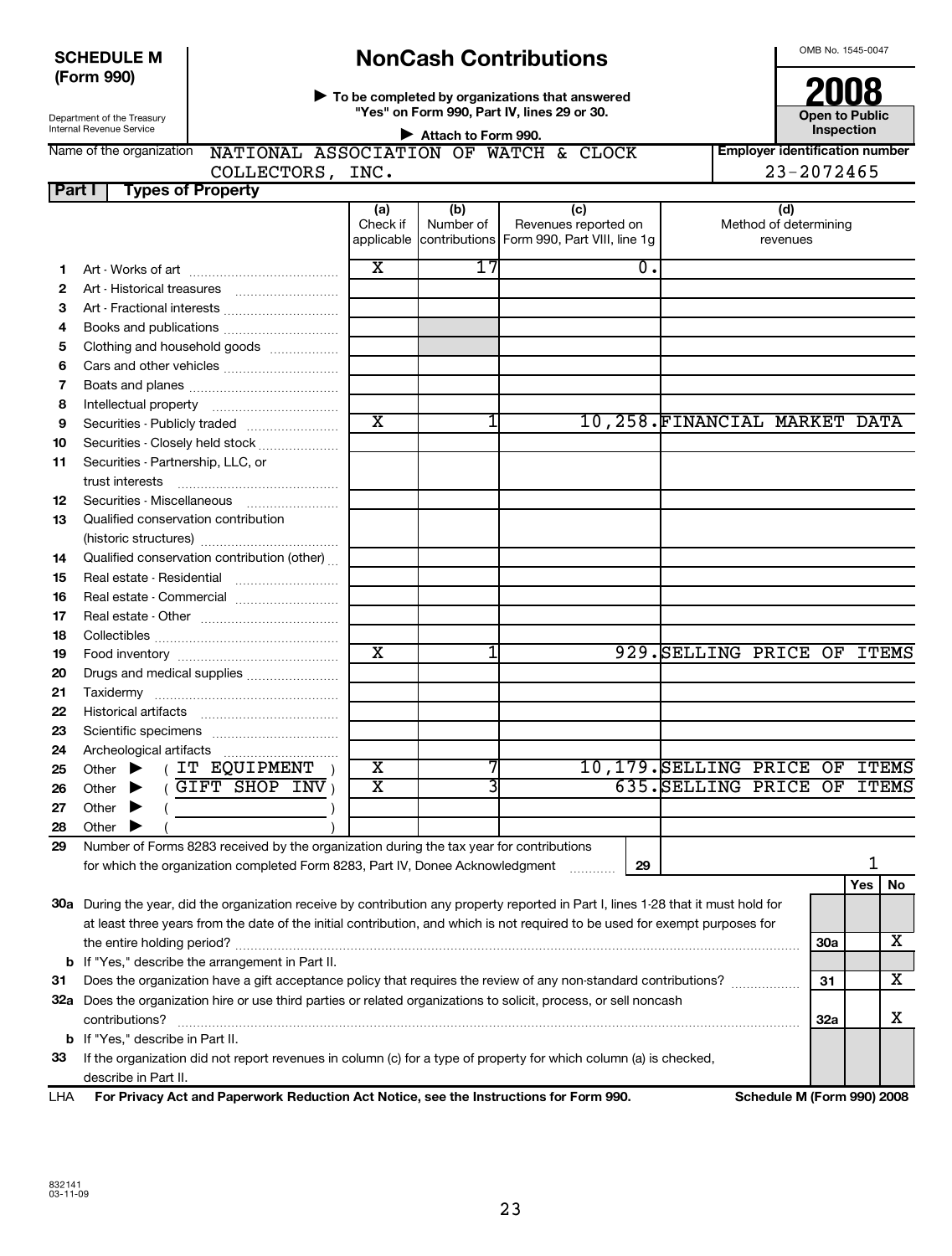NATIONAL ASSOCIATION OF WATCH & CLOCK

Schedule M (Form 990) 2008 Page **2** COLLECTORS, INC. 23-2072465

**Part II** Supplemental Information. Complete this part to provide the information required by Part I, lines 30b, 32b, and 33. Also complete this part for any additional information.

SCHEDULE M, PART I, COLUMN (B):

THE ORGANIZATION RECORDS THE NUMBER OF CONTRIBUTIONS IN THIS COLUMN,

NOT THE NUMBER OF ITEMS CONTRIBUTED.

PART I, COLUMN (C), LINE I:

THE ORGANIZATION DID NOT REPORT ANY REVENUE FOR DONATED WORKS OF ART ON

FORM 990, PART VIII, STATEMENT OF REVENUE, LINE 1G, BECAUSE THE

ORGANIZATION'S MUSEUM DOES NOT CAPITALIZE ITS COLLECTION, AS ALLOWED

UNDER SFAS 116.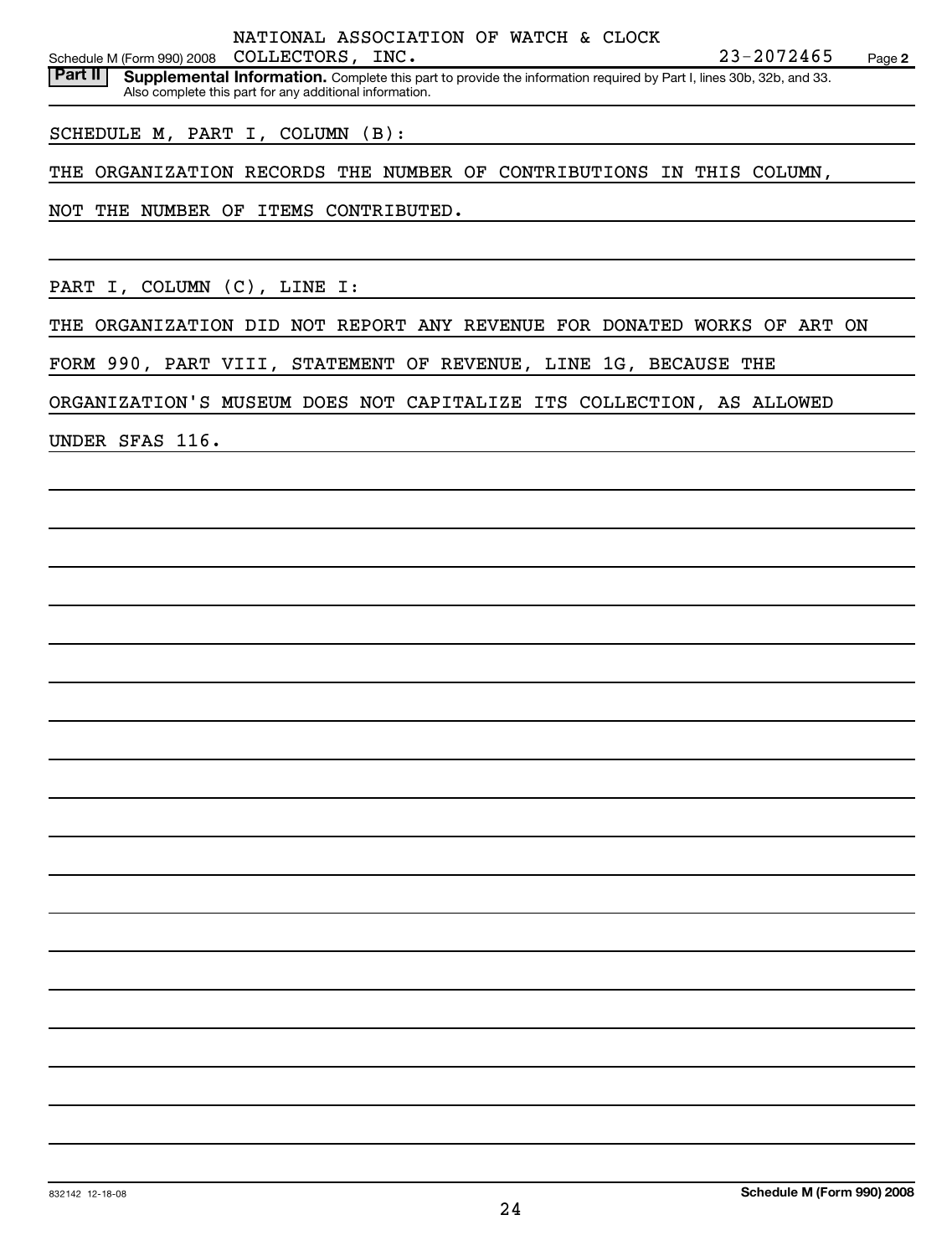Department of the Treasury<br>Internal Revenue Service

SCHEDULE O **Supplemental Information to Form 990** Me. 1545-0047

**(Form 990) | Attach to Form 990. To be completed by organizations to provide 2008 additional information for responses to specific questions for the Form 990 or to provide any additional information.**<br>
Internal Revenue Service **Inspection Inspection Provide any additional information.** 

**Open to Public**

Name of the organization **NATIONAL ASSOCIATION OF WATCH & CLOCK** Fmployer identification number COLLECTORS, INC. 23-2072465

FORM 990, PART I, LINE 1, DESCRIPTION OF ORGANIZATION MISSION:

EXHIBIT AND INTERPRET HOROLOGICAL ARTIFACTS.

FORM 990, PART III, LINE 1, DESCRIPTION OF ORGANIZATION MISSION:

CONVENTIONS, SYMPOSIUMS, AND OTHER EVENTS OF HOROLOGICAL INTEREST;

PROVIDING HOROLOGICAL RESEARCH OPPORTUNITIES THROUGH THE COLLECTION AND

PRESENTATION OF HOROLOGICAL DATA MATERIAL FOR POSTERITY; PROMOTING AND

PROVIDING THE PUBLIC DISPLAY OF HOROLOGICAL ARTIFACTS OF EVERY KIND AND

DESCRIPTION AND OFFERING RELATED LENDING, RESEARCH AND REFERENCE

LIBRARY FACILITIES; COOPERATING WITH INDIVIDUALS, CHAPTERS AND OTHER

INSTITUTIONS TO STIMULATE GENUINE INTEREST IN THE COLLECTION,

CONSERVATION, INTERPRETATION, AND EXHIBITION OF TIME PIECES AND OTHER

HOROLOGICAL ITEMS; SPONSORING AND SUPPORTING GENERAL, SPECIAL INTEREST

AND EDUCATIONAL CHAPTERS OF THE CORPORATION WORLDWIDE.

FORM 990, PART VI, LINE 10

PROCESS BY WHICH FORM 990 WAS PROVIDED TO THE ORGANIZATION'S GOVERNING BODY

FORM 990 WAS REVIEWED BY THE TREASURER IN REPRESENTATION OF THE BOARD

PRIOR TO FILING.

FORM 990, PART VI, LINE 12C

MONITORING AND ENFORCEMENT OF THE CONFLICT OF INTEREST POLICY:

CONTROLLER AND EXECUTIVE DIRECTOR ARE AWARE OF POTENTIAL CONFLICTS AND

STRUCTURE TRANSACTIONS TO ASSURE NO CONFLICTS IMPACT THE ENTITY.

FORM 990, PART VI, LINE 19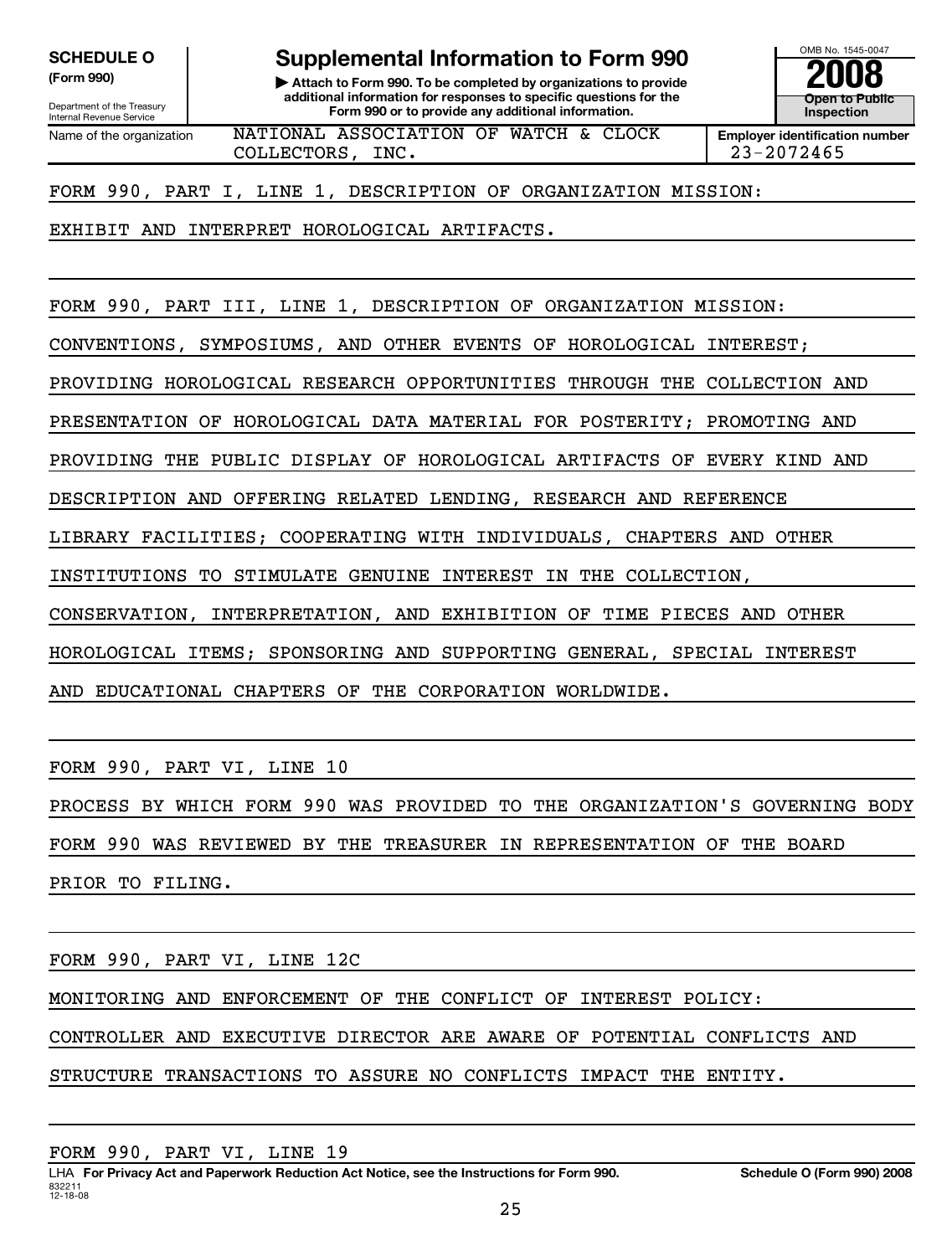Department of the Treasury<br>Internal Revenue Service

## **Supplemental Information to Form 990**<br>Attach to Form 990, To be completed by organizations to provide 2008

**(Form 990) | Attach to Form 990. To be completed by organizations to provide 2008 additional information for responses to specific questions for the Form 990 or to provide any additional information.**<br>
Internal Revenue Service **Inspection Inspection Provide any additional information.** 

**Open to Public**

Name of the organization **NATIONAL ASSOCIATION OF WATCH & CLOCK** Fmployer identification number COLLECTORS, INC. 23-2072465

#### NAWCC MAKES ITS GOVERNING DOCUMENTS, CONFLICT OF INTEREST POLICY, AND

#### FINANCIAL STATEMENTS AVAILABLE TO THE PUBLIC UPON REQUEST AND VIA THE

ORGANIZATION'S WEBSITE.

LHA **For Privacy Act and Paperwork Reduction Act Notice, see the Instructions for Form 990. Schedule O (Form 990) 2008** 832211 12-18-08